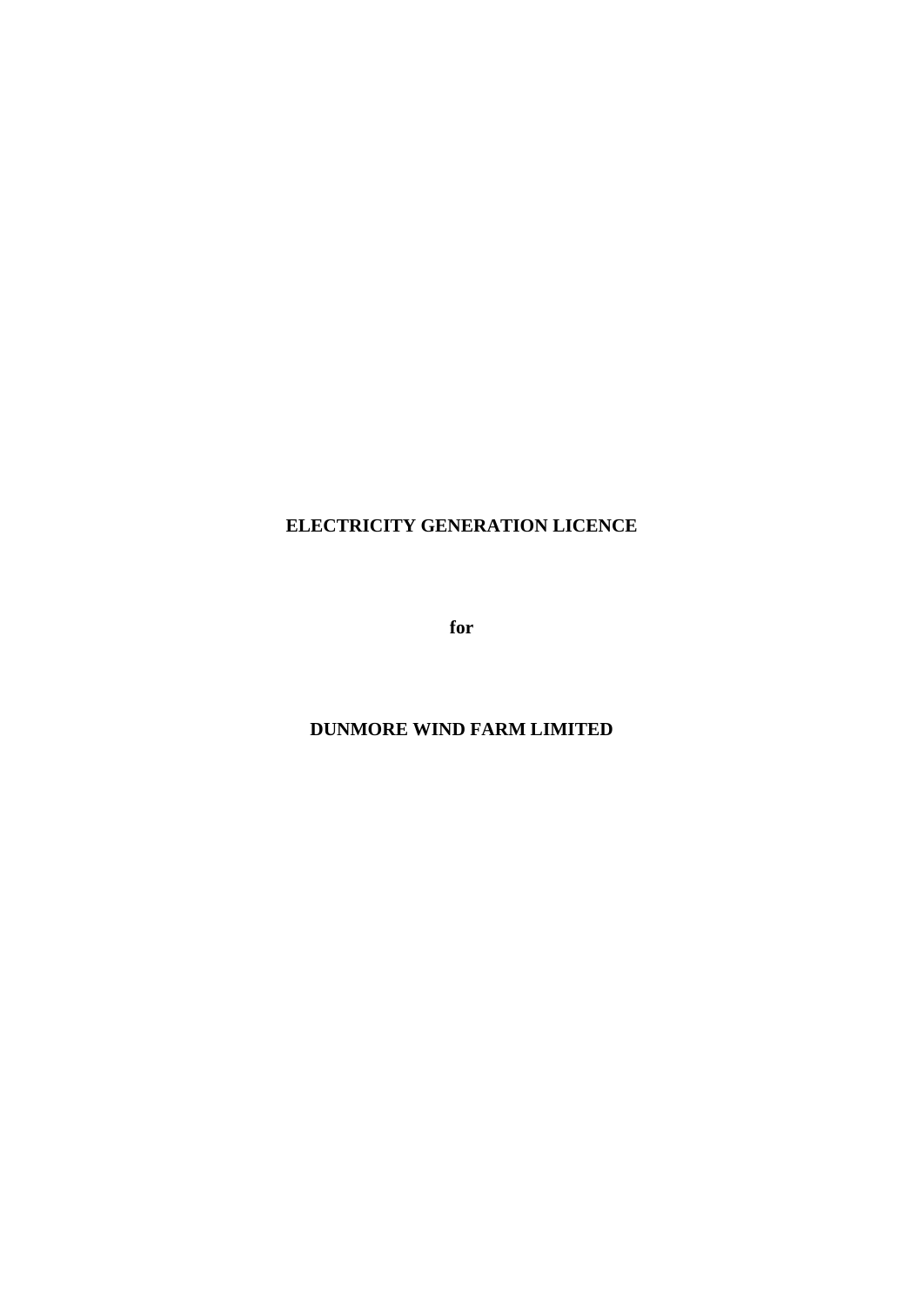# **CONTENTS**

| <b>GRANT OF THE LICENCE</b>                                                             | $\mathbf{1}$ |
|-----------------------------------------------------------------------------------------|--------------|
| THE CONDITONS                                                                           | 3            |
| Condition 1: Interpretation and construction                                            | 3            |
| Condition 2: Separate accounts for Separate Businesses                                  | 15           |
| Condition 3: Prohibition of cross-subsidies and of discrimination                       | 20           |
| Condition 4: Compliance with Grid Code and, where applicable, Distribution Code         | 23           |
| <b>Condition 5: Security Arrangements</b>                                               | 24           |
| Condition 6: Central despatch and merit order                                           | 25           |
| <b>Condition 7: System Support Services</b>                                             | 26           |
| Condition 8: Compulsory Acquisition of Land                                             | 27           |
| Condition 9: Powers to Carry out Road Works etc                                         | 30           |
| Condition 10: Health and Safety of Employees                                            | 32           |
| Condition 11: Provision of Information to the Authority                                 | 33           |
| Condition 12: Payment of Fees                                                           | 34           |
| Condition 13: Not Used                                                                  | 36           |
| Condition 14: Single Electricity Market Trading and Settlement Code                     | 37           |
| Condition 15: Modification of Single Electricity Market Trading and Settlement Code and |              |
| <b>Cancellation of Contracts</b>                                                        | 38           |
| Condition 16: Provision of Information                                                  | 46           |
| Condition 17: Cost-Reflective Bidding in the Single Electricity Market                  | 47           |
| Condition 18: Not Used                                                                  | 51           |
| Schedule 1: Terms As To Revocation                                                      | 52           |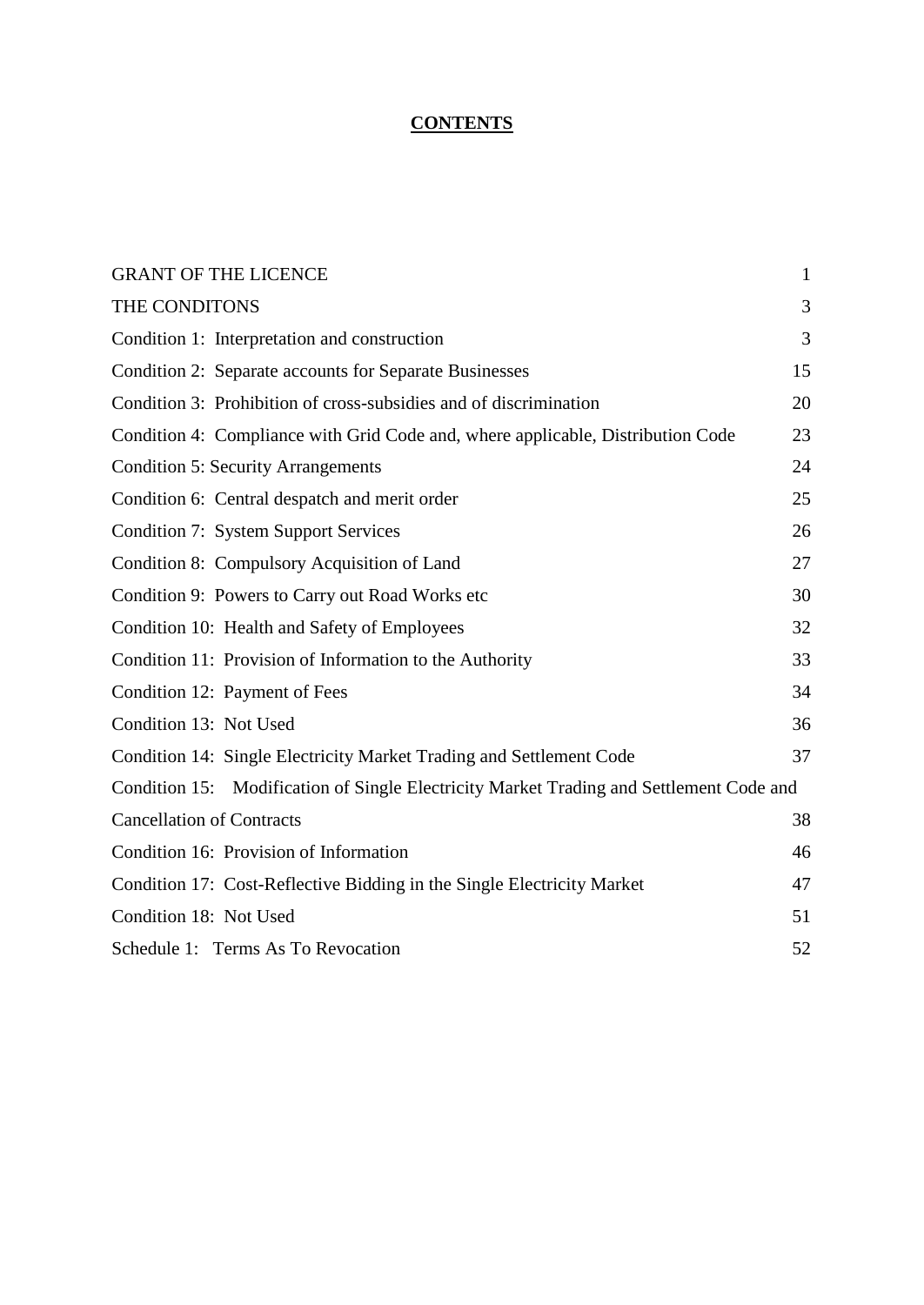#### **GRANT OF THE LICENCE**

#### <span id="page-2-0"></span>Terms of the Licence

- 1 The Northern Ireland Authority for Utility Regulation (the **'Authority'**), in accordance with Article 10(1) of the Electricity (Northern Ireland) Order 1992 (as amended) (the **'Order'**) and in exercise of the power conferred by Article 10(1)(a) of the Order hereby grants to **Dunmore Wind Farm Limited** (registered in **Northern Ireland** under number **NI606307**) (the **'Licensee'**) a licence (the **'Licence'**) authorising it to generate electricity at Windy Hill road, Dunmore, Limavady, Co Londonderry BT51 4JJ, for the purpose of giving a supply to any premises or enabling a supply to be so given, during the period specified in paragraph 2 below.
- 2 The Licence shall come into force on the date of the grant and shall continue in force until:
	- (a) determined by not less than 25 years' notice in writing given by the Authority to the Licensee, such notice not to be served earlier than the tenth anniversary of the date on which the Licence comes into force; or
	- (b) the date, if earlier, on which the Licence is revoked in accordance with the provisions specified as a term of the Licence in schedule 1 hereto.

#### Conditions of the Licence

3 The Licence shall in accordance with Article 11(1) of the Order include the conditions attached hereto at the time of this grant (as such conditions may subsequently be modified in accordance with their terms and in accordance with Articles 14, 17, 17A and 18 of the Order or such other lawful power of modification as may exist from time to time).

#### Definitions

4 Unless the contrary intention appears, words and expressions used in the terms of the Licence shall have the same meaning as was given to them, and shall be construed in accordance with the rules of construction and interpretation set out, in the conditions of the Licence at the date on which the Licence was granted.

1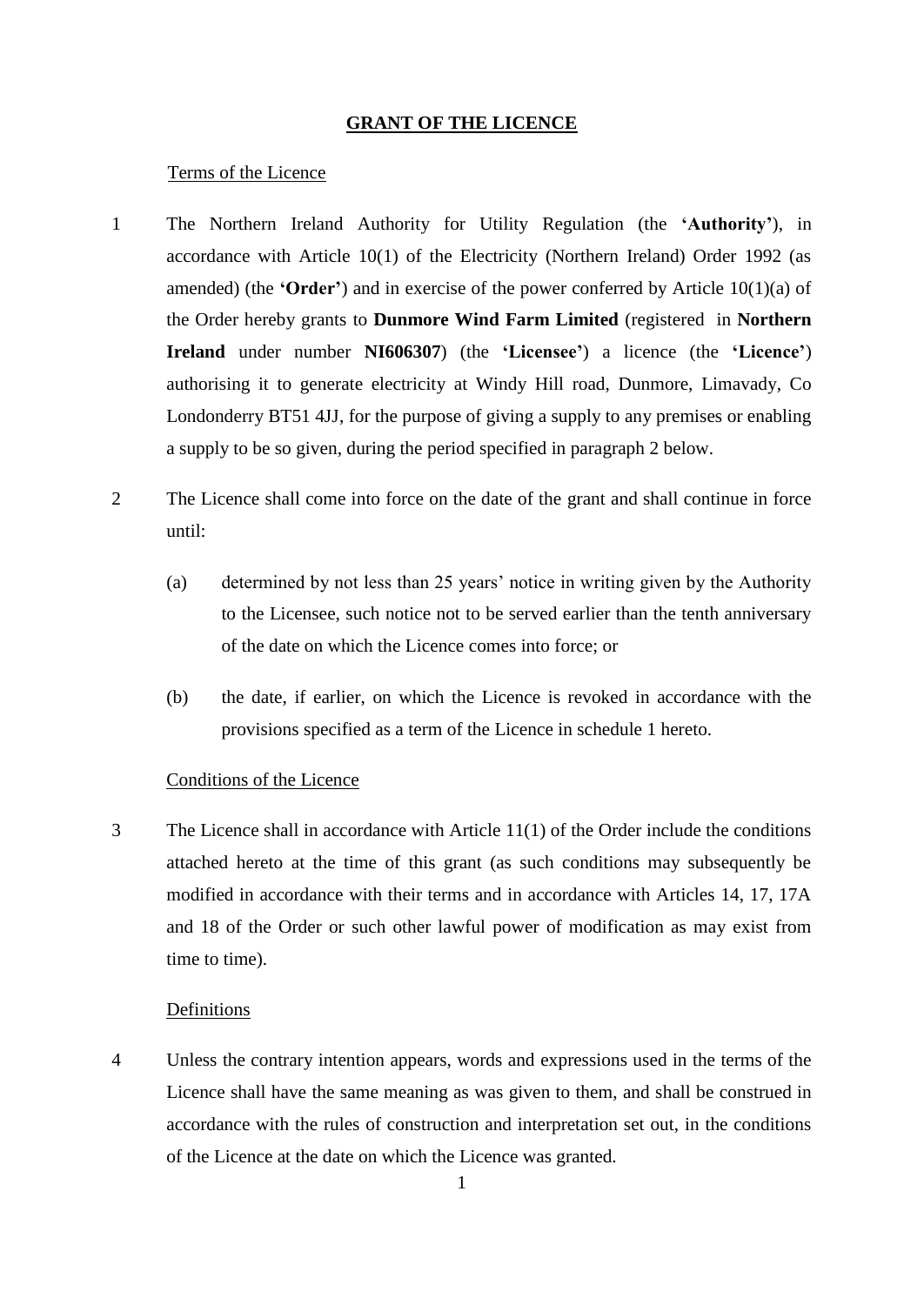For and on behalf of The Northern Ireland Authority for Utility Regulation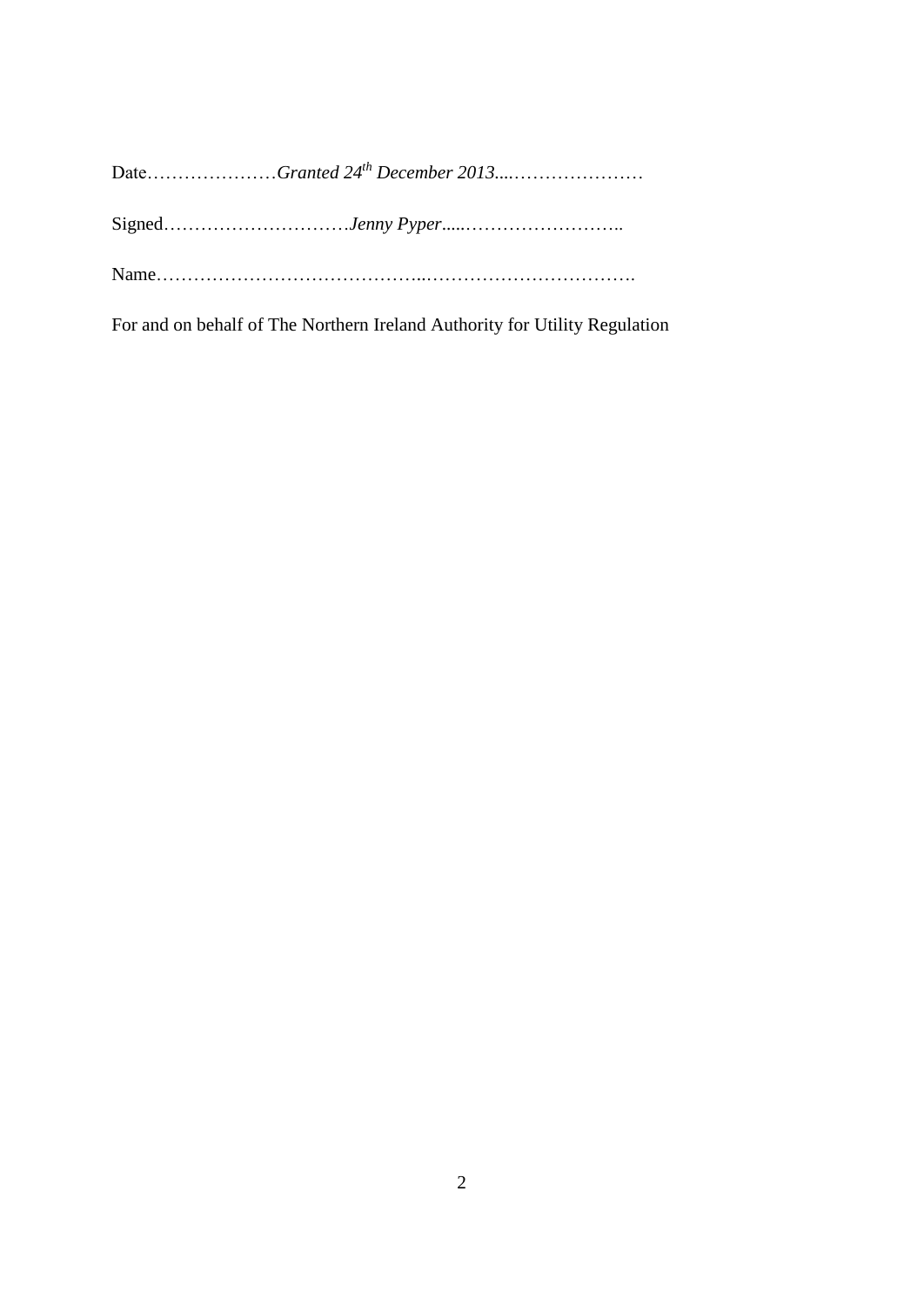## **THE CONDITONS**

## <span id="page-4-1"></span><span id="page-4-0"></span>**Condition 1: Interpretation and construction**

- 1. Unless the contrary intention appears:
	- (a) words and expressions used in the Conditions or in Schedule 1 shall be construed as if they were in an enactment and the Interpretation Act (Northern Ireland) 1954 applied to them; and
	- (b) references to an enactment shall include subordinate legislation and in both cases any statutory modification or re-enactment thereof after the date when this licence comes into force.
- 2. Any word or expression defined for the purposes of any provision of Part II of the Order, of the Energy Order or the SEM Order shall, unless the contrary intention appears, have the same meaning when used in the Conditions or in the Schedules.
- 3. In the Conditions and in the Schedules, unless otherwise specified or the context otherwise requires:

| <b>Affiliate</b>       | in relation to any person means any holding         |
|------------------------|-----------------------------------------------------|
|                        | company of that person, any subsidiary of that      |
|                        | person, or any subsidiary of a holding company of   |
|                        | that person, in each case within the meaning of     |
|                        | section 1159 of the Companies Act 2006.             |
|                        |                                                     |
| <b>Auditors</b>        | means the Licensee's auditors for the time being    |
|                        | holding office in accordance with the requirements  |
|                        | of Chapter 2 of Part 16 of the Companies Act 2006.  |
|                        |                                                     |
| authorised             | in relation to any business or activity means       |
|                        | authorised by licence granted under Article 10 or   |
|                        | exemption granted under Article 9 of the Order.     |
|                        |                                                     |
| authorised electricity | means any person (other than the Licensee in its)   |
|                        | capacity as the holder of this licence) who holds a |
|                        |                                                     |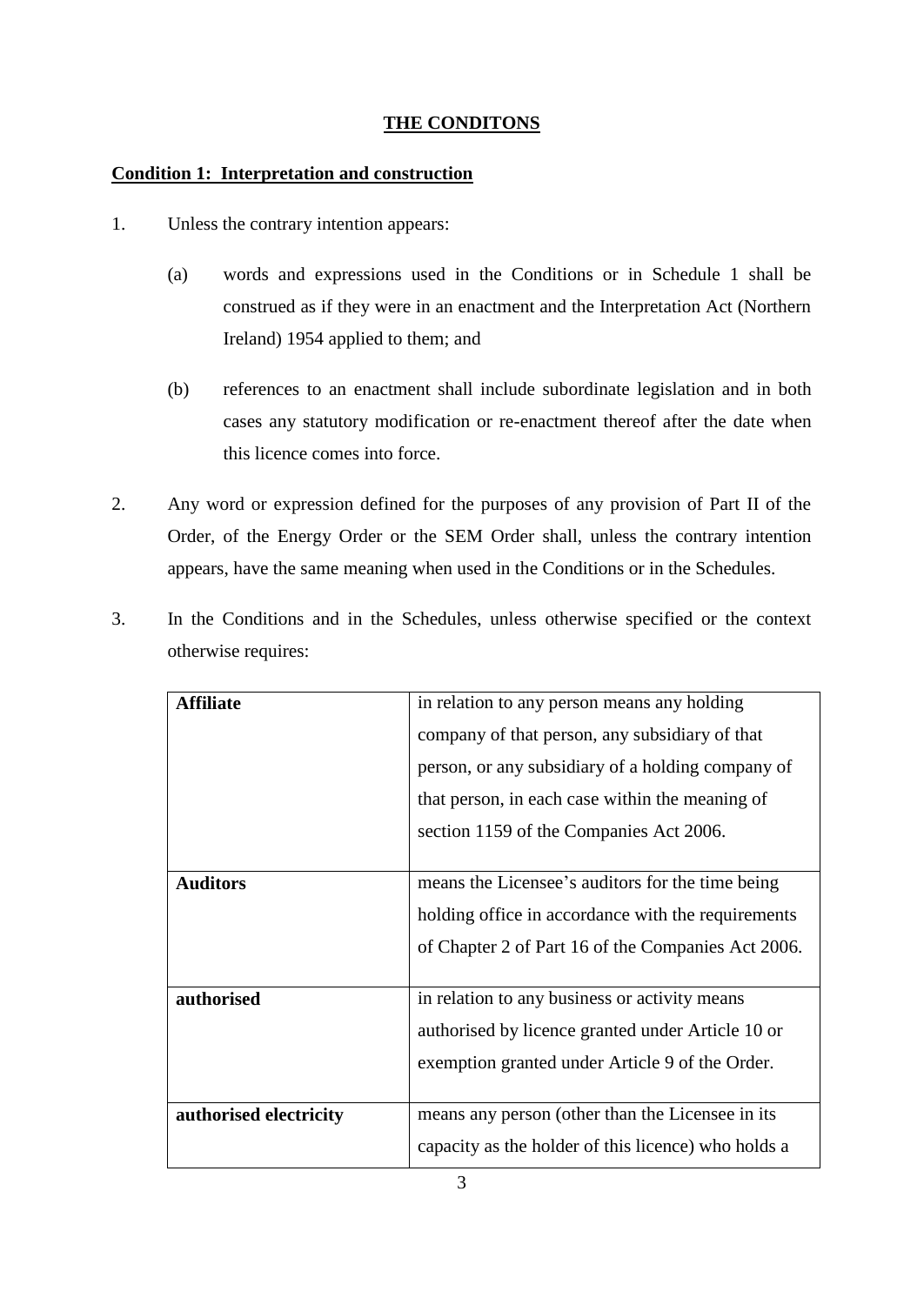| operator                      | licence granted pursuant to Article 10 of the Order     |
|-------------------------------|---------------------------------------------------------|
|                               | or whose activities are exempt pursuant to Article 9    |
|                               | of the Order, and any person transferring electricity   |
|                               | across an interconnector or who has made an             |
|                               | application for use of an interconnector which has      |
|                               | not been refused;                                       |
|                               |                                                         |
| <b>Authority</b>              | means the Northern Ireland Authority for Utility        |
|                               | Regulation.                                             |
| cancel                        | in relation to the Authority, means the exercise of its |
|                               | cancellation powers.                                    |
|                               |                                                         |
| cancellable generating unit   | means a generating unit agreement which may be          |
| agreement                     | the subject of a cancellation direction, being the      |
|                               | generating unit agreements specified in Annex 4 (as     |
|                               | it may be modified from time to time) of the NIE        |
|                               | Energy Supply Licence.                                  |
|                               |                                                         |
| cancellation direction        | means a direction issued by the Authority to cancel     |
|                               | a cancellable generating unit agreement.                |
| cancellation powers           | means the powers of the Authority to direct any         |
|                               | party to a cancellable generating unit agreement to     |
|                               | terminate that agreement upon such date or the          |
|                               | happening of such event as shall be specified in the    |
|                               | notice containing the direction.                        |
|                               |                                                         |
| <b>Competition Commission</b> | means the body of that name established by Section      |
|                               | 45 of the Competition Act 1998.                         |
|                               |                                                         |
|                               |                                                         |
| <b>Department</b>             | means the Department of Enterprise, Trade and           |
|                               | Investment.                                             |
| designated                    | in relation to any agreement, arrangement, code,        |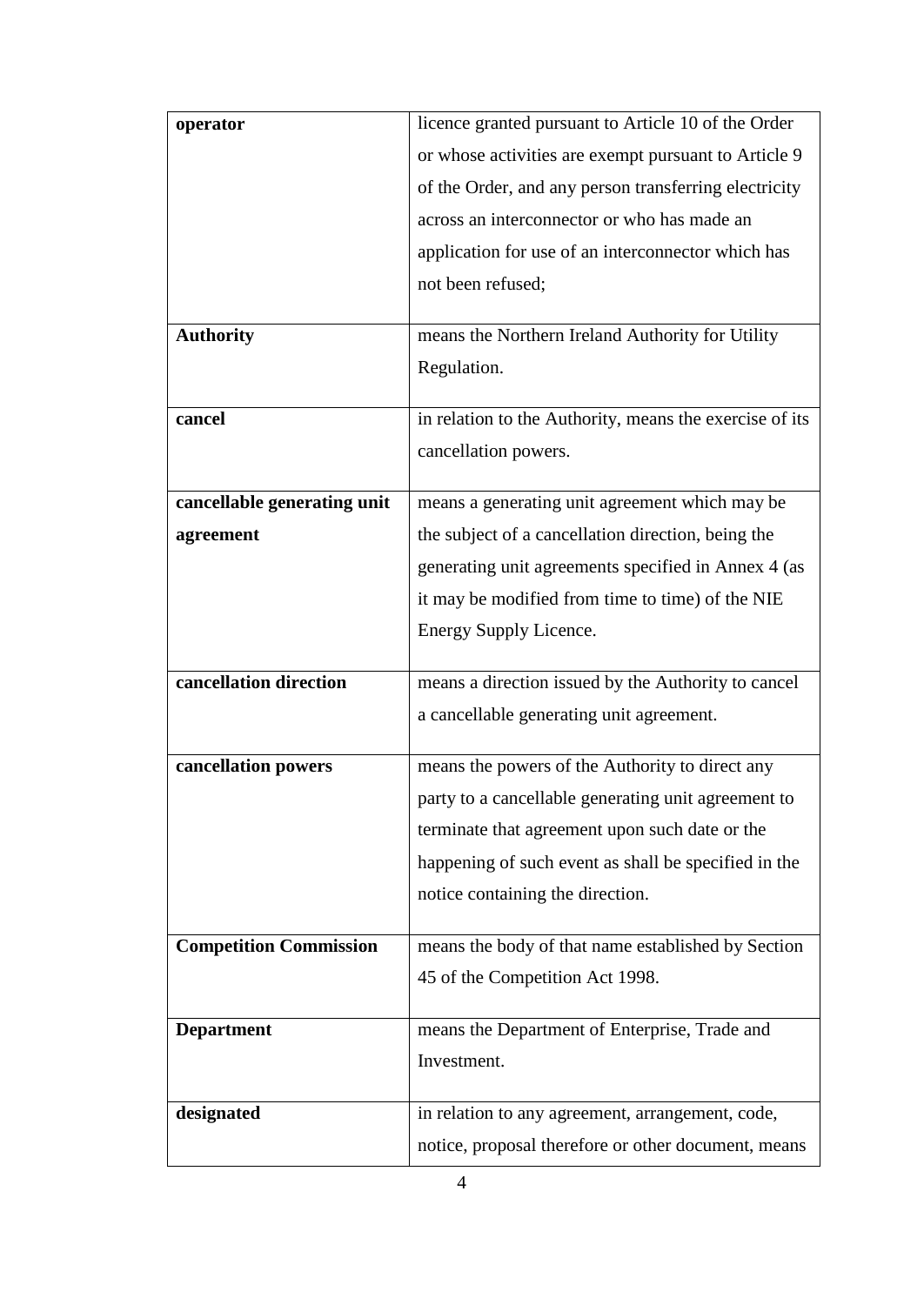|                              | designated by the Department or the Authority (as        |
|------------------------------|----------------------------------------------------------|
|                              | the case may be) or on its behalf by means of            |
|                              | initialling or descriptive reference whether for the     |
|                              | purposes of any Condition of this licence or             |
|                              | otherwise, but so that an agreement, arrangement,        |
|                              | code, notice, proposal therefore or other document       |
|                              | so designated may at the discretion of the               |
|                              | Department of the Authority (as the case may be)         |
|                              | cease to be designated if amended or modified in         |
|                              | any material respect.                                    |
| <b>Directive Regulations</b> | means the Electricity Order 1992 (Amendment)             |
|                              | Regulations (Northern Ireland) 2005 and/or the           |
|                              | Electricity Regulations (Northern Ireland) 2007;         |
|                              |                                                          |
| <b>Distribution Code</b>     | means, where the relevant distributor is authorised      |
|                              | to distribute electricity by a licence granted under     |
|                              | Article $10(1)(bb)$ of the Order, the code of that title |
|                              | required to be prepared by the relevant distributor      |
| distribution system          | means a system comprising wholly or mainly of            |
|                              | low voltage electric lines owned and operated by         |
|                              | an authorised electricity operator (excepting lines      |
|                              | forming part of the transmission system or any           |
|                              | Interconnector), and any other electric lines which      |
|                              | the Authority may specify as forming part of the         |
|                              | distribution system of the authorised electricity        |
|                              | operator, and includes any electrical plant and          |
|                              | meters of the authorised electricity operator which      |
|                              | are used in connection with distribution by the          |
|                              | authorised electricity operator;                         |
| electricity sale contract    | shall include (without limitation) any contract or       |
|                              | arrangement under which provision is made for the        |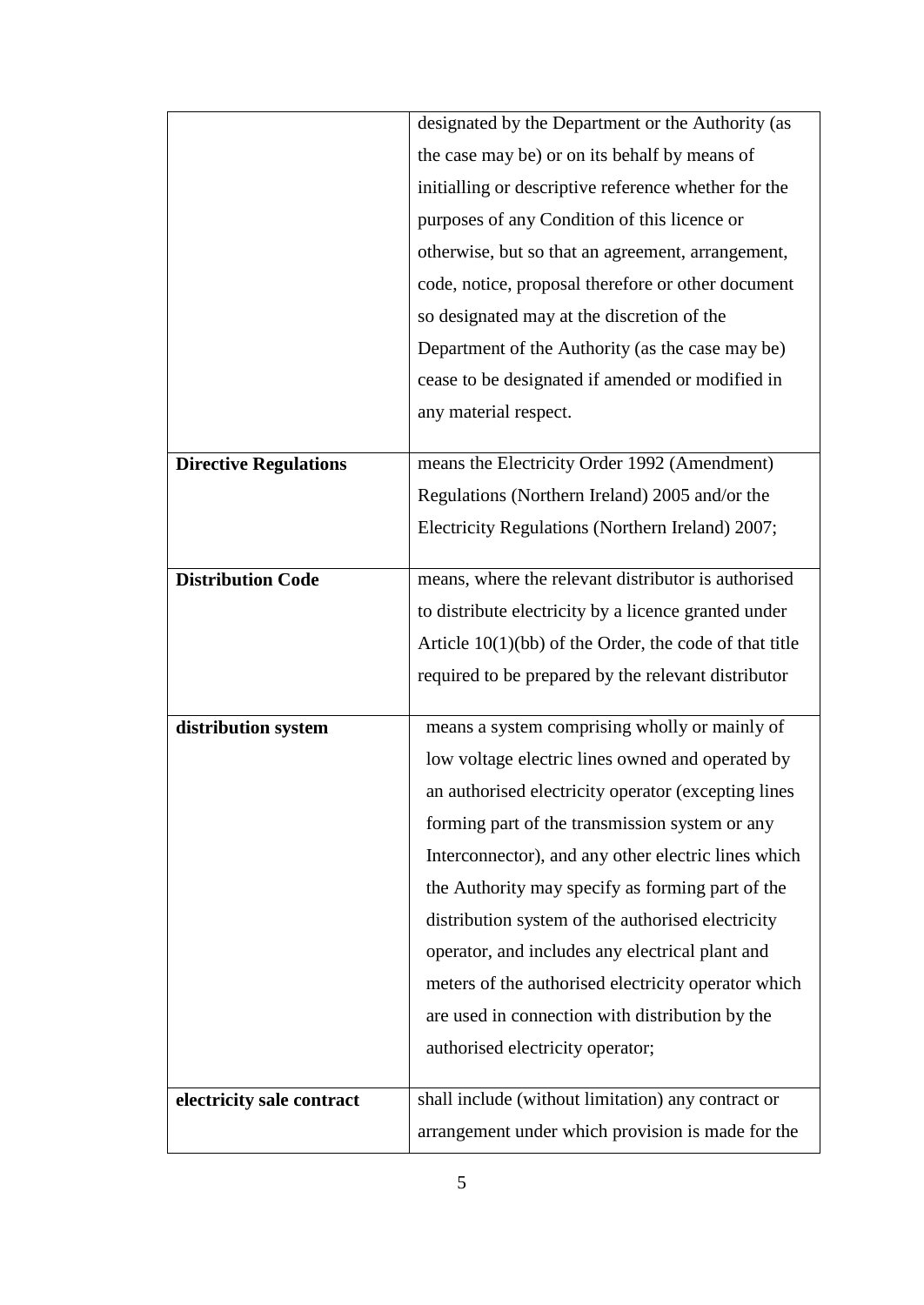|                                 | making or receipt of payments by reference to the    |
|---------------------------------|------------------------------------------------------|
|                                 | difference between:                                  |
|                                 |                                                      |
|                                 | an amount specified or ascertainable<br>(a)          |
|                                 | under the terms of such contract or                  |
|                                 | arrangement; and                                     |
|                                 | the price at which electricity is sold or<br>(b)     |
|                                 | purchased under, pursuant to or as                   |
|                                 | required or permitted by the Single                  |
|                                 | Electricity<br>Market<br>Trading<br>and              |
|                                 | <b>Settlement Code</b>                               |
|                                 | or any component of either of such prices.           |
| emissions                       | means the discharge of substances into the air.      |
| <b>Energy Order</b>             | means the Energy (Northern Ireland) Order 2003.      |
| enforcement matter              | means any matter in respect of which any functions   |
|                                 | of the Authority under Article 42 and Article 45 of  |
|                                 | the Energy Order are or may be exercisable;          |
| financial year                  | has the meaning given in paragraph 1 of Condition    |
|                                 | 2.                                                   |
| <b>General Consumer Council</b> | means the General Consumer Council for Northern      |
|                                 | Ireland.                                             |
|                                 |                                                      |
| generating unit agreement       | means a power purchase agreement between a           |
|                                 | generator and the Power Procurement Business in      |
|                                 | respect of a generation set or combination of        |
|                                 | generation sets.                                     |
| <b>Generation Business</b>      | means the authorised business of the Licensee or     |
|                                 | any affiliate or related undertaking of the Licensee |
|                                 | in the generation of electricity or the provision of |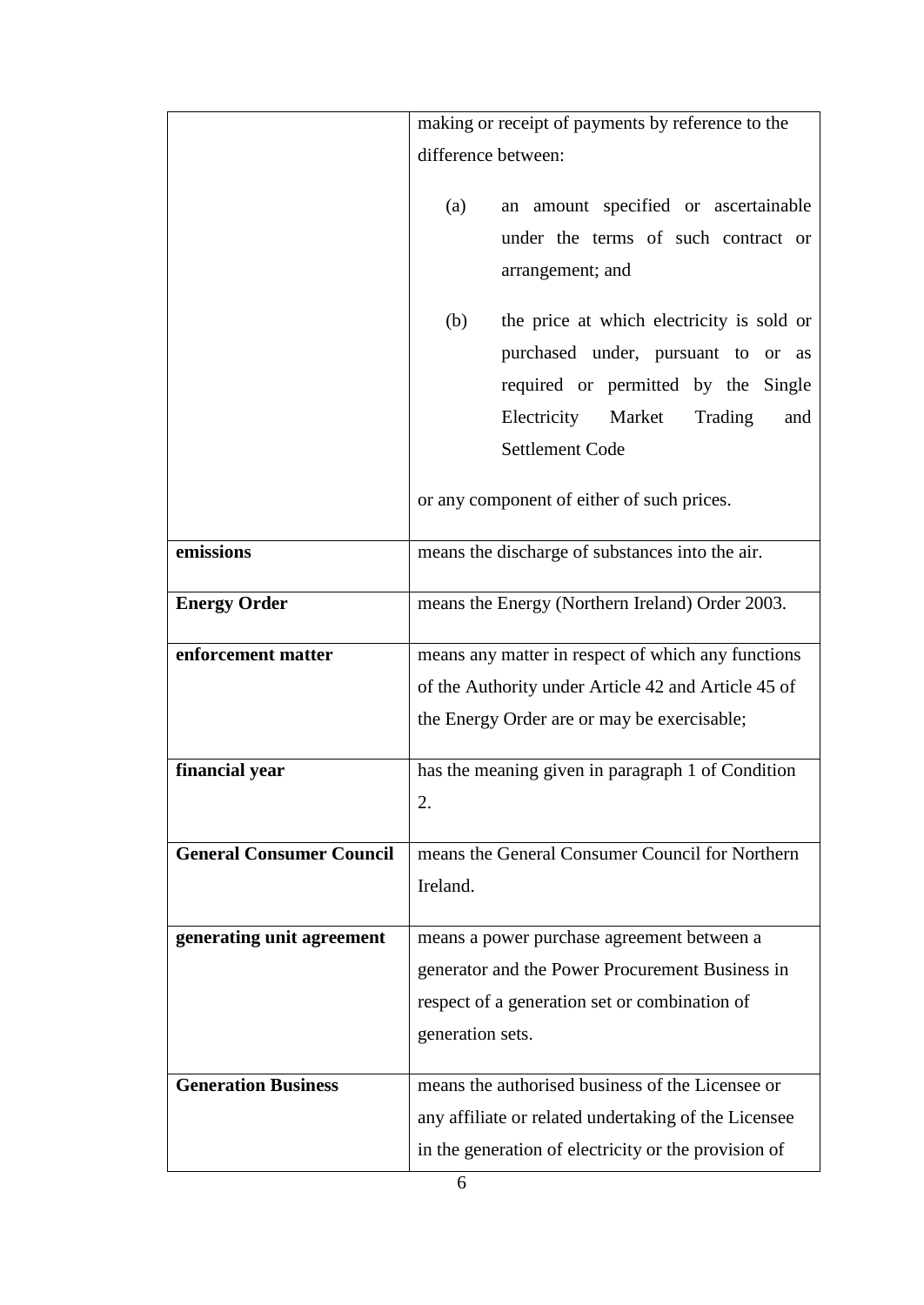|                               | <b>System Support Services.</b>                        |
|-------------------------------|--------------------------------------------------------|
| generation set                | means any plant or apparatus for the production of     |
|                               | electricity.                                           |
|                               |                                                        |
| generator                     | means a person authorised by a licence granted         |
|                               | under Article $10(1)(a)$ of the Order.                 |
| <b>Grid Code</b>              | means the code of that title required to be prepared   |
|                               | by the Transmission System Operator, in its capacity   |
|                               | as the operator of the transmission system, in         |
|                               | accordance with the Transmission System Operator       |
|                               | Licence.                                               |
| holding company               | means a holding company within the meaning of          |
|                               | section 1159 of the Companies Act 2006.                |
|                               |                                                        |
| interconnector                | means electric lines and electrical plant and meters   |
|                               | used for conveying electricity only directly to or     |
|                               | from a substation or converter station on the Island   |
|                               | of Ireland into or out of the Island of Ireland, and   |
|                               | (for the avoidance of doubt) does not include the      |
|                               | North/South Circuits.                                  |
| <b>Intermediary</b>           | has the meaning given in the Single Electricity        |
|                               | Market Trading and Settlement Code.                    |
|                               |                                                        |
| <b>Island of Ireland</b>      | means Northern Ireland and the Republic of Ireland.    |
|                               |                                                        |
| licensed electricity supplier | means a person authorised to supply electricity by a   |
|                               | licence granted under Article $10(1)(c)$ of the Order. |
| <b>Licensee</b>               | means the person identified as such in the Grant and   |
|                               | Terms of this Licence, and (where the context so       |
|                               | requires) shall include any business in respect of     |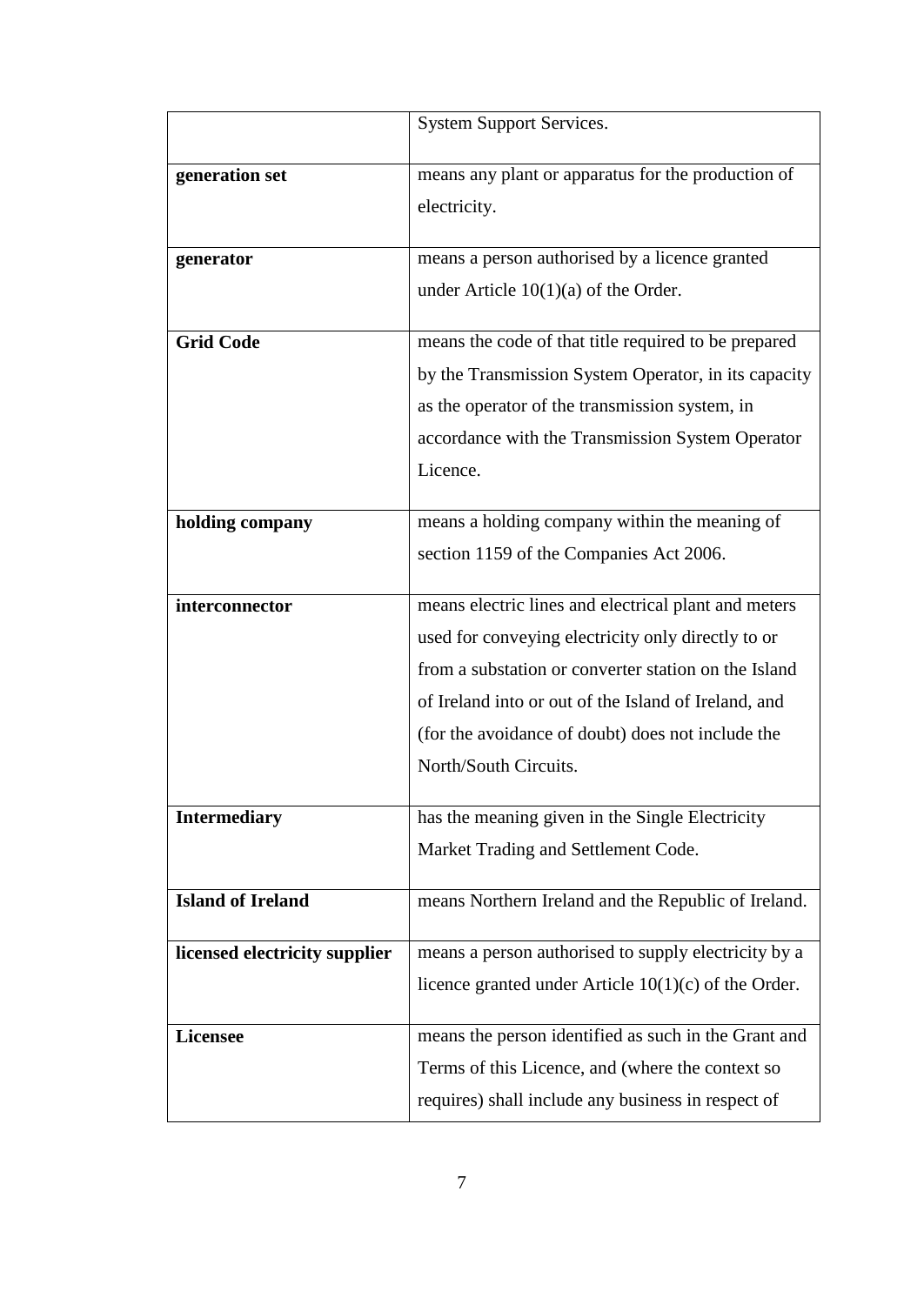|                                  | which the Licensee is a successor company.             |
|----------------------------------|--------------------------------------------------------|
| modification                     | includes addition, omission, amendment and             |
|                                  | substitution; and cognate expressions shall be         |
|                                  | construed accordingly.                                 |
|                                  |                                                        |
| <b>NIE Energy Supply Licence</b> | means the licence granted under Article $10(1)(c)$ of  |
|                                  | the Order to Northern Ireland Electricity plc on 31    |
|                                  | March 1992 and transferred to NIE Energy Limited       |
|                                  | (a body corporate registered in Northern Ireland       |
|                                  | under company number NI27394) on 1 November            |
|                                  | 2007 pursuant to a statutory transfer scheme.          |
|                                  |                                                        |
| <b>North/South Circuits</b>      | means the electric lines and electrical plant and      |
|                                  | meters used for conveying electricity directly to or   |
|                                  | from a substation or converter station within          |
|                                  | Northern Ireland directly to or from a substation or   |
|                                  | converter station within the Republic of Ireland.      |
| <b>Northern Ireland Fuel</b>     | means the document of that title designated as such    |
| <b>Security Code</b>             | by the Department as from time to time amended in      |
|                                  | accordance with its provisions, dealing with the co-   |
|                                  | operation of licence holders in strategic contingency  |
|                                  | planning in respect of fuel stocks, the modification   |
|                                  | of the merit order and certain other systems and       |
|                                  | procedures under the Grid Code during periods          |
|                                  | when the Department has given and there is in force    |
|                                  | one or more directions under Article 37(4) of the      |
|                                  | Order, the entitlement of the Licensee and other       |
|                                  | authorised electricity operators to and the collection |
|                                  | of certain payments in anticipation of, during and     |
|                                  | after the expiry of any such periods, and connected    |
|                                  | matters.                                               |
|                                  |                                                        |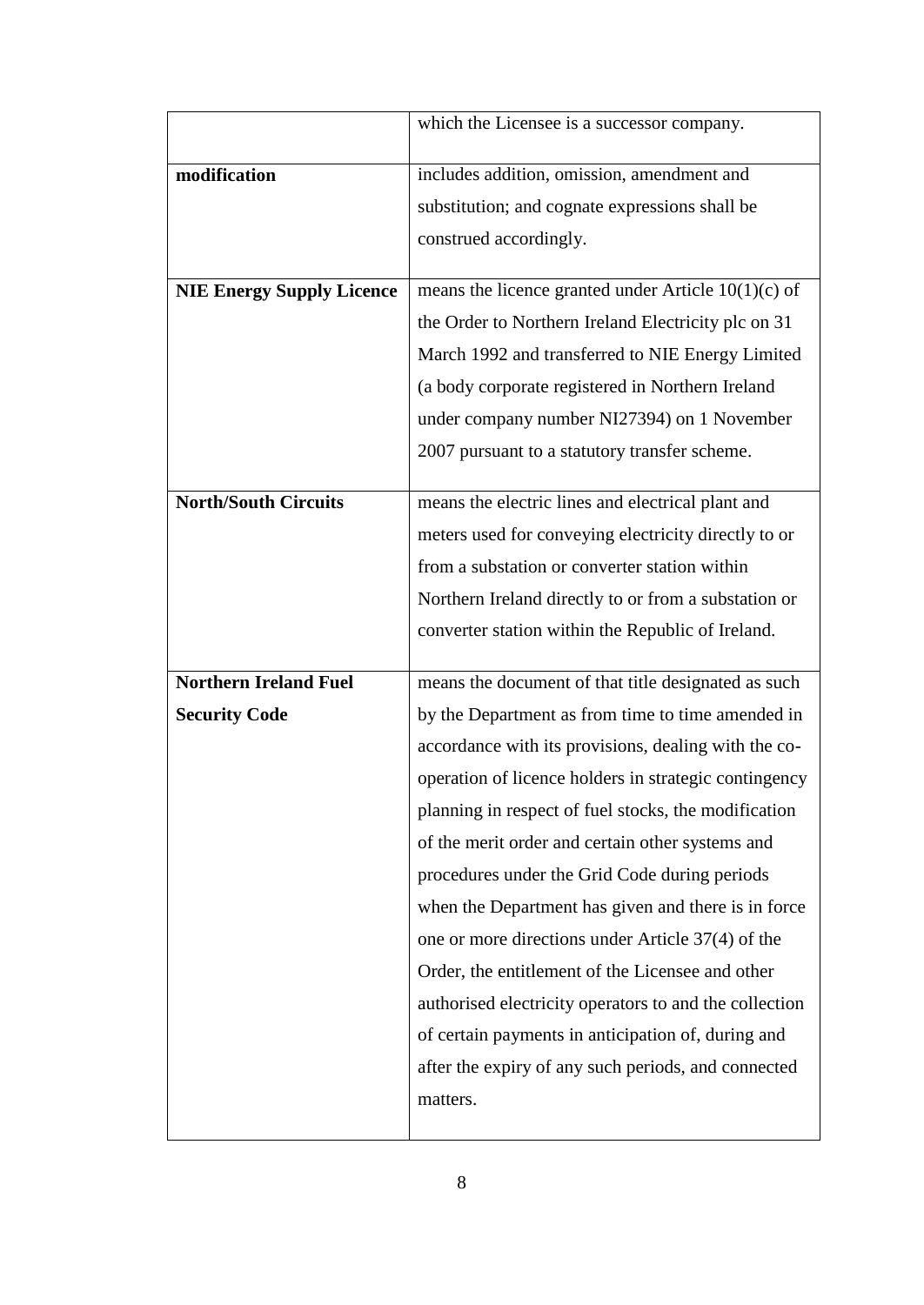| notice                         |                 | means (unless otherwise specified) notice given        |
|--------------------------------|-----------------|--------------------------------------------------------|
|                                |                 | either in writing or by electronic data transfer.      |
|                                |                 |                                                        |
| <b>Northern Ireland Market</b> |                 | means the licence granted, under Article $10(1)(d)$ of |
| <b>Operator Licence</b>        |                 | the Order, to SONI Limited (a body corporate           |
|                                |                 | registered in Northern Ireland under company           |
|                                |                 | number NI038715) on 3 July 2007.                       |
|                                |                 |                                                        |
| Order                          |                 | means the Electricity (Northern Ireland) Order 1992;   |
| <b>Power Procurement</b>       |                 | has the meaning given to it in the NIE Energy          |
| <b>Business</b>                | Supply Licence. |                                                        |
|                                |                 |                                                        |
| power purchase agreement       |                 | means a contract for the provision to the Licensee or  |
|                                |                 | any other authorised electricity operator of the       |
|                                |                 | whole or any part of the available capacity and/or     |
|                                |                 | the sale or other disposal to the Licensee or any      |
|                                |                 | other authorised electricity operator of the whole or  |
|                                |                 | any part of the output of a generation set or          |
|                                |                 | combination of generation sets.                        |
|                                |                 |                                                        |
| power station agreement        | means:          |                                                        |
|                                | (a)             | in relation to the Licensee, an agreement              |
|                                |                 | made with effect from 1 April 1992                     |
|                                |                 | between the Licensee and the Power                     |
|                                |                 | Procurement Business in relation to                    |
|                                |                 | matters concerning a generating station                |
|                                |                 | and designated for the purposes of this                |
|                                |                 | licence, as amended from time to time;                 |
|                                |                 | and                                                    |
|                                |                 |                                                        |
|                                | (b)             | in relation to any other generator, an                 |
|                                |                 | agreement made with effect from 1 April                |
|                                |                 | 1992 between that generator and the                    |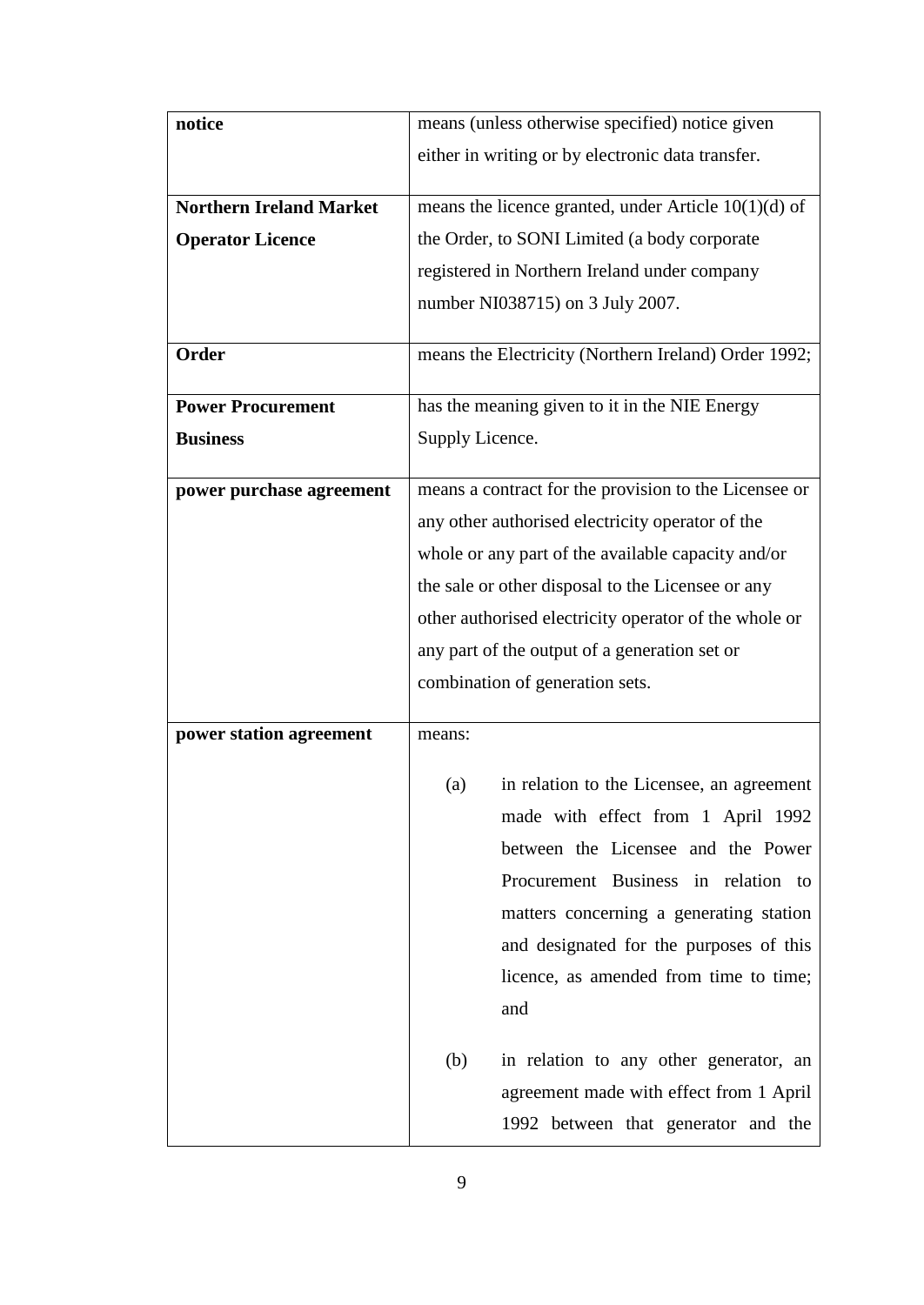|                       | Power Procurement Business in relation                |
|-----------------------|-------------------------------------------------------|
|                       | matters concerning a generating<br>to                 |
|                       | station and designated for the purposes of            |
|                       | this licence, as amended from time to                 |
|                       | time.                                                 |
|                       |                                                       |
| related undertaking   | in relation to any person means any undertaking in    |
|                       | which that person has a participating interest within |
|                       | the meaning of section 421A of the Financial          |
|                       | Services and Markets Act 2000.                        |
|                       |                                                       |
| relevant distributor  | means the owner and operator of the distribution      |
|                       | system to which any generation set of the Licensee    |
|                       | is, or is to be, connected.                           |
|                       |                                                       |
| relevant exempt self- | means a relevant exempt self supplier within the      |
| supplier              | meaning of the Electricity (Class Exemptions from     |
|                       | the Requirement for a Licence) Order (Northern        |
|                       | Ireland) 2013.                                        |
| relevant supplier     | means a licensed electricity supplier or a relevant   |
|                       | exempt self supplier.                                 |
|                       |                                                       |
| representation        | includes any objection or any other proposal made     |
|                       | in writing.                                           |
|                       |                                                       |
| <b>SEM Go-Live</b>    | means the time and date designated as such by the     |
|                       | Authority (with the consent of the Department) for    |
|                       | the purpose of licences granted under the Order,      |
|                       | being the commencement date for a number of           |
|                       | matters including the Single Electricity Market.      |
|                       |                                                       |
| <b>SEM Order</b>      | means the Electricity (Single Wholesale Market)       |
|                       | (Northern Ireland) Order 2007.                        |
|                       |                                                       |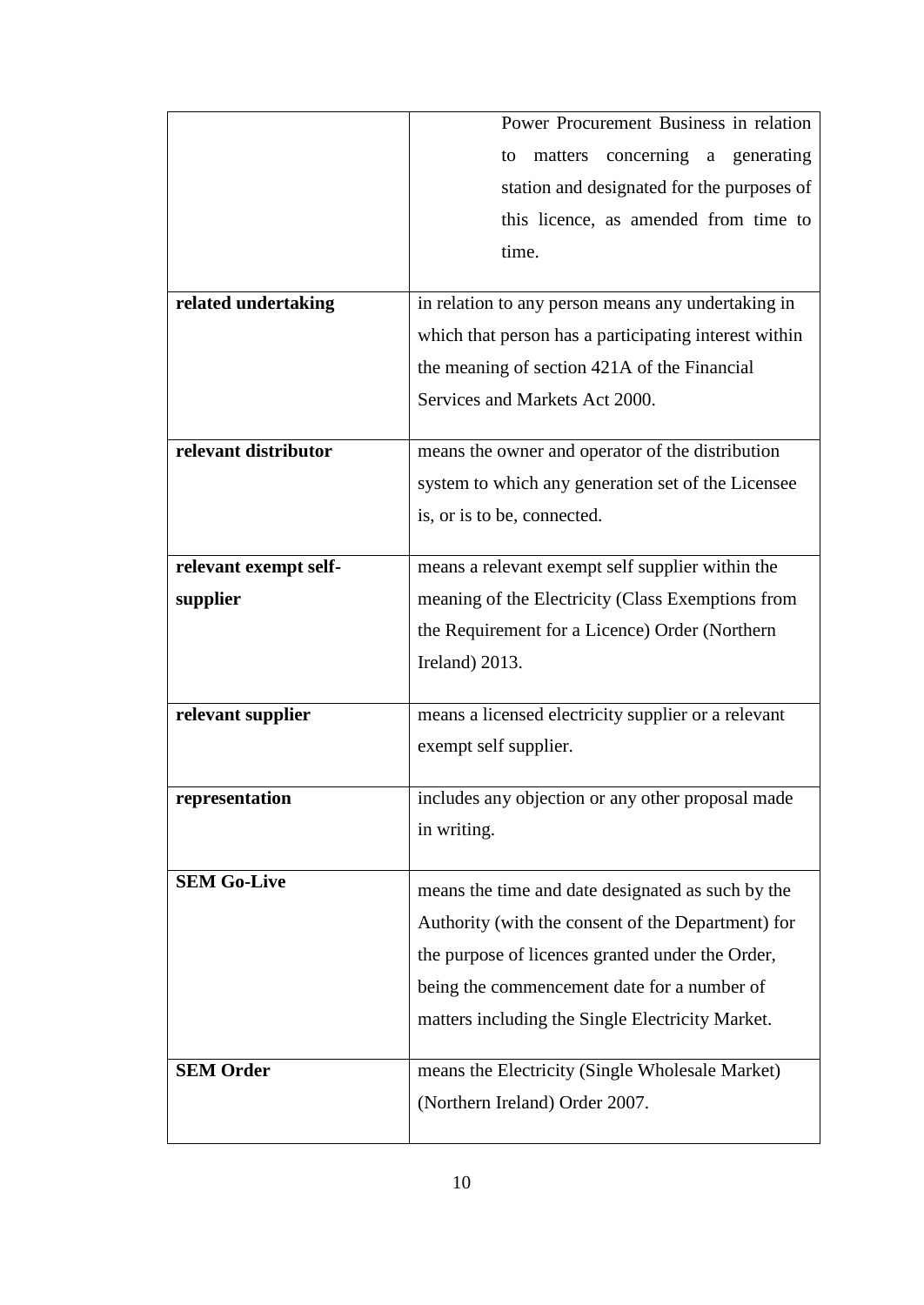| <b>Separate Business</b>         | means each of the Generation Business and the           |
|----------------------------------|---------------------------------------------------------|
|                                  | Supply Business (if any) each taken separately from     |
|                                  | one another and from any other business of the          |
|                                  | Licensee or any affiliate or related undertaking of     |
|                                  | the Licensee, but so that where all or any part of      |
|                                  | such business is carried on by an affiliate or related  |
|                                  | undertaking of the Licensee such part of the            |
|                                  | business as is carried on by that affiliate or related  |
|                                  | undertaking shall be consolidated with any other        |
|                                  | such business of the Licensee (and of any other         |
|                                  | affiliate or related undertaking of the Licensee) so as |
|                                  | to form a single Separate Business.                     |
|                                  |                                                         |
| <b>Single Electricity Market</b> | means the single wholesale electricity market for the   |
|                                  | Island of Ireland, implemented in Northern Ireland      |
|                                  | pursuant to Section 23 of the Northern Ireland          |
|                                  | (Miscellaneous Provisions) Act 2006;                    |
|                                  |                                                         |
| <b>Single Electricity Market</b> | has the meaning given to that term in the Northern      |
| <b>Trading and Settlement</b>    | Ireland Market Operator Licence.                        |
| Code                             |                                                         |
| subsidiary                       | means a subsidiary within the meaning of section        |
|                                  | 1159 of the Companies Act 2006.                         |
|                                  |                                                         |
| successor company                | bears the meaning ascribed to it for the purposes of    |
|                                  | Part III of the Order.                                  |
| successor distribution           | means the licence which has effect as a licence         |
| licence                          | under Article $10(1)(bb)$ of the Order pursuant to      |
|                                  | Regulation $90(1)(b)$ of the Internal Markets           |
|                                  | Regulations and is held by Northern Ireland             |
|                                  | Electricity Limited (a body corporate registered in     |
|                                  | Northern Ireland under company number                   |
|                                  |                                                         |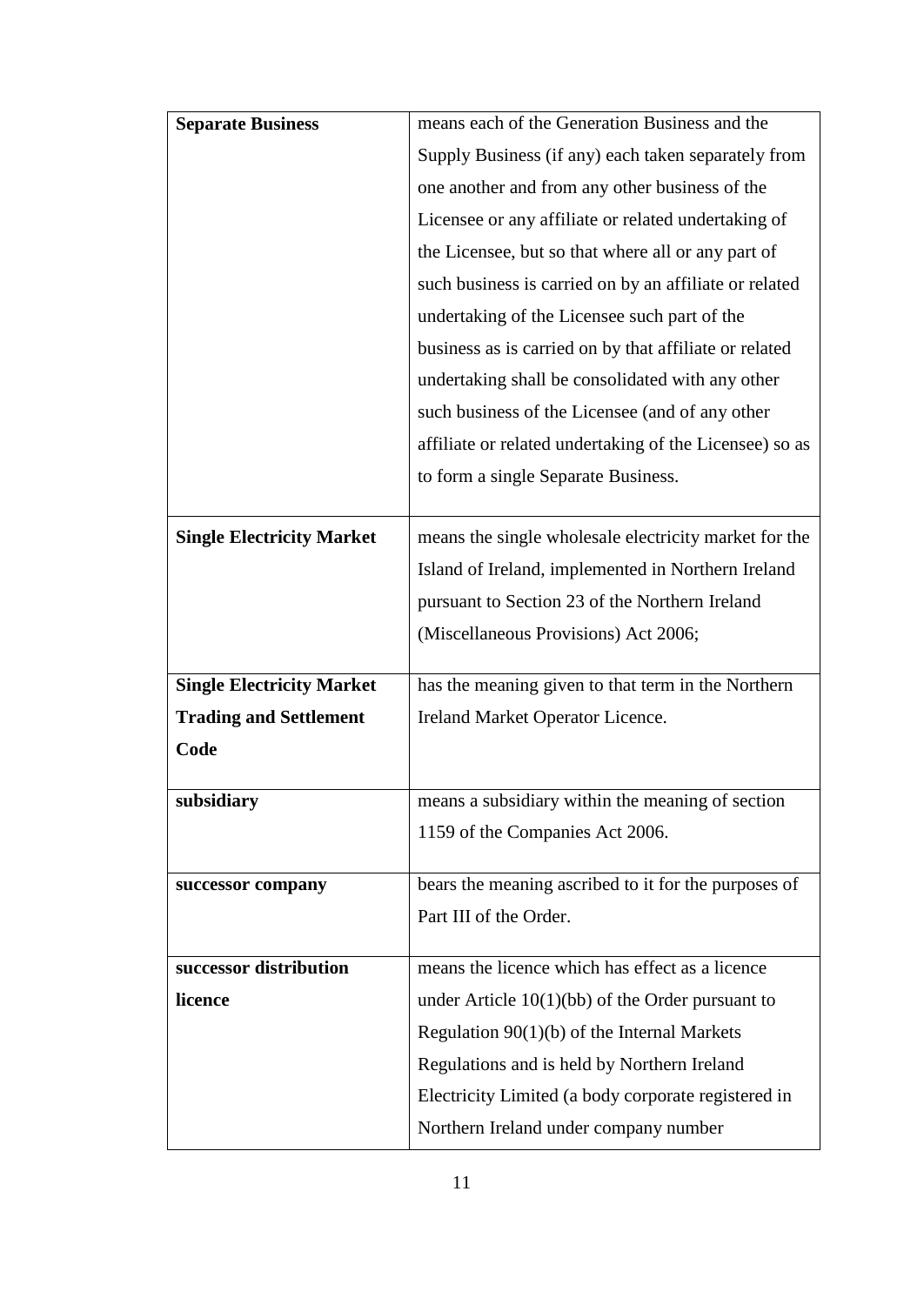|                                | NI026041).                                                                                                                                                                                                                                                                                                                                                                                                                                                                                                                                                                       |
|--------------------------------|----------------------------------------------------------------------------------------------------------------------------------------------------------------------------------------------------------------------------------------------------------------------------------------------------------------------------------------------------------------------------------------------------------------------------------------------------------------------------------------------------------------------------------------------------------------------------------|
| successor transmission         | means the licence which has effect as a licence                                                                                                                                                                                                                                                                                                                                                                                                                                                                                                                                  |
| licence                        | under Article $10(1)(b)$ of the Order pursuant to                                                                                                                                                                                                                                                                                                                                                                                                                                                                                                                                |
|                                | Regulation $90(1)(b)$ of the Internal Markets                                                                                                                                                                                                                                                                                                                                                                                                                                                                                                                                    |
|                                | Regulations and is held by Northern Ireland                                                                                                                                                                                                                                                                                                                                                                                                                                                                                                                                      |
|                                | Electricity Limited (a body corporate registered in                                                                                                                                                                                                                                                                                                                                                                                                                                                                                                                              |
|                                | Northern Ireland under company number                                                                                                                                                                                                                                                                                                                                                                                                                                                                                                                                            |
|                                | NI026041).                                                                                                                                                                                                                                                                                                                                                                                                                                                                                                                                                                       |
|                                |                                                                                                                                                                                                                                                                                                                                                                                                                                                                                                                                                                                  |
| <b>Supply Business</b>         | means the authorised business (if any) of the                                                                                                                                                                                                                                                                                                                                                                                                                                                                                                                                    |
|                                | Licensee or any affiliate or related undertaking of                                                                                                                                                                                                                                                                                                                                                                                                                                                                                                                              |
|                                | the Licensee as a licensed electricity supplier.                                                                                                                                                                                                                                                                                                                                                                                                                                                                                                                                 |
| <b>System Support Services</b> | means:                                                                                                                                                                                                                                                                                                                                                                                                                                                                                                                                                                           |
|                                | spinning reserve, fast start, black start,<br>(a)<br>reactive power, frequency control and<br>such other services as the Licensee may<br>be required to have available as system<br>support services in association with any<br>generation set pursuant to the Grid Code,<br>including<br>outage planning<br>incentive<br>arrangements; and<br>such services as the Licensee may have<br>(b)<br>agreed to have available as being system<br>support services in association with any<br>generation set pursuant to an agreement<br>made with the Transmission System<br>Operator |
|                                | and which may be offered for sale to the                                                                                                                                                                                                                                                                                                                                                                                                                                                                                                                                         |
|                                | Transmission System Operator for the purpose of                                                                                                                                                                                                                                                                                                                                                                                                                                                                                                                                  |
|                                | securing stability of operation on the transmission                                                                                                                                                                                                                                                                                                                                                                                                                                                                                                                              |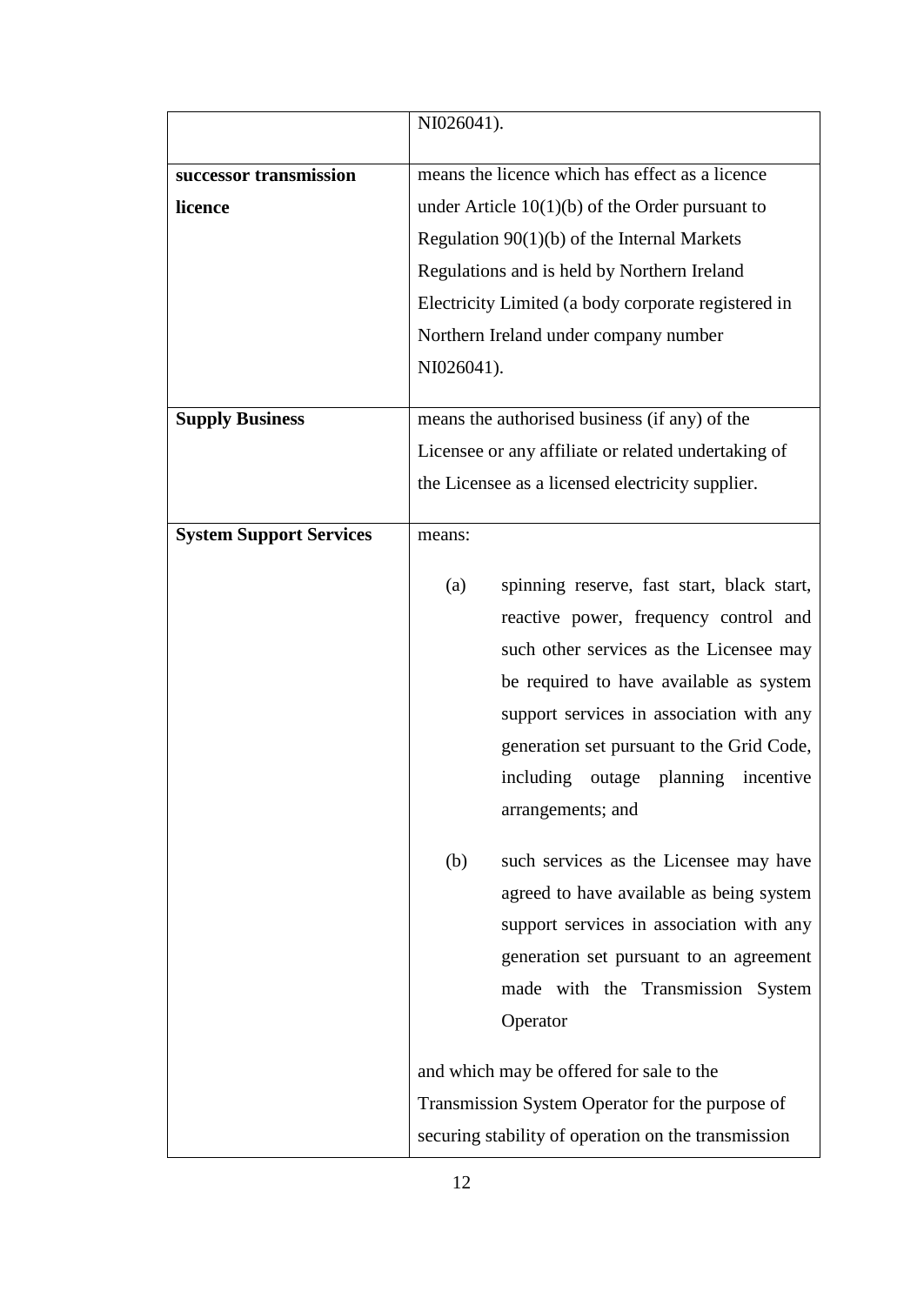|                            | system and the distribution system of any authorised   |
|----------------------------|--------------------------------------------------------|
|                            | electricity operator or any system linked to the       |
|                            | transmission system or a distribution system by an     |
|                            | interconnector.                                        |
|                            |                                                        |
| total system               | means the transmission system, and the distribution    |
|                            | system owned and operated by the holder of the         |
|                            | successor distribution licence, taken together.        |
| <b>Transmission Owner</b>  | means the person authorised, from time to time,        |
|                            | under the successor transmission licence in its        |
|                            | capacity as the holder of that licence.                |
| transmission system        | means the system of electric lines owned by the        |
|                            | Transmission Owner and comprising high voltage         |
|                            | lines and electrical plant and meters used for         |
|                            | conveying electricity from a generating station to a   |
|                            |                                                        |
|                            | substation, from one generating station to another,    |
|                            | and from one substation to another within the          |
|                            | Transmission Owner's authorised transmission area      |
|                            | (including such part of the North/South Circuits as is |
|                            | owned by the Transmission Owner) (except any           |
|                            | such lines which the Authority may approve as          |
|                            | being part of a distribution system) and any other     |
|                            | electric lines which the Authority may specify as      |
|                            | forming part of the transmission system but shall not  |
|                            | include any interconnector.                            |
| <b>Transmission System</b> | means the person authorised, from time to time, to     |
| Operator                   | participate in the transmission of electricity under   |
|                            | the Transmission System Operator Licence, in its       |
|                            | capacity as the holder of that licence.                |
| <b>Transmission System</b> | means the licence granted under Article $10(1)(b)$ of  |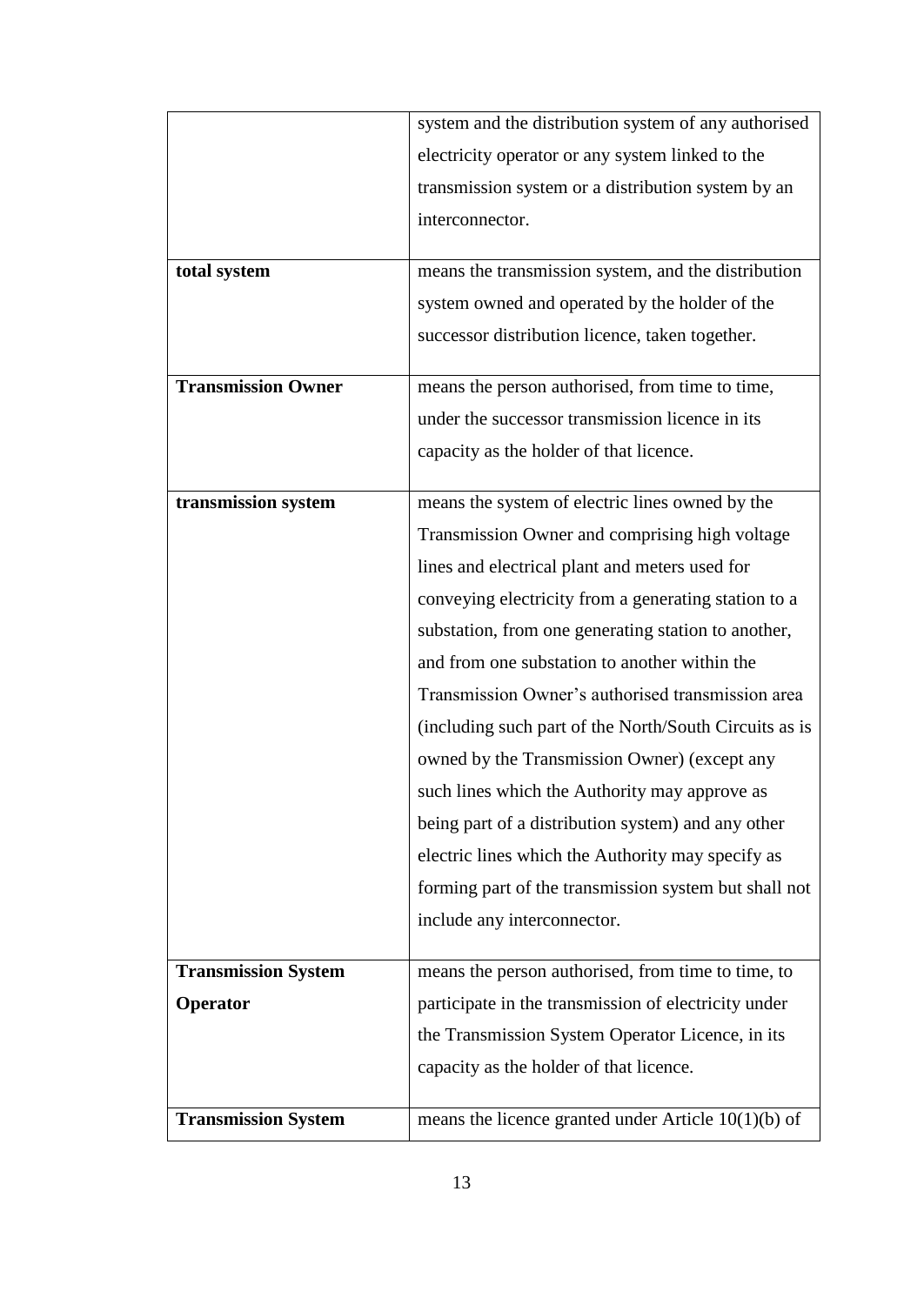| <b>Operator Licence</b> | the Order, to SONI Limited (a body corporate        |
|-------------------------|-----------------------------------------------------|
|                         | registered in Northern Ireland under company        |
|                         | number NI038715) on 3 July 2007.                    |
|                         |                                                     |
| undertaking             | bears the meaning ascribed to it by section 1161 of |
|                         | the Companies Act 2006.                             |
|                         |                                                     |

- 4. Unless otherwise specified:
	- (a) any reference to a numbered Condition or to a numbered Schedule is respectively a reference to the Condition or the Schedule bearing that number in this licence;
	- (b) any reference to a numbered paragraph is a reference to the paragraph bearing that number in the Condition or Schedule in which the reference occurs; and
	- (c) (without prejudice to any provision which restricts such variation, supplement or replacement) any reference to any agreement, licence (other than this licence), code or other instrument shall include a reference to such agreement, licence, code or other instrument as varied, supplemented or replaced from time to time.
- 5. The heading or title of any Part, Condition, Schedule or paragraph shall not affect the construction thereof.
- 6. Where any obligation of the Licensee is expressed to require performance within a specified time limit that obligation shall continue to be binding and enforceable after that time limit if the Licensee fails to perform that obligation within that time limit (but without prejudice to all rights and remedies available against the Licensee by reason of the Licensee's failure to perform within the time limit).
- 7. The provisions of section 24 of the Interpretation Act (Northern Ireland) 1954 shall apply for the purposes of the delivery or service of any document, direction or notice to be delivered or served pursuant to this licence and directions issued by the Authority pursuant to any Condition shall be delivered or served as aforesaid.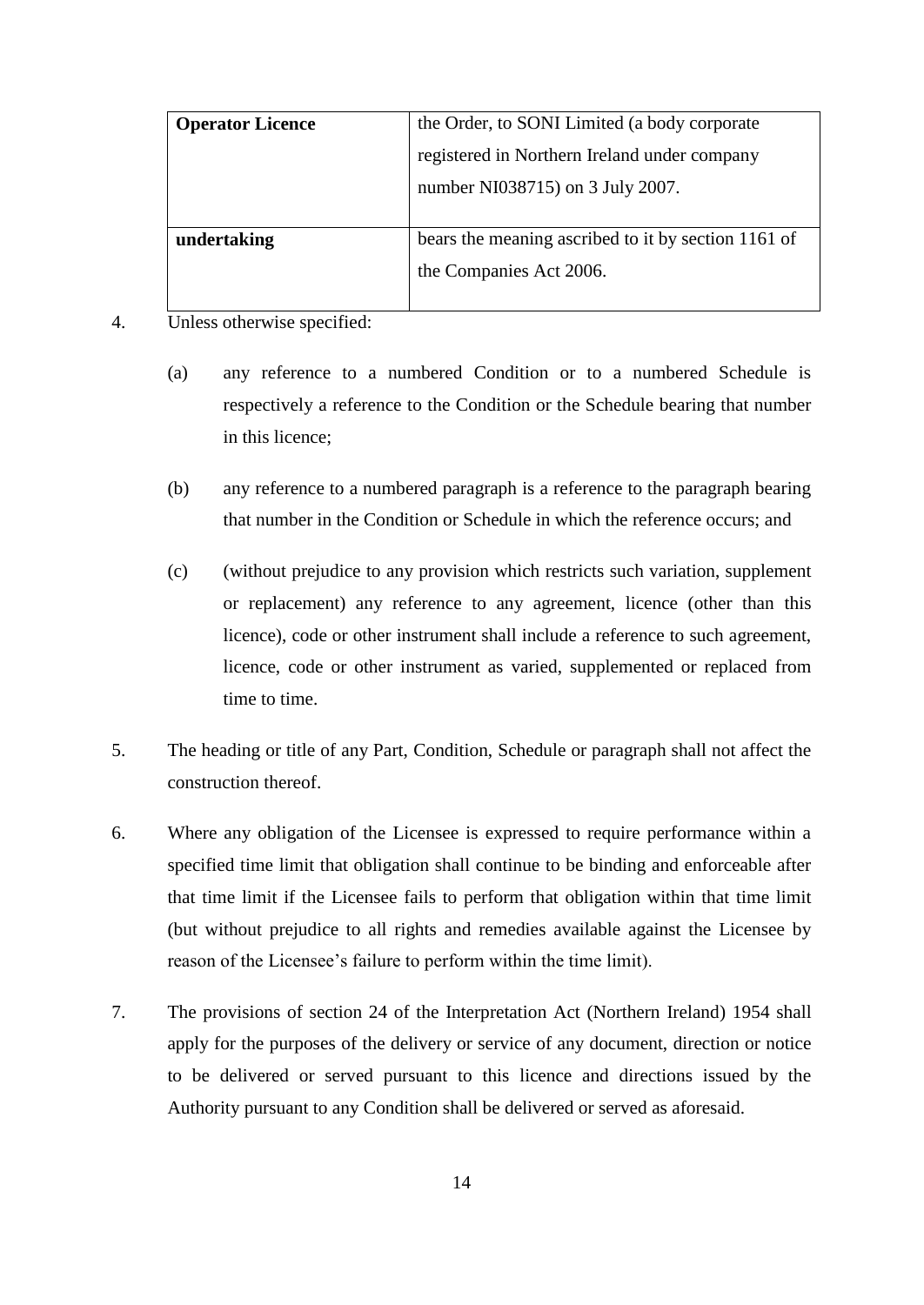#### <span id="page-16-0"></span>**Condition 2: Separate accounts for Separate Businesses**

- 1. The first financial year of the Licensee shall run from the date of grant to 31 March 2014 and thereafter each financial year of the Licensee shall run from 01 April to the following 31 March.
- 2. The remaining paragraphs of this Condition apply for the purpose of ensuring that the Licensee (and any affiliate or related undertaking of the Licensee) maintains accounting and reporting arrangements which enable separate accounts to be prepared for each Separate Business and showing the financial affairs of each such Separate Business.
- 3. The Licensee shall in respect of each Separate Business:
	- (a) keep or cause to be kept for the period referred to in section 388 of the Companies Act 2006 and in the manner referred to in that section such accounting records in respect of each Separate Business as would by section 386 of the Companies Act 2006 be required to be kept in respect of each such business if it were carried on by a separate company, so that the revenues, costs, assets, liabilities, reserves and provisions of, or reasonably attributable to, each Separate Business are separately identifiable in the books of the Licensee (and any affiliate or related undertaking of the Licensee) from those of any other business; and
	- (b) prepare on a consistent basis from such accounting records in respect of:
		- (i) each financial year, accounting statements comprising a profit and loss account, a balance sheet and a cash flow statement, together with notes thereto, and showing separately in respect of each Separate Business and in appropriate detail the amounts of any revenue, cost, asset, liability, reserve or provision, which has been either:
			- (A) charged from or to any other business (whether or not a Separate Business) together with a description of the basis of that charge; or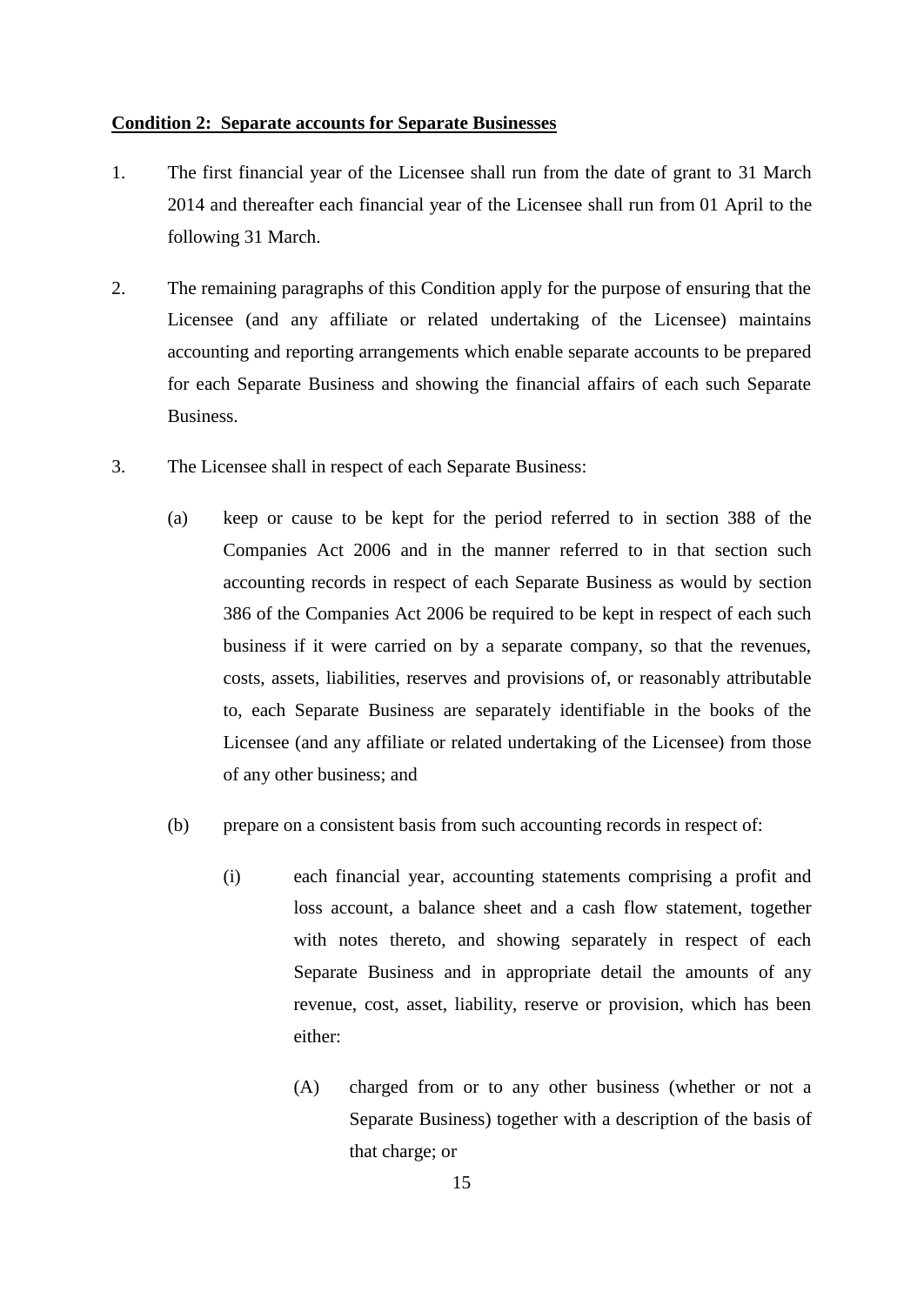- (B) determined by apportionment or allocation between any Separate Business and any other business (whether or not a Separate Business) together with a description of the basis of the apportionment or allocation; and
- (ii) the first six months of each financial year, an interim profit and loss account; and
- (iii) each financial year, sufficient accounting information in respect of each separate business to allow the preparation of consolidated accounting statements for each separate business of the Licensee or, where applicable, the ultimate holding company of the Licensee. Such information shall include a profit and loss account, a statement of total recognised gains and losses, a balance sheet, and a cash flow statement together with notes thereto;
- (c) procure, in respect of the accounting statements prepared in accordance with this Condition in respect of a financial year, a report by the Auditors and addressed to the Authority stating whether in their opinion those statements have been properly prepared in accordance with this Condition and give a true and fair view of the revenues, costs, assets, liabilities, reserves and provisions of, or reasonably attributable to, the Separate Business to which the statements relate; and
- (d) deliver to the Authority a copy of the account referred to in sub-paragraph (b)(ii), the Auditors' report referred to in sub-paragraph (c) and the accounting statements referred to in sub-paragraph (b)(i) as soon as reasonably practicable, and in any event not later than three months after the end of the period to which it relates in the case of the account referred to in subparagraph (b)(ii) and six months after the end of the financial year to which they relate in the case of the accounting statements and Auditors' report referred to in sub-paragraphs (b)(i) and (c).
- 4. (a) The Licensee shall not in relation to the accounting statements in respect of a financial year change the bases of charge, apportionment or allocation referred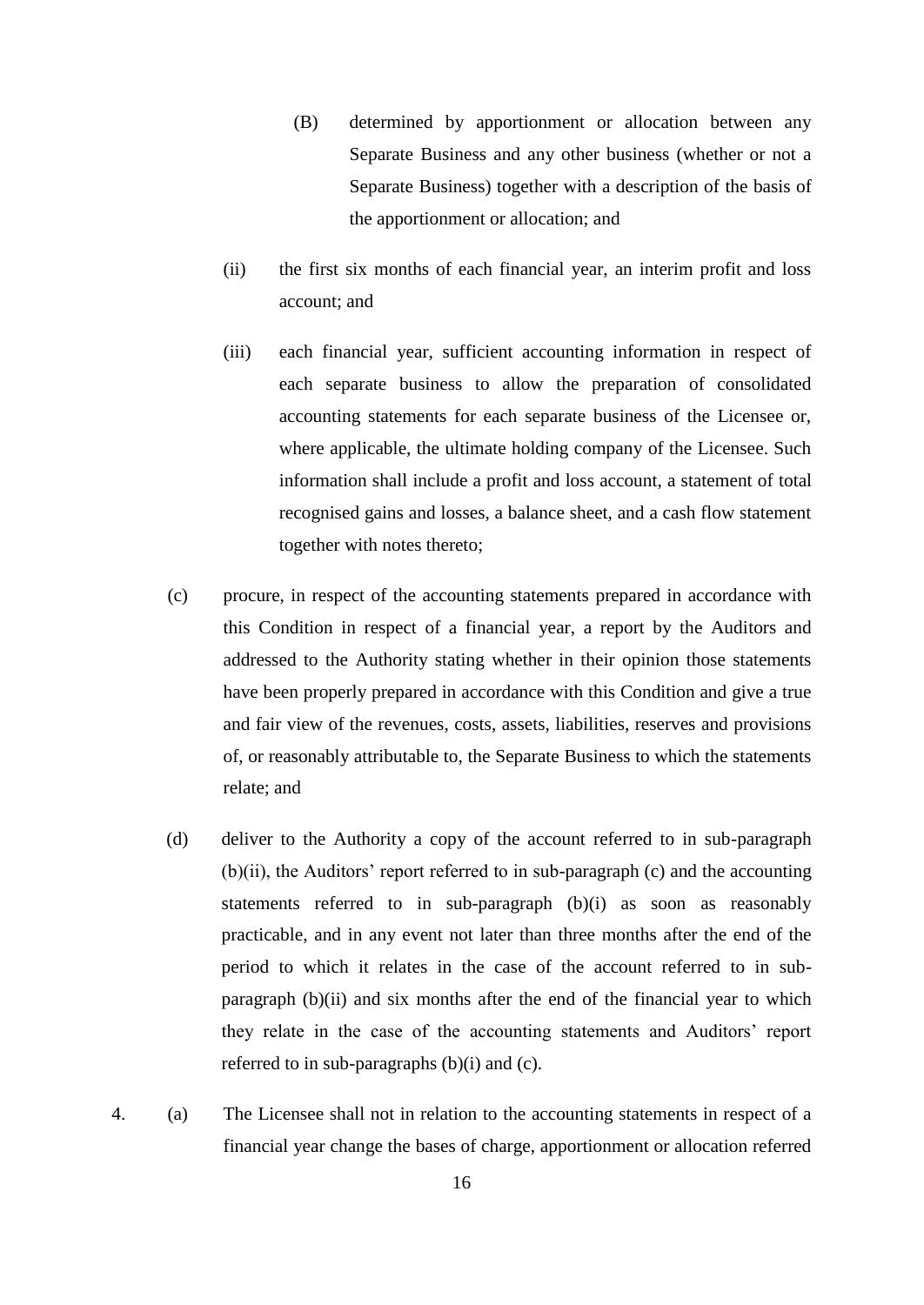to in sub-paragraph 3(b)(i) from those applied in respect of the previous financial year, unless the Authority shall previously have issued directions for the purposes of this Condition directing the Licensee to change such bases in a manner set out in the directions or the Authority gives its prior written approval to the change in such bases. The Licensee shall comply with any directions issued for the purposes of this Condition.

- (b) Where, in relation to the accounting statements in respect of a financial year, the Licensee has changed such bases of charge, apportionment or allocation from those adopted for the immediately preceding financial year, the Licensee shall, if so directed in directions issued by the Authority for the purposes of this Condition, in addition to preparing accounting statements on those bases which it has adopted, prepare such accounting statements on the bases which applied in respect of the immediately preceding financial year.
- 5. Accounting statements in respect of a financial year prepared under sub-paragraph 3(b)(i) shall, so far as reasonably practicable and unless otherwise approved by the Authority having regard to the purposes of this Condition:
	- (a) have the same content and format (in relation to each Separate Business) as the annual accounts of the Licensee (and any affiliate or related undertaking of the Licensee) prepared under Part 15 of the Companies Act 2006 and conform to the best commercial accounting practices including Statements of Accounting Practice issued or adopted by the Accounting Standards Board currently in force; and
	- (b) state the accounting policies adopted; and
	- (c) (with the exception of the part of such statements which shows separately the amounts charged, apportioned or allocated and describes the bases of charge or apportionment or allocation respectively), be published with the annual accounts of the Licensee.
- 6. Unless the accounting statements prepared under sub-paragraph 3(b)(i) are prepared on the current cost basis as provided by the alternative accounting rules, the Licensee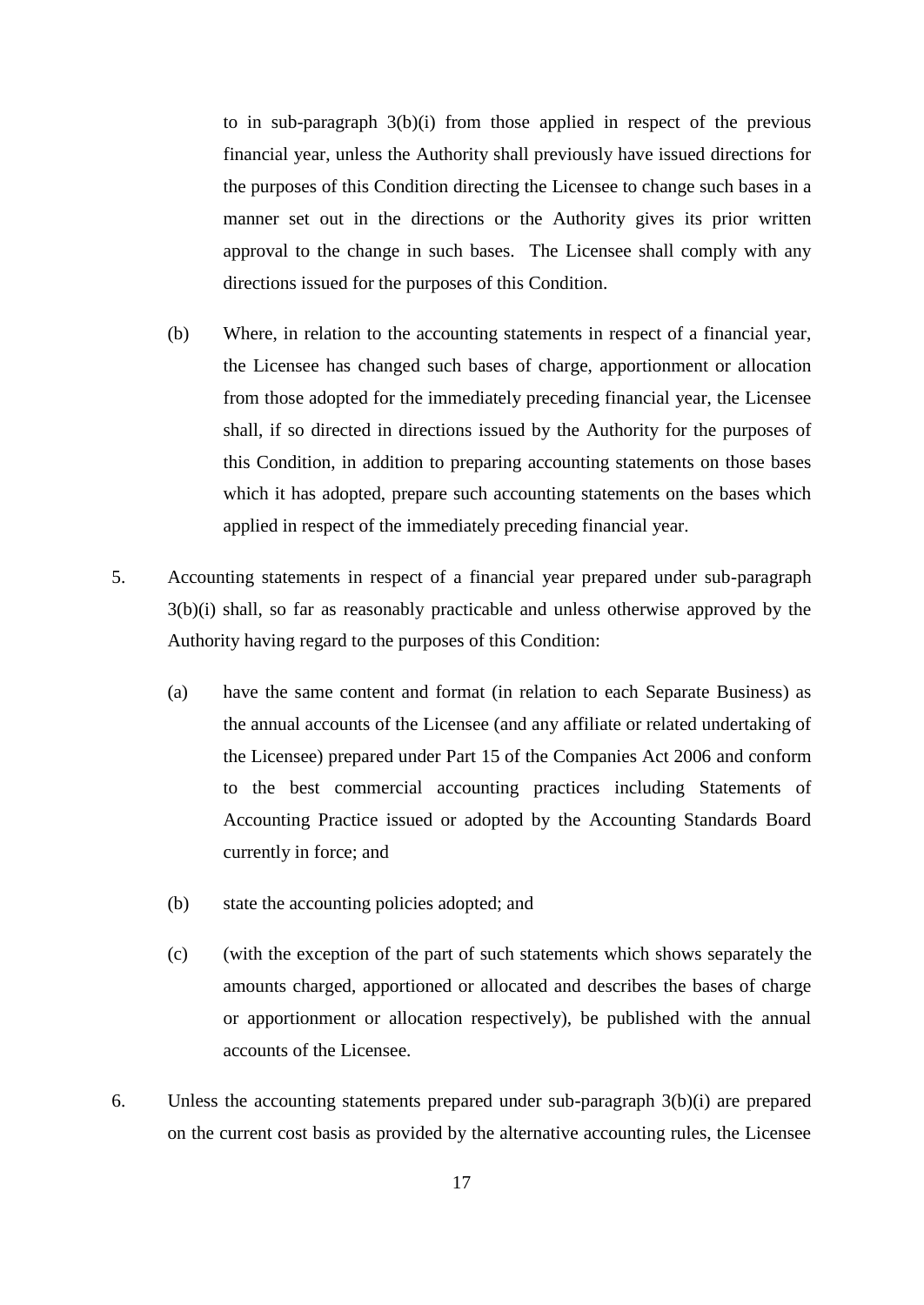shall, unless otherwise agreed by the Authority, in addition to preparing those accounting statements under that paragraph, prepare accounting statements for each Separate Business covering the same period, which shall comprise and show separately:

- (a) a profit and loss account, a balance sheet and a cash flow statement, together with notes thereto, which shall:
	- (i) include in respect of current cost assets amounts determined on the current cost basis as provided by the alternative accounting rules; and
	- (ii) show or disclose the information and other matters required by the alternative accounting rules to be shown or disclosed in accounts where the amounts included in respect of assets covered by any items shown in those accounts have been determined on any basis mentioned in paragraph 32 of Section C of Part 2 of Schedule 1 to the Accounting Regulations applicable to the Licensee ;
- (b) in respect of each Separate Business the adjusted amount of any such provision for depreciation as is referred to in paragraph 33(2) of Section C of Part 2 of Schedule 1 to the Accounting Regulations applicable to the Licensee and the items shown in the profit and loss account of the Separate Business for the relevant period which are affected by the determination of amounts on the current cost basis as provided by the alternative accounting rules, including the profit (or loss) before taxation; and
- (c) such other current cost information as is referred to in the Handbook as the Authority may reasonably require;

and shall deliver the same, together with an Auditors' report prepared in relation to the current cost basis accounting statements in the form referred to in sub-paragraph 3(c), to the Authority within the time limits referred to in sub-paragraph 3(d) and shall (with the exception of the part of such statements which shows separately the amounts charged, apportioned or allocated and describes the basis of charge or apportionment or allocation respectively) publish the same with the annual accounts of the Licensee.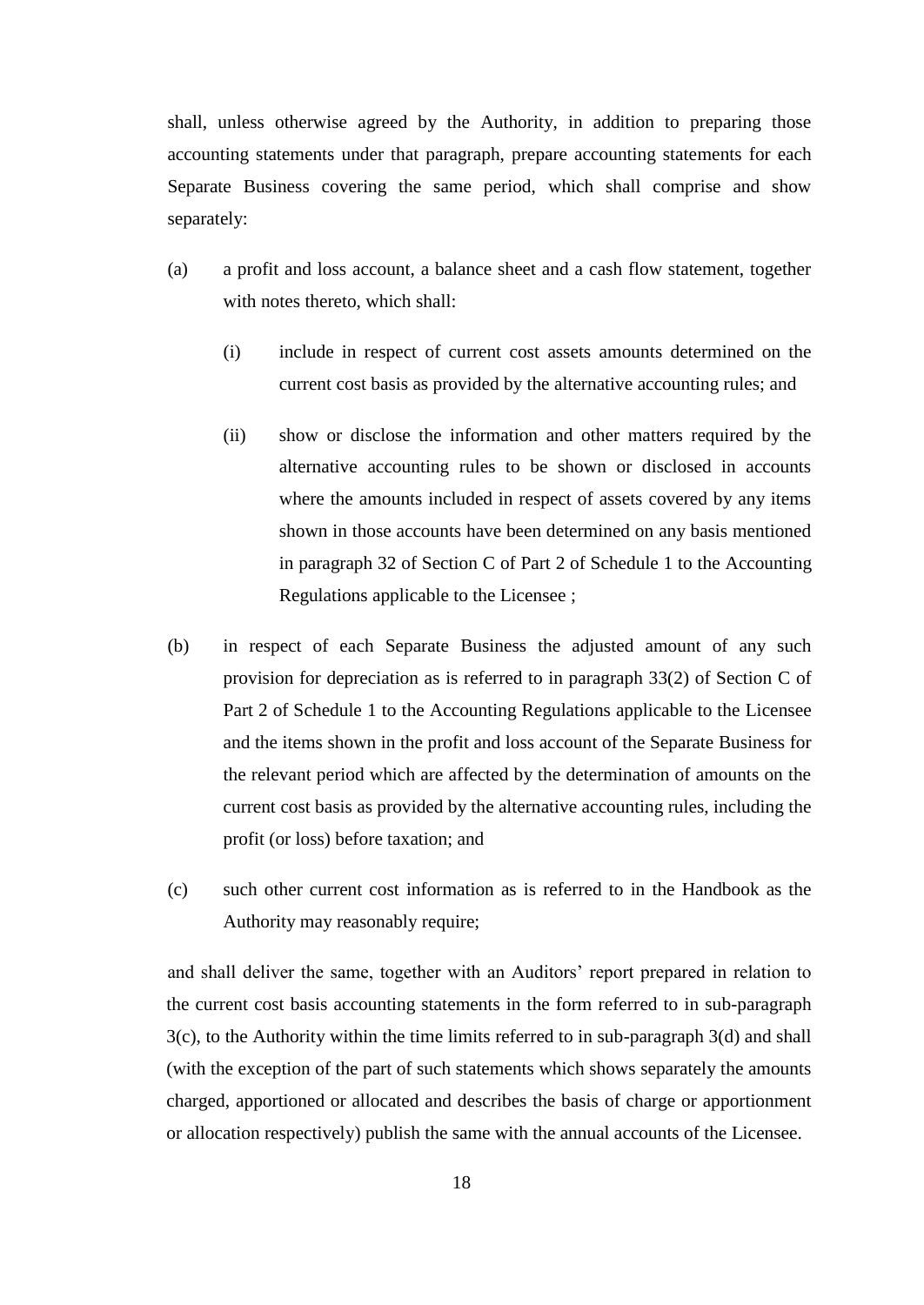- 7. References in this Condition to costs or liabilities of, or reasonably attributable to, any Separate Business shall be construed as excluding taxation, capital liabilities which do not relate principally to a particular Separate Business and interest thereon; and references to any accounting statement shall be construed accordingly.
- 8. Without prejudice to any other provision of this Condition, the Licensee shall, on request, give the Authority and/or the Department (as the case may be) access to the Licensee's accounting records, policies and statements referred to in this Condition
- 9 For the purposes of paragraph 6:

| <b>Accounting Regulations</b> | means the Large and Medium-sized Companies         |
|-------------------------------|----------------------------------------------------|
|                               | and Groups (Accounts and Reports) Regulations      |
|                               | 2008 or the Small Companies and Groups             |
|                               | and Directors' Report) Regulations<br>(Accounts)   |
|                               | 2008.                                              |
|                               |                                                    |
| alternative accounting rules  | means the rules set out in Section C of Part II of |
|                               | Schedule 1 to the Accounting Regulations.          |
|                               |                                                    |
| current cost assets           | means assets of any description mentioned in       |
|                               | paragraph 32 of Section C of Part 2 of Schedule 1  |
|                               | to the Accounting Regulations.                     |
|                               |                                                    |
| the Handbook                  | means the handbook issued or adopted by the        |
|                               | Accounting Standards Board<br><b>or</b><br>any     |
|                               | successor body entitled Accounting for the         |
|                               | effects of changing prices: a Handbook in          |
|                               | its current edition for the time being or in       |
|                               | the event that no such handbook shall be in        |
|                               | issue such guidance or publication as may          |
|                               | be issued in replacement or substitution           |
|                               | therefore.                                         |
|                               |                                                    |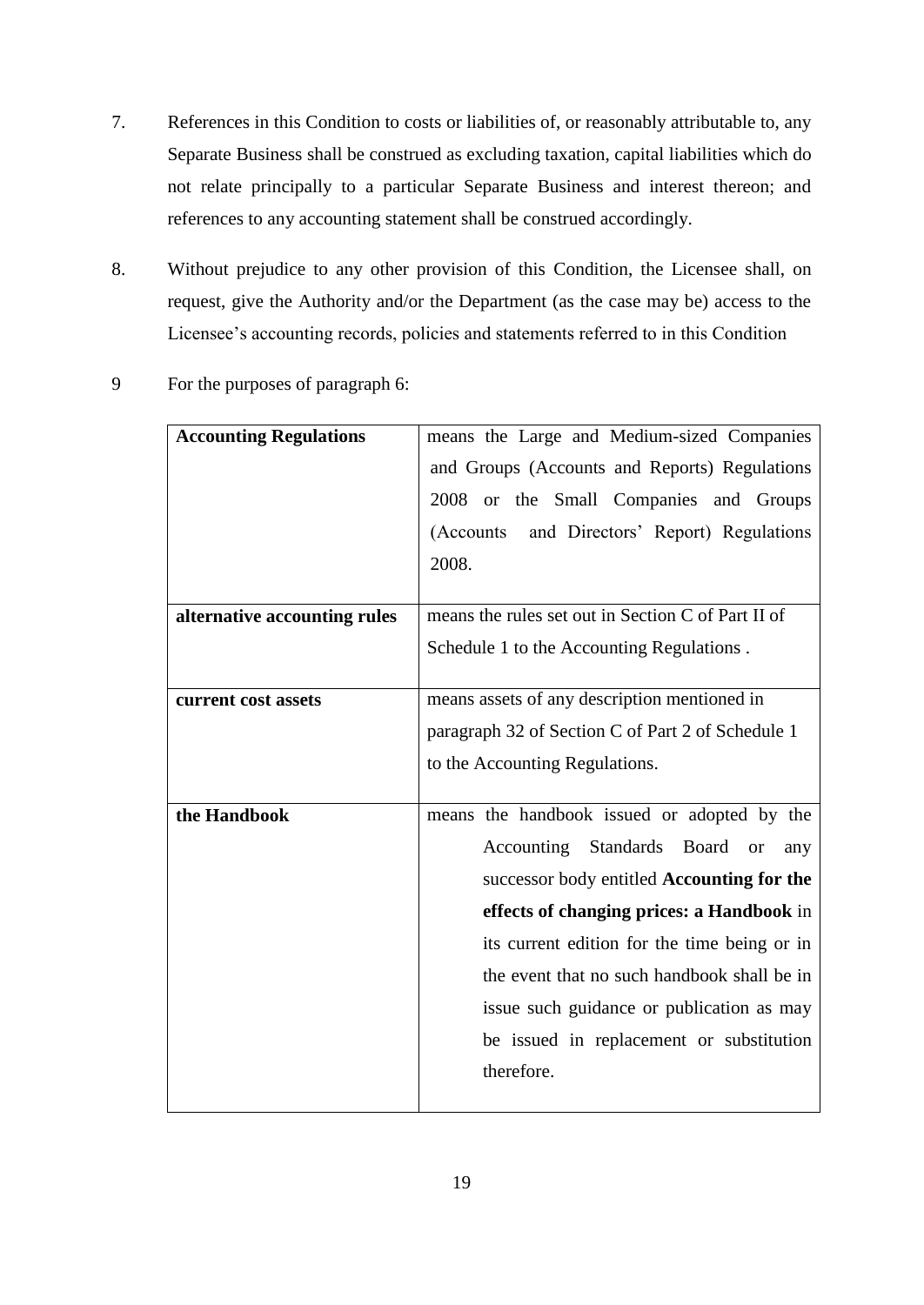#### <span id="page-21-0"></span>**Condition 3: Prohibition of cross-subsidies and of discrimination**

- 1. The Licensee shall procure that no Separate Business gives any cross-subsidy to, or receives any cross-subsidy from, any other business of the Licensee or of an affiliate or related undertaking of the Licensee (whether or not a Separate Business).
- 2. The Licensee shall not and shall procure that its affiliates and related undertakings shall not provide or offer to provide electricity to any person (including, without limitation, any Supply Business of the Licensee or any affiliate or related undertaking of the Licensee) or class of persons on terms as to price or on other terms affecting the financial value of the supply which are materially more or less favourable than those on which the Licensee or any such affiliate or related undertaking shall provide or offer to provide electricity to comparable purchasers within the Island of Ireland. For these purposes, due regard shall be had to the circumstances of such provision including (without limitation):
	- (i) in the case of supply as part of any Supply Business of the Licensee or any affiliate or related undertaking of the Licensee, volumes, load factors, conditions of interruptibility, location and number of the premises being supplied and date and duration of the relevant agreement; and
	- (ii) in the case of any electricity sale contract as referred to in sub-paragraph  $3(a)(ii)$ , the date and duration of such contract and the circumstances by reference to which the rights of the person to whom such electricity is provided are exercisable.
- 3. For the purpose of paragraph 2:
	- (a) the provision of electricity shall (without limitation) include:
		- (i) supply to customers of any Supply Business of the Licensee or any affiliate or related undertaking of the Licensee; and
		- (ii) the provision of electricity by means of the entry by the Licensee or any affiliate or related undertaking of the Licensee into an electricity sale contract;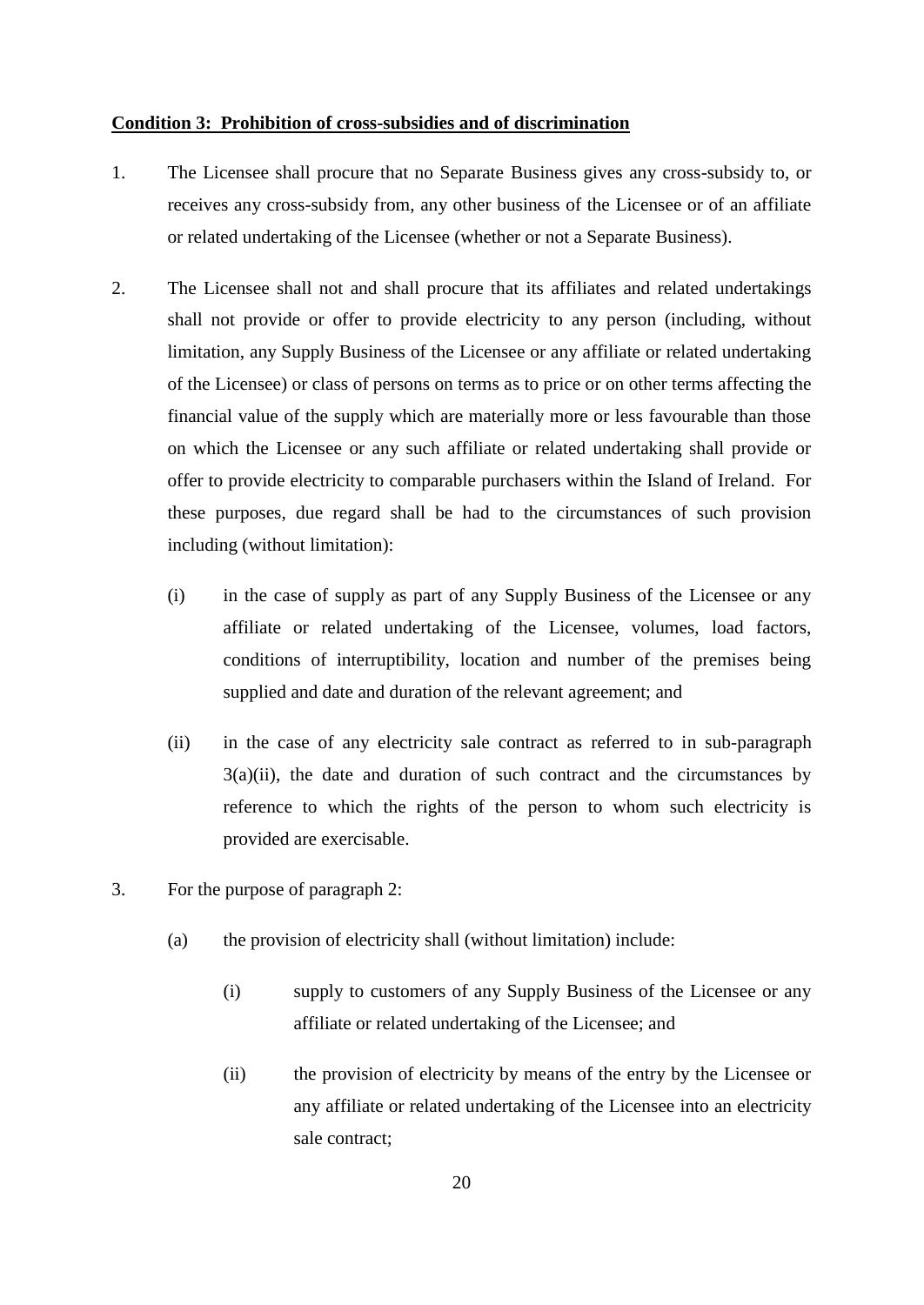- (b) in determining the price at which the Licensee or any affiliate or related undertaking of the Licensee shall provide electricity in the manner referred to in sub-paragraph  $(a)(ii)$ , there shall be taken into account both any price received by the Licensee or such affiliate or related undertaking in relation to sales of electricity pursuant to the arrangements established, permitted or required by the Single Electricity Market Trading and Settlement Code and any payments received or made by the Licensee or such affiliate or related undertaking for the grant of or pursuant to any such contract.
- 4. Paragraphs 2 and 3 shall apply so long as this licence continues in force but shall cease to have effect (in whole or in part, as the case may be) if the Licensee delivers to the Authority a disapplication request made in accordance with paragraph 5 and:
	- (a) the Authority agrees in writing to the disapplication request; or
	- (b) their application (in whole or in part) is terminated by notice given by the Licensee in accordance with either paragraph 7 or paragraph 8.
- 5. A disapplication request shall be in writing addressed to the Authority, shall specify the paragraphs (or any part or parts thereof) to which the request relates and shall state the date from which the Licensee wishes the Authority to agree that the specified paragraphs (or, as the case may be, part or parts thereof) shall cease to have effect.
- 6. Save where the Authority otherwise agrees, no disapplication following delivery of a disapplication request shall have effect earlier than that date (the **disapplication date**) which is the later of:
	- (a) the date being not less than 18 months after delivery of the disapplication request; and
	- (b) the fifth anniversary of the date of grant of this licence.
- 7. If the Authority has not made a reference to the Competition Commission under Article 15 of the Order relating to the modification of the paragraphs (or any part or parts thereof) specified in the disapplication request before the beginning of the period of 12 months which will end with the disapplication date, the Licensee may deliver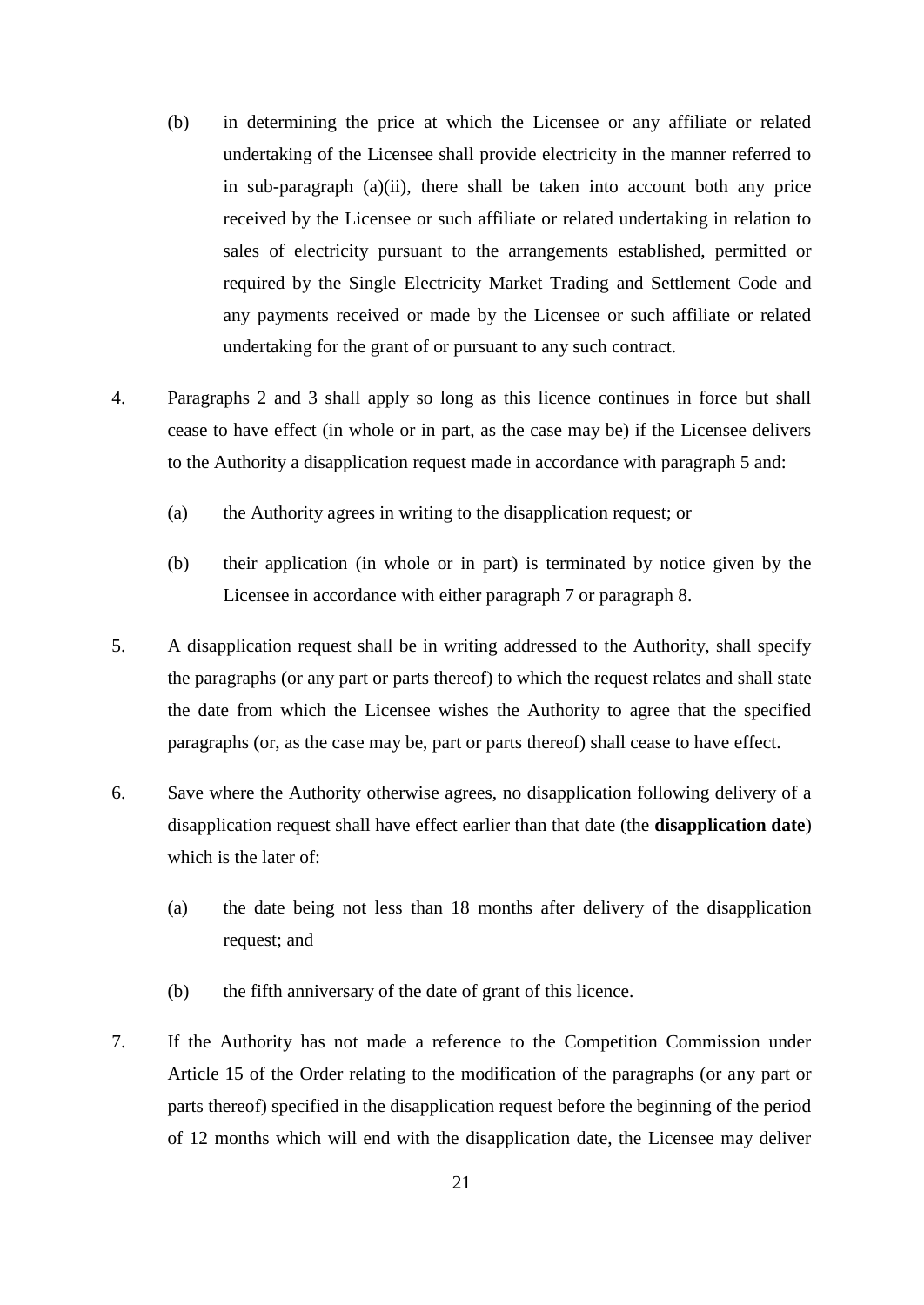written notice to the Authority terminating the application of such of paragraphs 2 and 3 (or, as the case may be, any part or parts thereof) as are specified in the disapplication request with effect from the disapplication date or a later date.

- 8. If the Competition Commission makes a report on a reference made by the Authority relating to the modification of the paragraphs (or any part or parts thereof) specified in the disapplication request and such report does not include a conclusion that the cessation of such paragraphs, in whole or in part, operates or may be expected to operate against the public interest, the Licensee may within 30 days after the publication of the report by the Authority in accordance with Article 16 of the Order deliver to it written notice terminating the application of such paragraphs (or, as the case may be, any part or parts thereof) with effect from the disapplication date or a later date.
- 9. For the purposes of this Condition, a purchaser shall be treated as a single purchaser notwithstanding that the premises at which a supply of electricity is given to him may be located in more than one place.
- 10. In this Condition, references to the provision of electricity to any person shall include the provision of available capacity of any generation set.
- 11. Paragraph 1 of this Condition shall not apply for so long as:
	- (a) the installed generation capacity of the Licensee and any affiliate or related undertaking of the Licensee shall not exceed 20 per cent of the aggregate total installed capacity of generators in the Island of Ireland; or
	- (b) the Licensee and any affiliate or related undertaking of the Licensee shall not hold a licence under Article 10(1)(c) of the Order.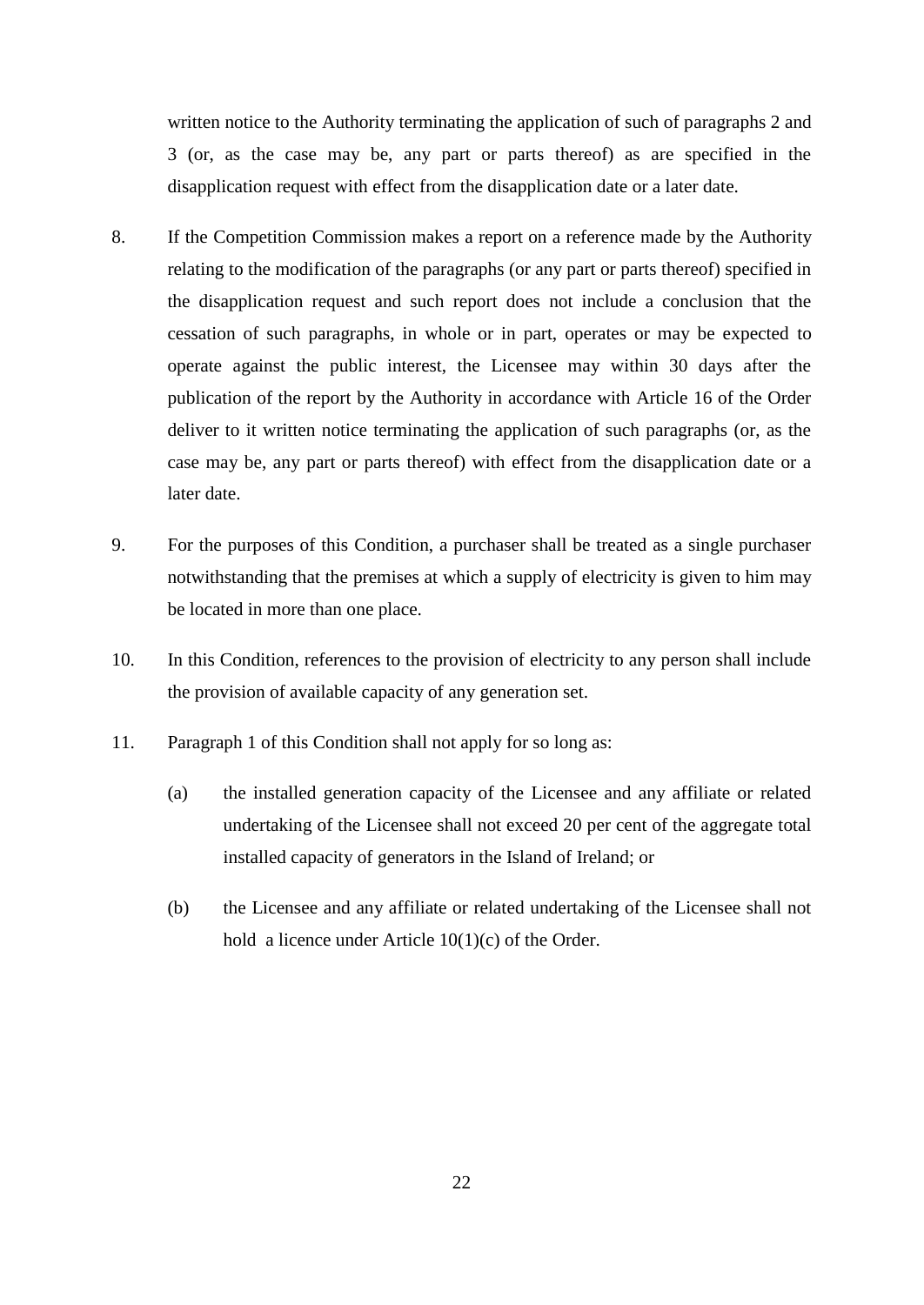## <span id="page-24-0"></span>**Condition 4: Compliance with Grid Code and, where applicable, Distribution Code**

- 1. The Licensee shall comply with the provisions of the Grid Code and the Distribution Code insofar as applicable to it.
- 2. The Authority may:
	- (a) following consultation with the Transmission System Operator and the Transmission Owner, issue directions relieving the Licensee of its obligation under paragraph 1 above in respect of such parts of the Grid Code and to such extent as may be specified in those directions; and
	- (b) following consultation with the relevant distributor issue directions relieving the Licensee of its obligation under paragraph 1 above in respect of such parts of the Distribution Code and to such extent as may be specified in those directions.
- 3. The Authority shall be entitled, in order to implement the requisite arrangements referred to in Condition 15, to issue directions to the Transmission System Operator requiring it to revise the Grid Code in such manner and with effect from such date as may be specified in the directions, provided that such revisions shall not affect the rights and obligations of any party to:
	- (a) a power purchase agreement which is not a cancellable generating unit agreement; or
	- (b) a cancellable generating unit agreement which has not, at the relevant time, been the subject of a cancellation direction,

under that agreement beyond what may reasonably be regarded as de minimis in relation to that person.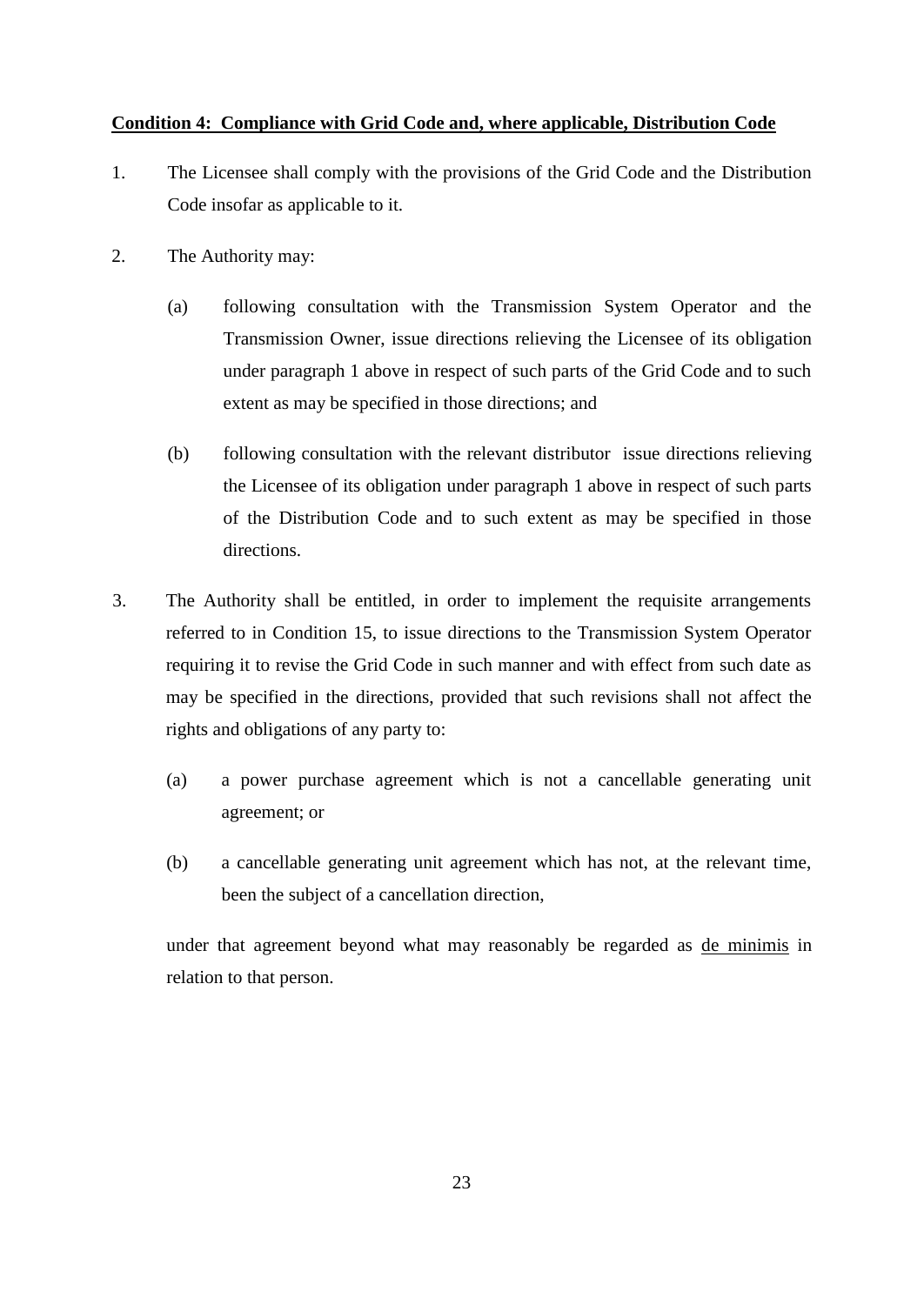## <span id="page-25-0"></span>**Condition 5: Security Arrangements**

- 1. The Licensee shall comply with the provisions of the Northern Ireland Fuel Security Code and such provisions shall have effect as if they were set out in this licence.
- 2. The Northern Ireland Fuel Security Code may be amended in accordance with its provisions.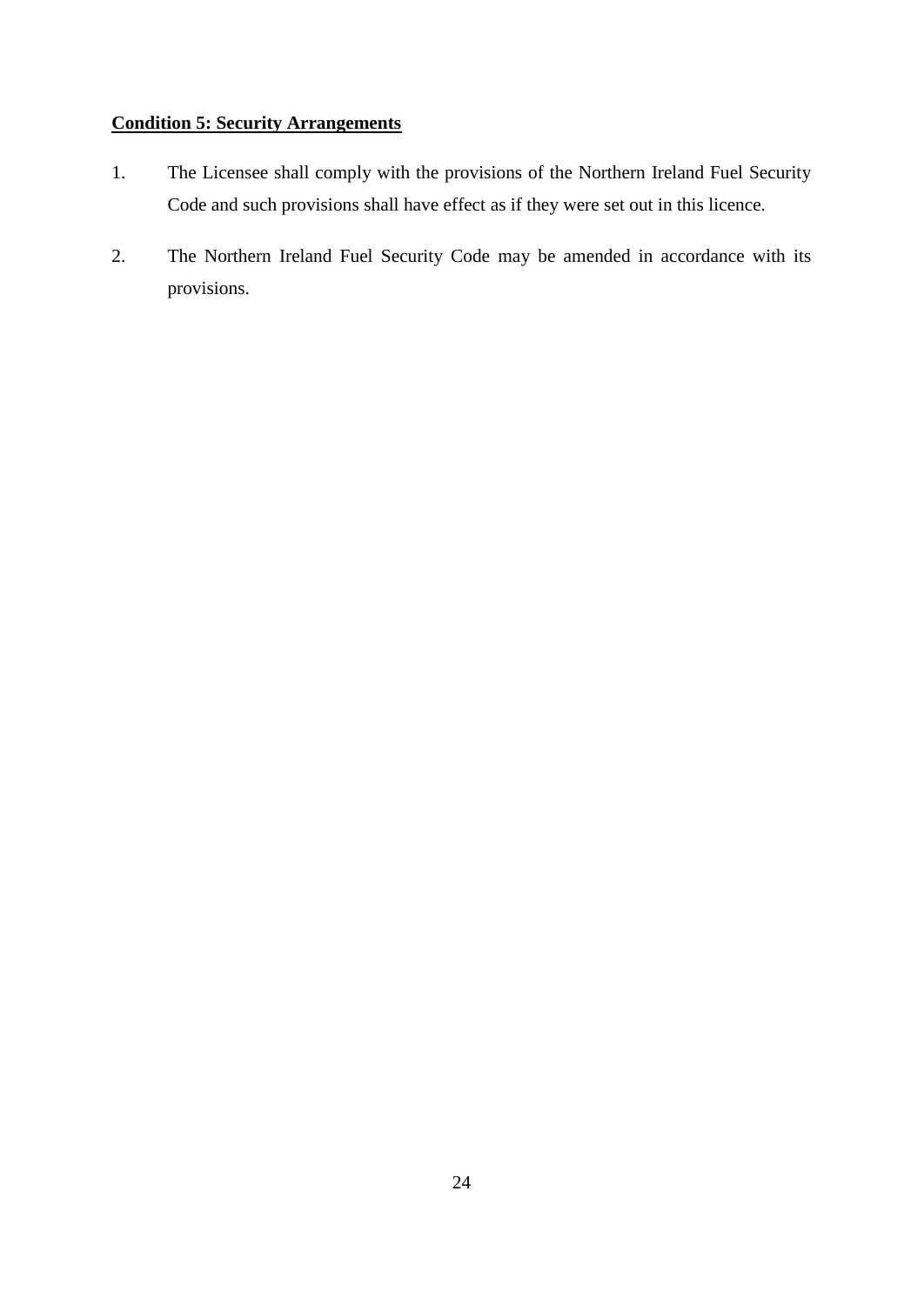## <span id="page-26-0"></span>**Condition 6: Central despatch and merit order**

- 1. The Licensee shall submit all available generation sets in Northern Ireland and all interconnector transfers from or into Northern Ireland to central despatch by the Transmission System Operator.
- 2. The Licensee shall at such times and in such manner as may be provided under the Grid Code provide the Transmission System Operator with all information reasonably required by it to enable it, in conformity with the conditions of the Transmission System Operator licence:
	- (a) to operate the system of central despatch; and
	- (b) to operate the merit order system.

| available               | has the meaning given to it from time to time in |
|-------------------------|--------------------------------------------------|
|                         | the Grid Code.                                   |
|                         |                                                  |
| central despatch        | has the meaning given to it from time to time in |
|                         | the Grid Code.                                   |
|                         |                                                  |
| interconnector transfer | has the meaning given to it from time to time in |
|                         | the Grid Code.                                   |
|                         |                                                  |
| merit order system      | has the meaning given to it from time to time in |
|                         | the Grid Code.                                   |
|                         |                                                  |

3. In this Condition: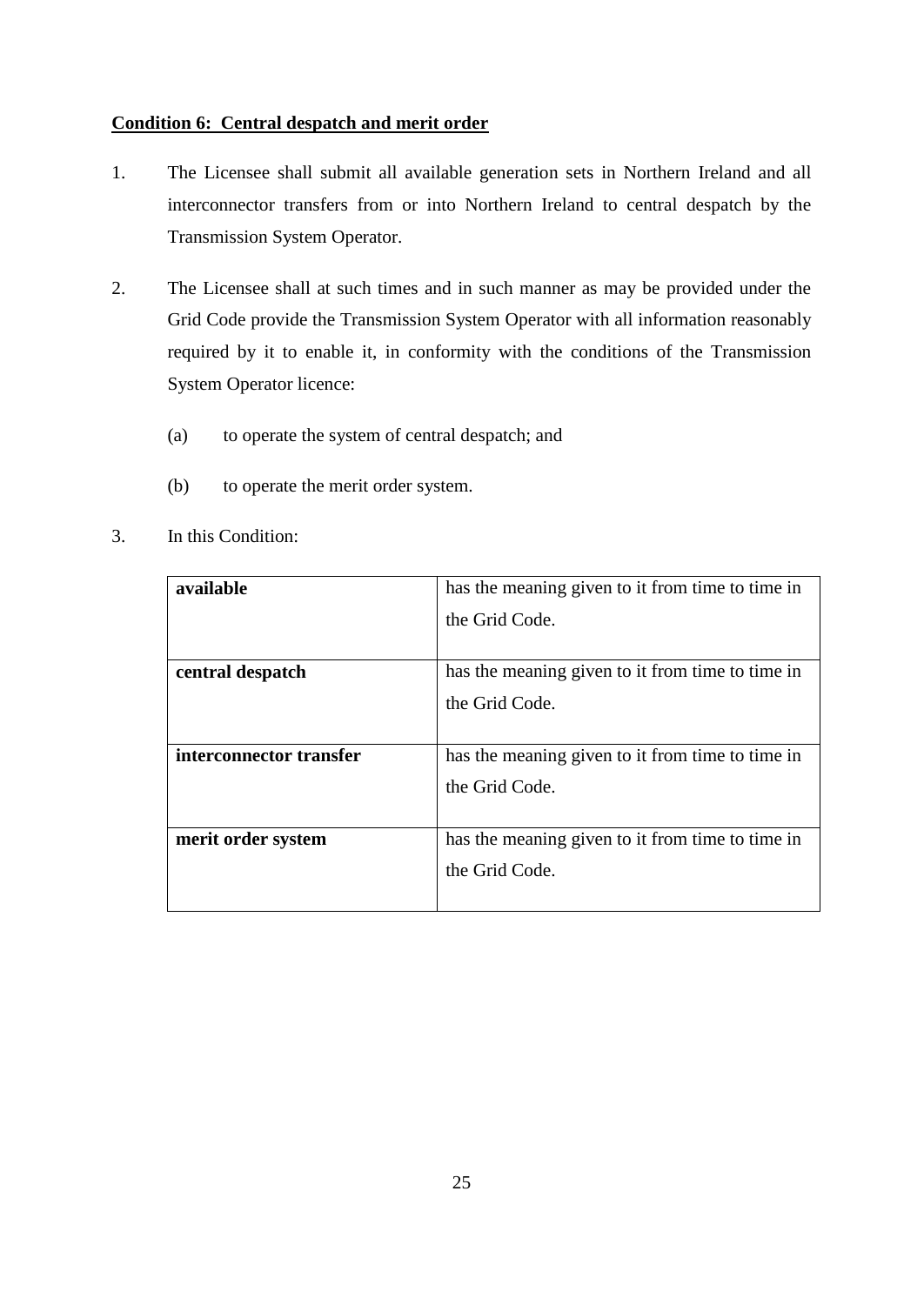### **Condition 7: System Support Services**

- 1. The Licensee shall from time to time upon request by the Transmission System Operator offer terms for the provision by the Licensee of System Support Services from any generation set of the Licensee which is capable of operating.
- 2. The Licensee shall from time to time upon request of the Authority provide to the Authority a report containing details of:
	- (a) prices offered pursuant to paragraph 1 for the provision of System Support Services from each generation set of the Licensee; and
	- (b) an explanation of the factors justifying the prices offered including (without limitation) details of the Licensee's costs associated with making available such System Support Services in conformity with the Grid Code and of providing the same to the Transmission System Operator.
- 3. Paragraphs 1 and 2 shall only have effect from such date as the Authority shall specify in directions issued to the Licensee for the purpose of this Condition and in relation to the provision by the Licensee of System Support Services other than those for which, at the date so specified, it shall already have contracted.
- 4. Upon the application of the Transmission System Operator wishing to question the terms offered pursuant to paragraph 1, the Authority may pursuant to Article 11(3)(c) of the Order, settle any terms of the agreement in dispute between the Transmission System Operator and the Licensee in such manner as appears to the Authority to be reasonable.
- 5. Insofar as the Transmission System Operator wishes to proceed on the basis of the terms as settled by the Authority, the Licensee shall forthwith enter into and implement such agreement in accordance with its terms.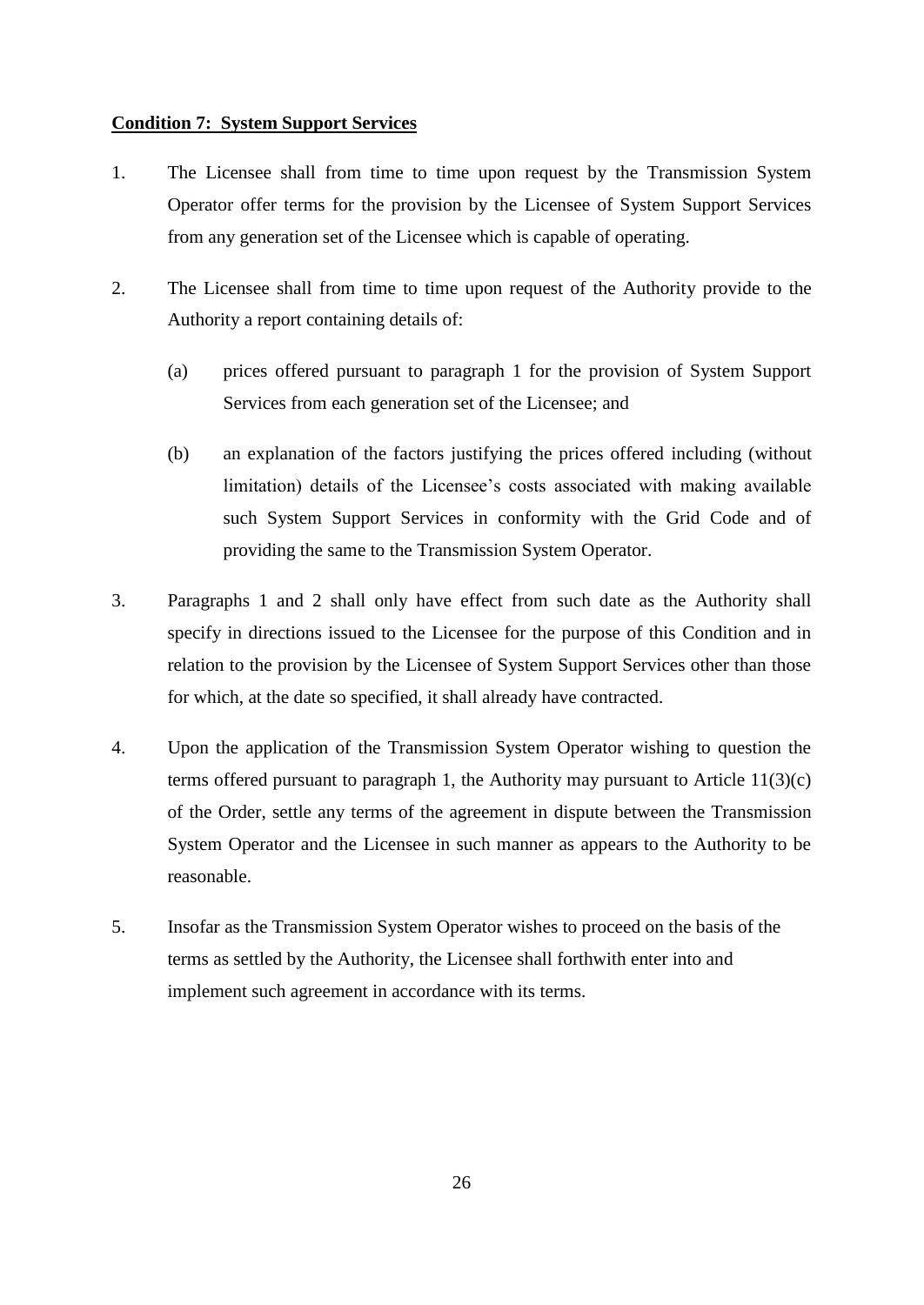#### <span id="page-28-0"></span>**Condition 8: Compulsory Acquisition of Land**

- 1 Subject to paragraphs 5, the powers and rights conferred by or under the provisions of Schedule 3 of the Order (compulsory acquisition of land) shall have effect for the purposes set out in paragraph 2.
- 2. The purposes referred to in paragraph 1 are:
	- (a) the construction or extension of a generating station;
	- (b) activities connected with the construction or extension of a generating station or connected with the operation of a generating station; and
	- (c) the installation, maintenance, removal or replacement of electric lines, and electrical plant associated with them, connecting a generating station with:
		- (i) the transmission system; or
		- (ii) the system for the distribution of electricity of any other authorised electricity operator.
- 3. In paragraph 2:
	- (a) the references to **generating station** are to an electricity generating station which:
		- (i) has, or will have when its construction or extension is completed, a capacity of not less than two megawatts or such other capacity as may be specified in relation thereto by order of the Department under Article 39(3) of the Order; and
		- (ii) is, or will be when its construction or extension is completed, operated by or for the Licensee; and
	- (b) **extension** in relation to a generating station includes the use by the person operating the station of any land (wherever situated) for a purpose directly related to the generation of electricity by that station.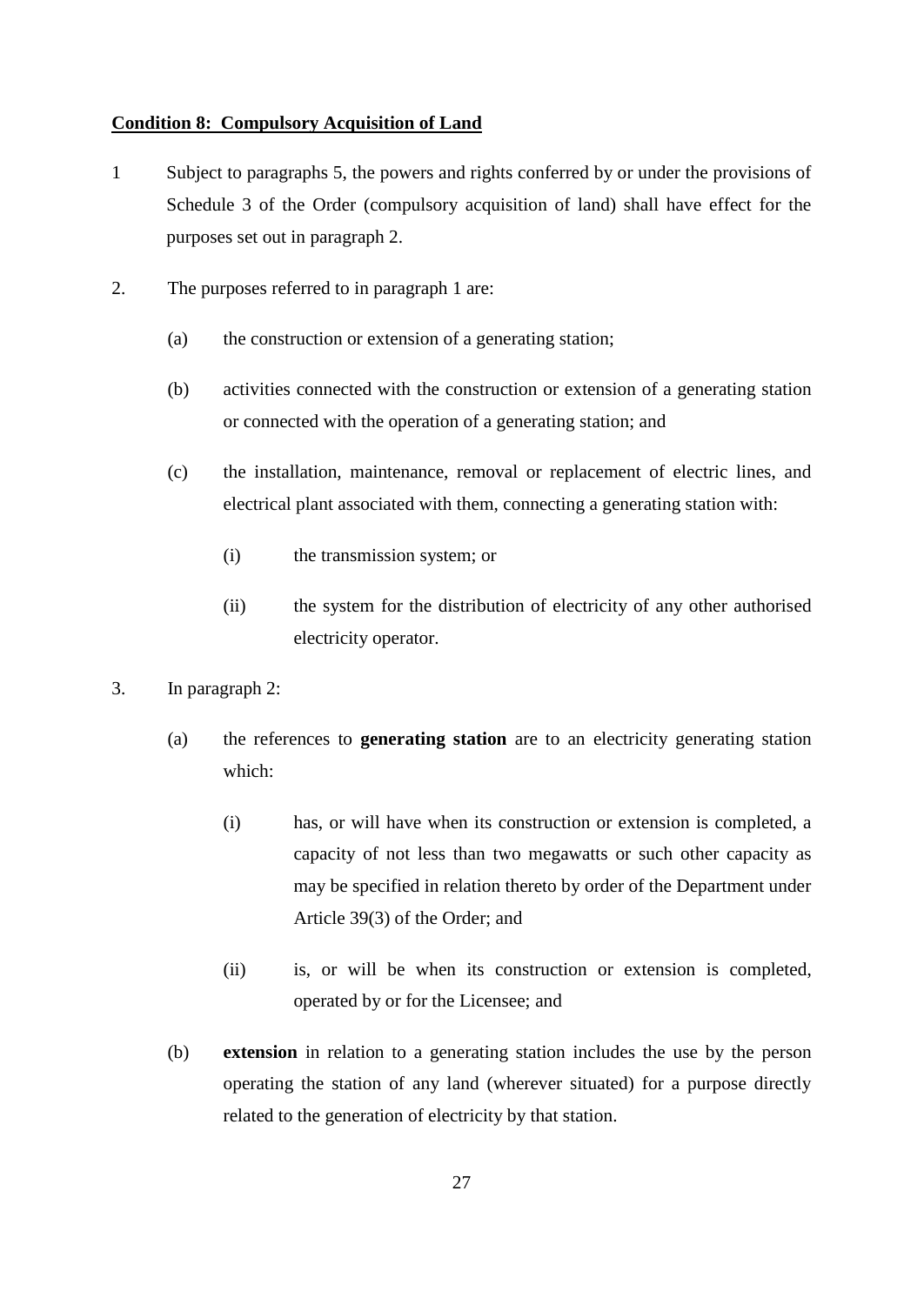- 4. If the Authority shall be satisfied that it shall be desirable, having regard to the proximity of the land in question to any other land occupied by the Licensee under a relevant lease, that any land acquired by the Licensee, whether or not using the powers referred to in paragraph 1, should be held by the Licensee under a relevant lease, it may issue directions to the Licensee requiring the Licensee to transfer to the holder of the successor distribution licence the freehold interest in the land in question upon condition that there shall be immediately granted to the Licensee out of such freehold interest a leasehold interest upon the same terms as the relevant lease to which the Licensee is already a party of the land which shall be closest to the land acquired by the Licensee using the powers referred to in paragraph 1.
- 5. The powers referred to in paragraph 1 shall not apply to land forming part of the land bank.
- 6. Paragraphs 1 to 5 inclusive may be brought into effect on such date as the Authority shall specify in directions issued to the Licensee for the purposes of this Condition and shall cease to have effect on such date as the Authority shall specify in directions issued to the licensee for the purpose of this condition.

| Land      | includes any right, easement or other interest in land |
|-----------|--------------------------------------------------------|
|           | and any wayleave.                                      |
|           |                                                        |
| land bank | means the land more fully described in Schedule 3      |
|           | of the successor distribution licence, together with   |
|           | such additional land as shall be acquired by the       |
|           | holder of the successor distribution licence, by       |
|           | virtue of any requirement that a generator shall       |
|           | transfer to it a freehold interest in any land.        |
|           |                                                        |
| Lease     | includes an underlease and a sub-underlease.           |
|           |                                                        |

7. In this Condition: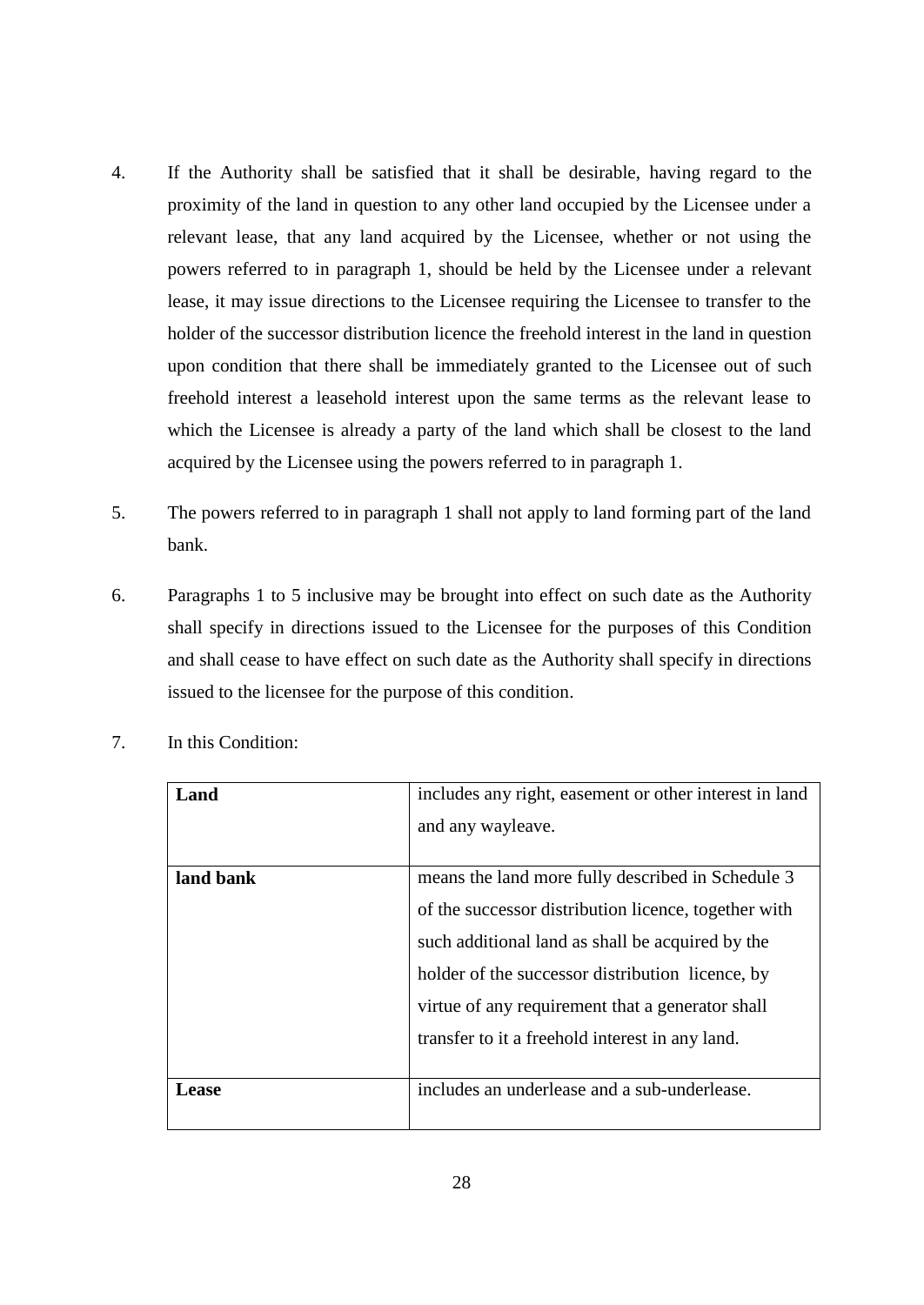| relevant lease | means a lease of any land or building granted         |
|----------------|-------------------------------------------------------|
|                | pursuant to the transfer scheme under Article $69(1)$ |
|                | of the Order or granted or assigned pursuant to       |
|                | directions issued by the Authority pursuant to        |
|                | Condition 23 of the successor distribution licence.   |
|                |                                                       |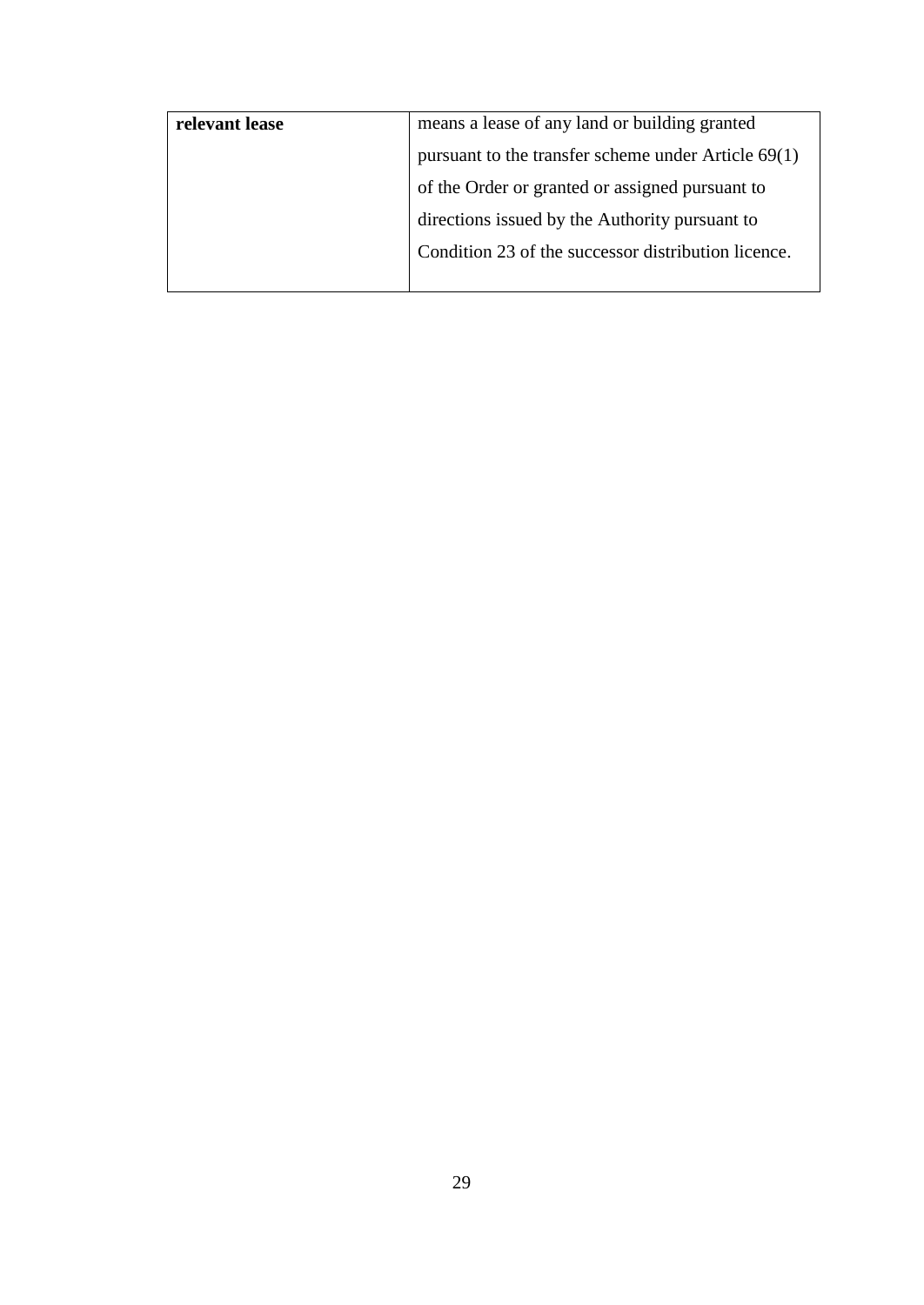#### <span id="page-31-0"></span>**Condition 9: Powers to Carry out Road Works etc**

- 1. Subject to paragraph 5 and for the purpose of enabling the Licensee to carry on its authorised activities, the powers and rights conferred by or under the provisions of Schedule 4 of the Order (other powers, etc., of licence holders) shall, subject to paragraph 3, have effect and may be exercised by carrying out works:
	- (a) in relation to, or in pursuance of, the installation, inspection, maintenance, adjustment, repair, alteration, replacement and removal of:
		- (i) electric lines specified in paragraph 2;
		- (ii) electrical plant associated with such lines; and
		- (iii) any structures for housing or covering such lines or plant;
	- (b) in relation to the installation of electrical plant to be used in connection with a generating station or the operation of such station;
	- (c) in relation to electric lines or electrical plant as if the references to them in Schedule 4 of the Order includes pipes used or intended to be used for conveying heat produced in association with electricity and steam produced from air and water heated by such heat and associated works in relation to such pipes and as if "**associated works**" had the meaning given in Article 13(3) of the Order.
- 2. Electric lines are specified for the purposes of sub-paragraph (a) of paragraph 1:
	- (a) if they connect, or will connect when installed, a generating station with:
		- (i) the transmission system; or
		- (ii) the distribution system of any authorised electricity operator; and
	- (b) where "**electric lines**" has the extended meaning given by paragraph 1(c), if they connect a generating station with any premises.
- 3. Paragraph 15 of Schedule 4 of the Order shall apply to the Licensee if: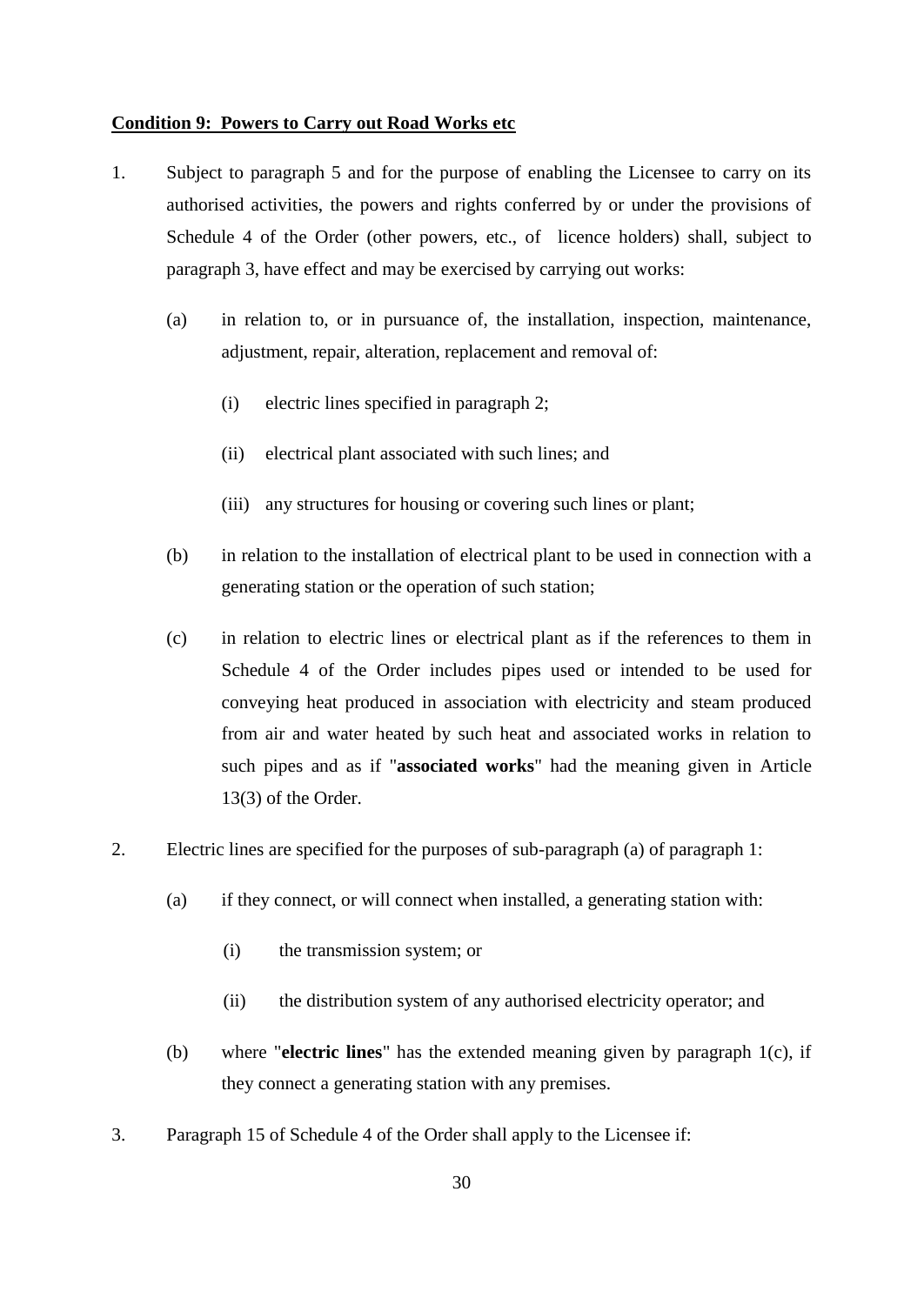- (a) it wishes to exercise its rights of entry on land for the purpose of establishing whether or not the land is suitable for the construction or extension of a generating station, and
- (b) it obtains the consent of the Authority before exercising those rights.
- 4. In this Condition:

| "authorised activities" | means the activities which the Licensee is authorised by |
|-------------------------|----------------------------------------------------------|
|                         | this licence to carry on, and shall include any purpose  |
|                         | connected with the supply to any premises of heat        |
|                         | produced in association with electricity and steam       |
|                         | produced from air and water heated by such heat; and     |

### "**generating station**"

and "**extension**" have the meanings given in paragraph 3 of Condition 8.

5 Paragraphs 1 to 4 inclusive may be brought into effect on such date as the Authority shall specify in directions issued to the Licensee for the purposes of this Condition and cease to have effect on such date as the Authority shall specify in directions issued to the Licensee for the purposes of this condition.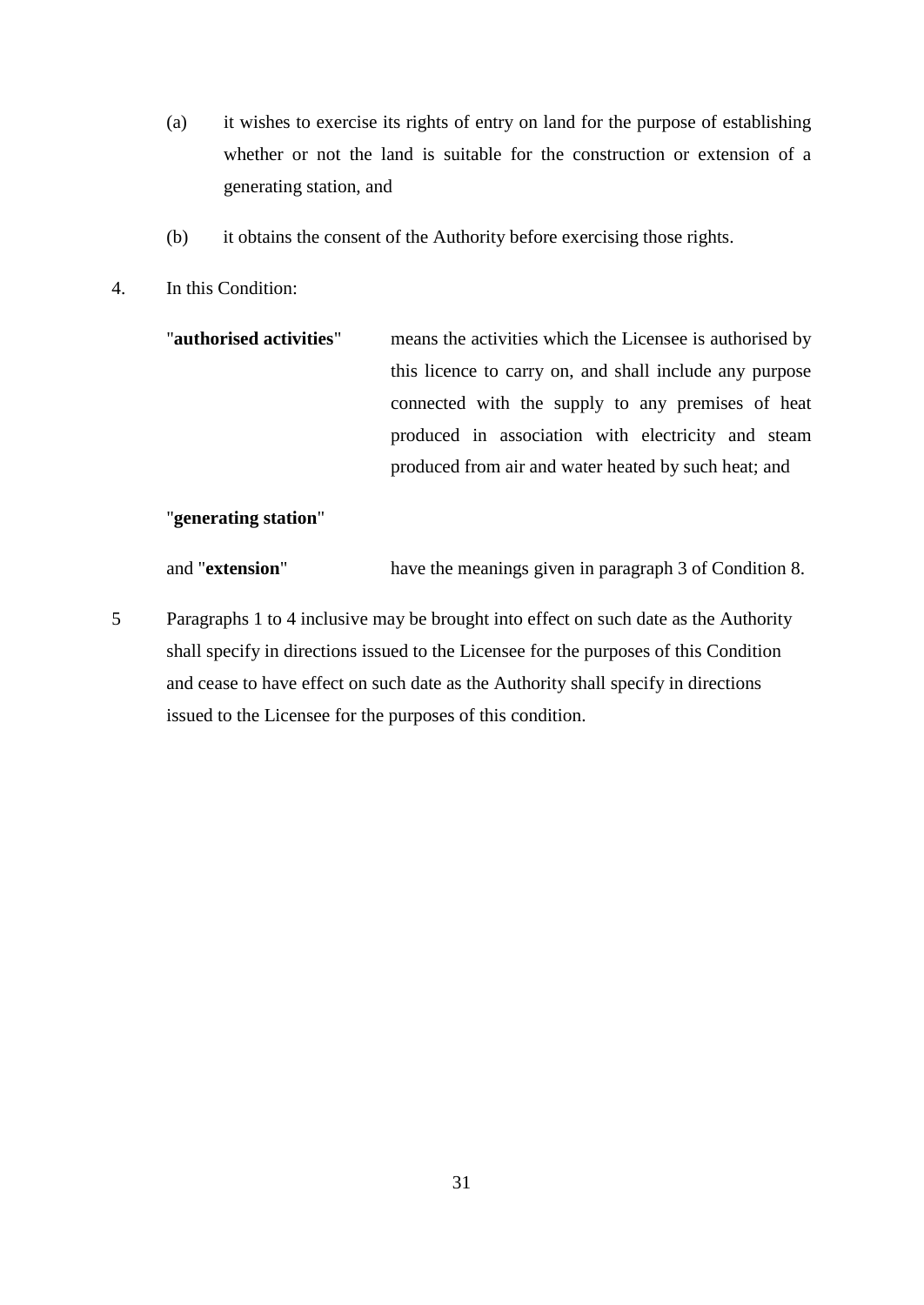## <span id="page-33-0"></span>**Condition 10: Health and Safety of Employees**

- 1. The Licensee shall:
	- (a) acting jointly and in co-operation with the holders of other licences granted under the Order, consider and discuss matters of mutual concern in respect of the health and safety of persons employed by them; and
	- (b) establish and maintain appropriate processes for consultation with representatives of the Licensee's employees in respect of the health and safety of those employees.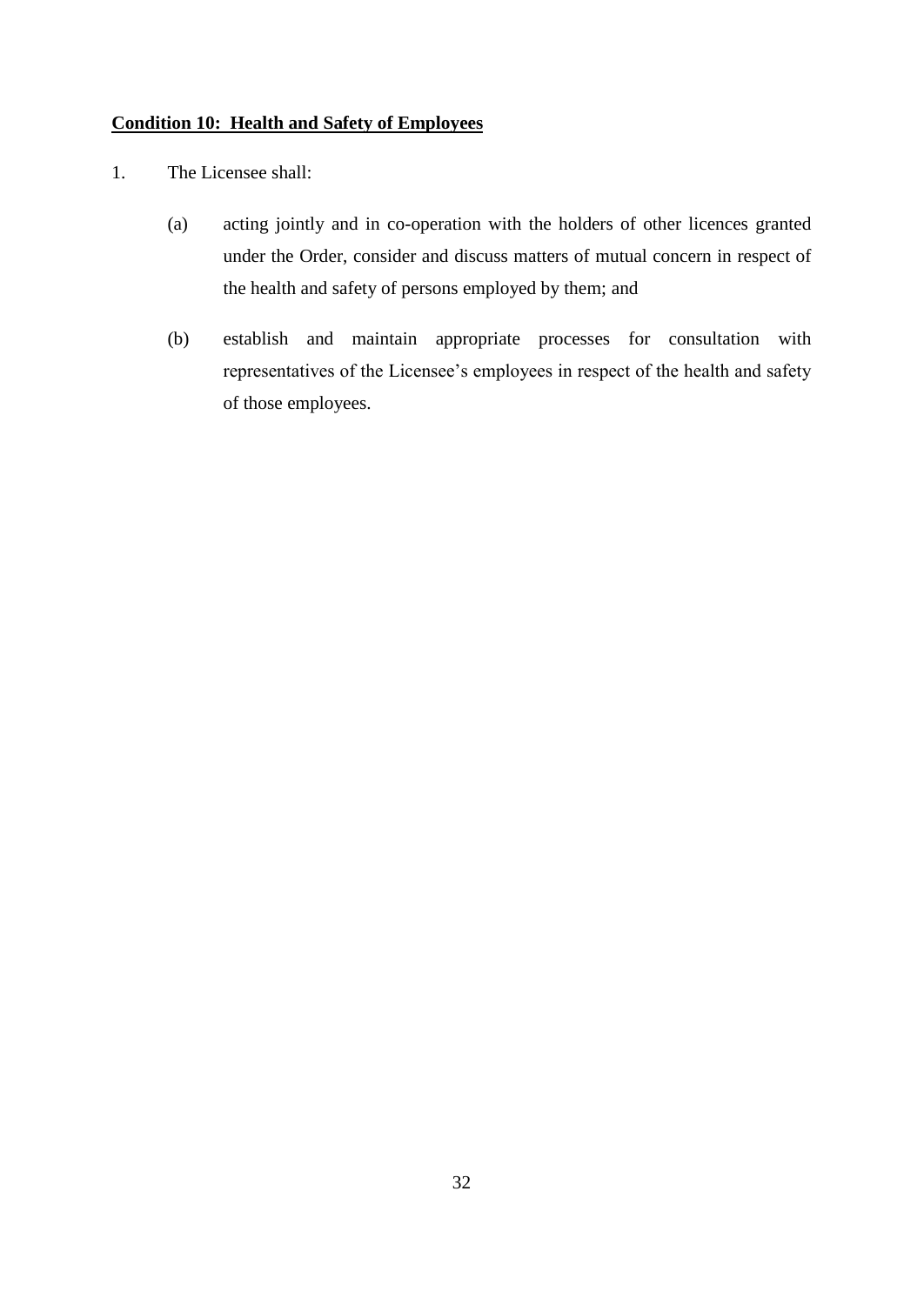#### <span id="page-34-0"></span>**Condition 11: Provision of Information to the Authority**

- 1. Subject to paragraph 3, the Licensee shall furnish to the Authority, in such manner and at such times as the Authority may require, such information and shall procure and furnish to it such reports, as the Authority may consider necessary in the light of the Conditions or as it may require for the purpose of performing the functions assigned or transferred to it by or under any legislation.
- 2. Without prejudice to the generality of paragraph 1, the Authority may call for the furnishing of accounting information which is more extensive than or differs from that required to be prepared and supplied to the Authority under Condition 2.
- 3. The Licensee may not be required by the Authority to furnish it under this Condition with any information required in relation to an enforcement matter which the Licensee could not be compelled to produce or give in evidence in civil proceedings in the High Court.
- 4. The power of the Authority to call for information under paragraph 1 is in addition to the power of the Authority to call for information under or pursuant to any other Condition.
- 5. The Licensee shall, in accordance with any direction that may from time to time be given by the Authority, retain information described or specified, for such minimum period as may be specified, in the direction.
- 6. In paragraphs 1 to 5 **information** shall include any documents, accounts, estimates, returns or reports (whether or not prepared specifically at the request of the Authority) of any description specified by the Authority.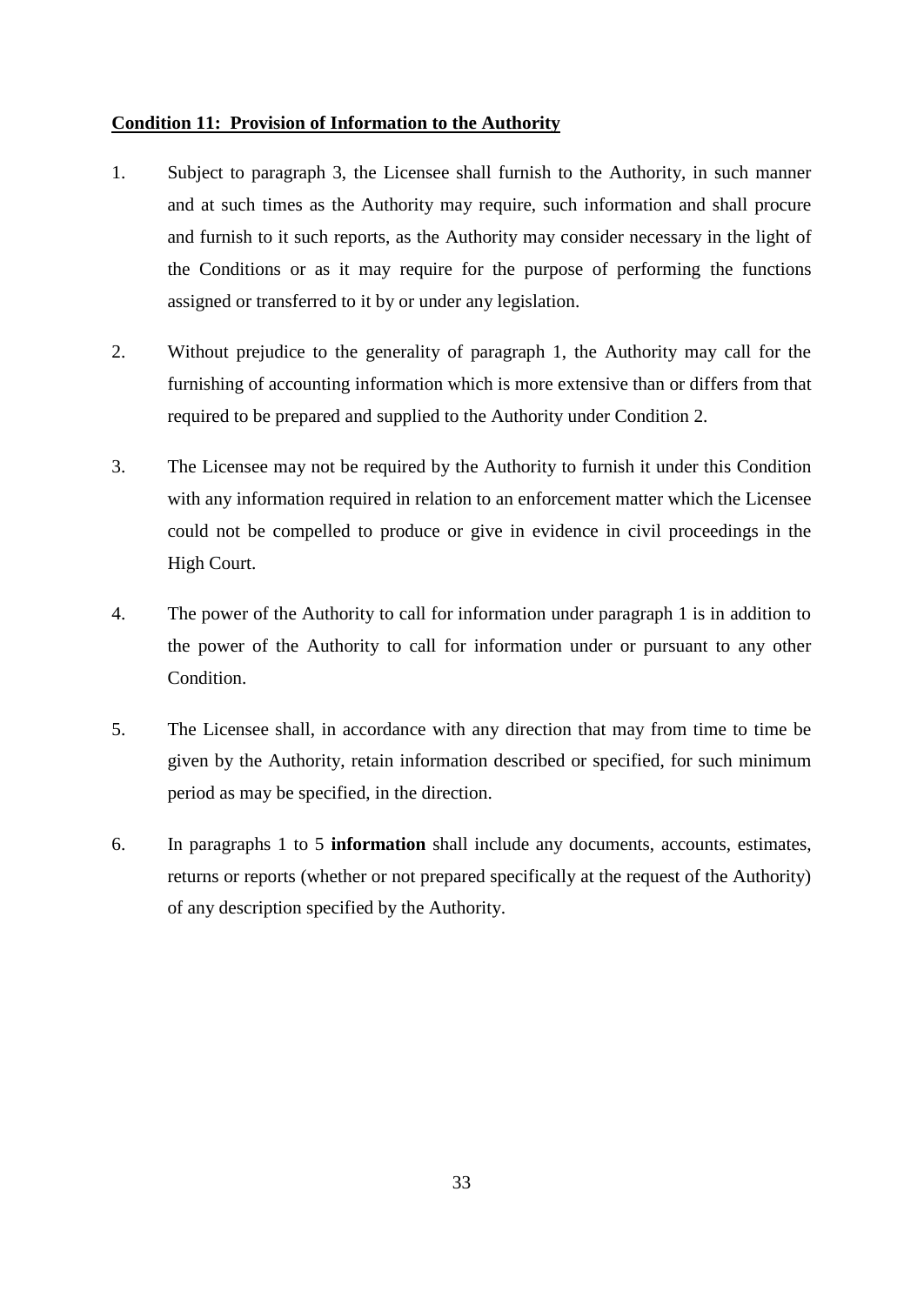#### <span id="page-35-0"></span>**Condition 12: Payment of Fees**

- 1 The Licensee shall, at the times stated hereunder, pay to the Authority fees of the amount specified in or determined under the following paragraphs of this Condition.
- 2 Within 30 days after the grant of this Licence but in any event before 31 March 2014, the Licensee shall pay to the Authority an initial fee of £1,500.
- 3 In respect of the year beginning on 1 April in the year following the grant of the licence and in each subsequent year, the Licensee shall pay to the Authority a fee which is the aggregate of the following amounts:
	- (a) an amount which is a proportion, as determined by the Authority, of the amount estimated by the Authority, according to a method which has previously been disclosed in writing to the Licensee, as likely to be its costs during the year in question in the exercise of its functions in relation to electricity as conferred on it, or assigned or transferred to it, by or under any legislation;
	- (b) an amount which is a proportion as determined by the Authority of the amount estimated by the Authority (in consultation with the Competition Commission) as having been incurred in the calendar year immediately preceding the 1 April in question by the Competition Commission in connection with references made to it under Article 15 of the Order with respect to the Licence or any other licence issued under Article 10(1)(a) of the Order; and
	- (c) the difference (being a positive or a negative amount), if any, between:
		- (i) the amount of the fee paid by the Licensee in respect of the year immediately preceding the 1 April in question less any refund paid to the Licensee in respect of that year under paragraph 4; and
		- (ii) the amount which that fee would have been in respect of that year had the amount comprised therein under sub-paragraph (a) been calculated by reference to the total costs of the Authority in connection with the functions referred to in sub-paragraph (a) and the proportion thereof actually attributable to the Licensee,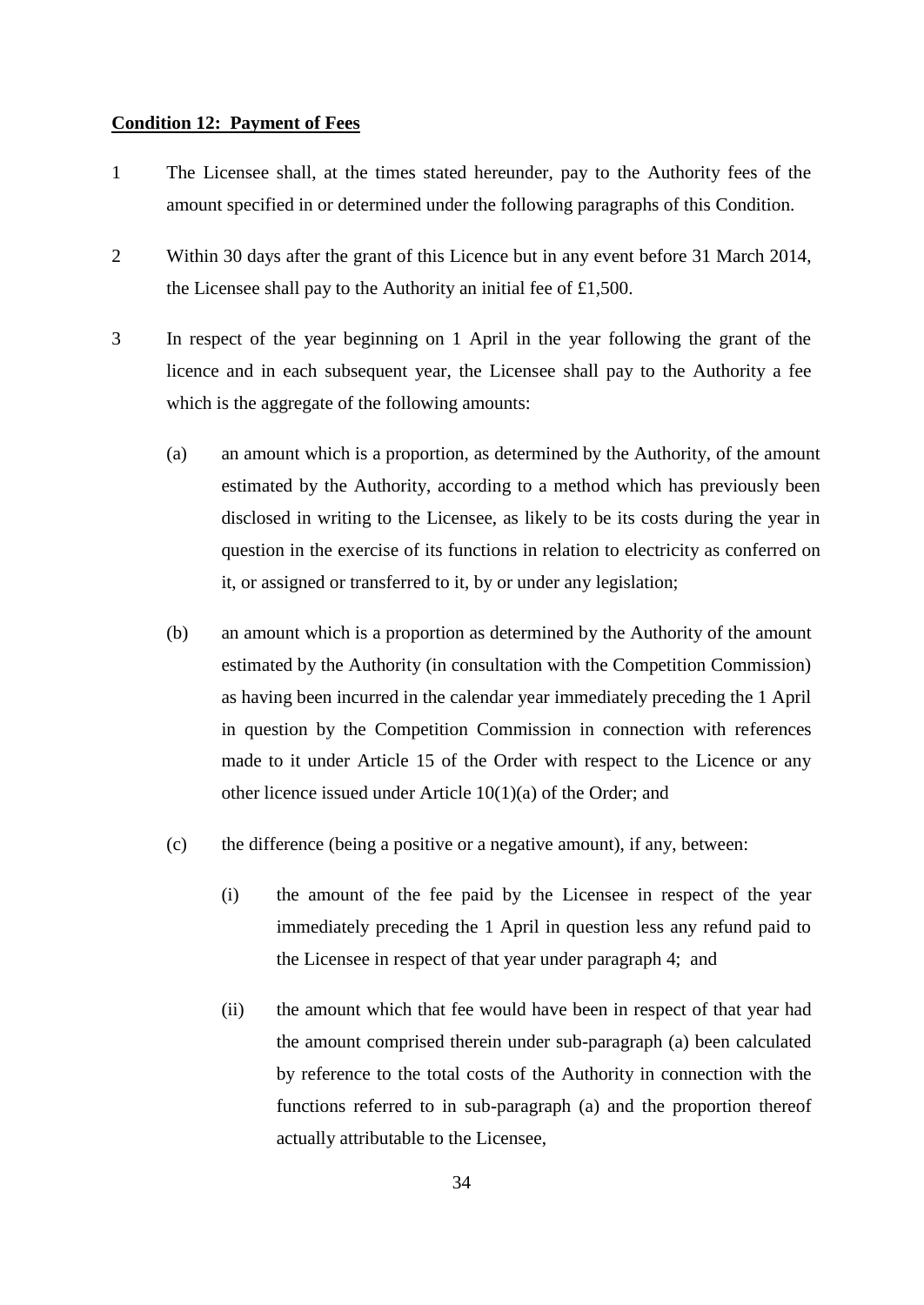(such total costs being apportioned as determined by the Authority according to a method previously disclosed in writing to the Licensee),

and the fee shall be paid by the Licensee to the Authority within one month of the Authority giving notice to the Licensee of its amount, provided that notice is given within six months of the beginning of the year in respect of which the fee is payable.

- 4 In respect of the year beginning on 1 April of year subsequent to the grant of the licence and for each subsequent year, the Authority may pay the Licensee an amount (**the refund**) calculated in accordance with the method previously disclosed in writing to the Licensee and by reference to the difference between:
	- (a) the proportion of the licence fee for that year paid by the Licensee which is attributable to the Authority's estimate of its costs in accordance with paragraph 3(a); and
	- (b) the Authority's reasonable revised estimate of those costs provided that any such refund shall be paid to the Licensee on or before 31 March in the year to which the fee relates.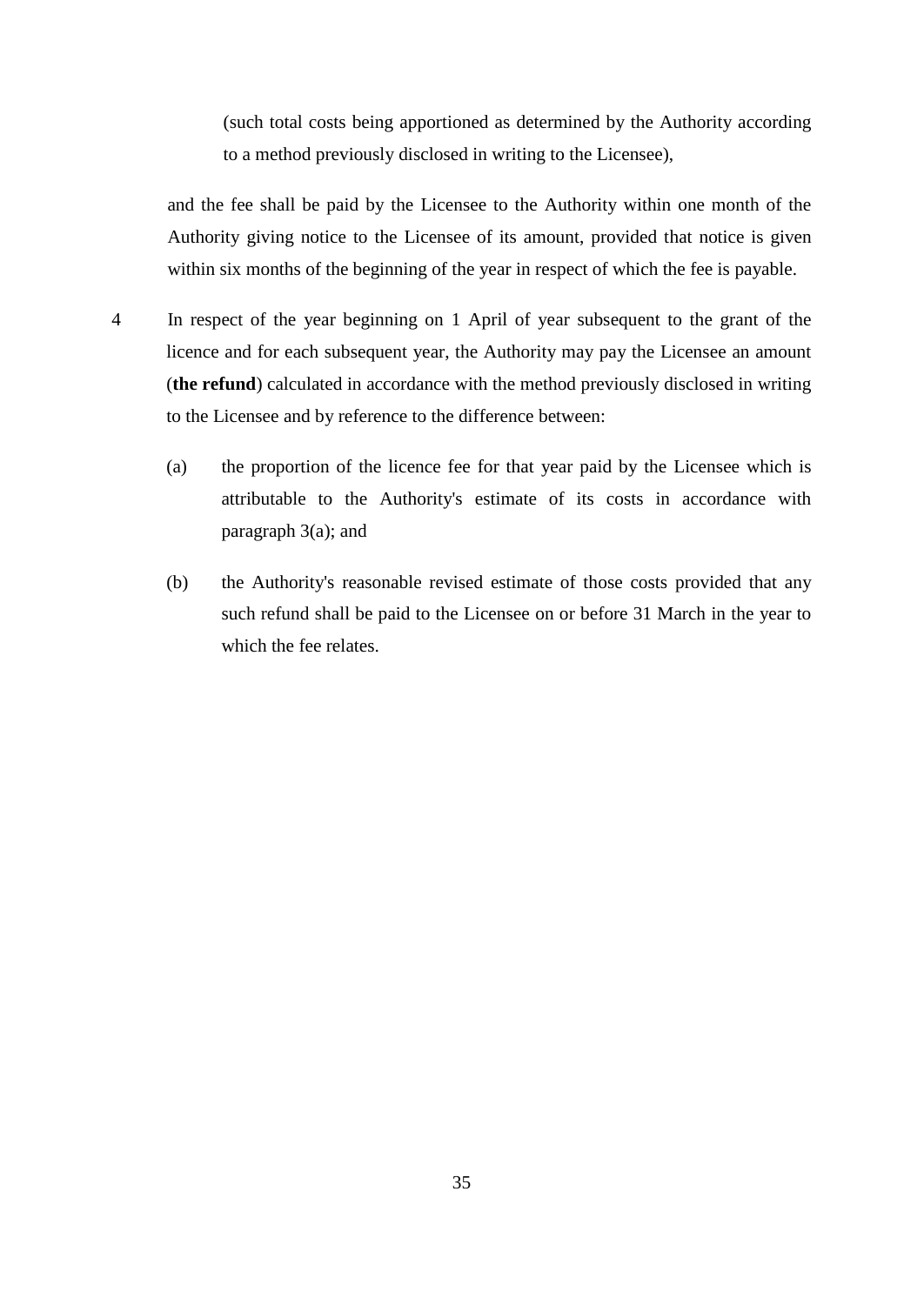<span id="page-37-0"></span>**Condition 13: Not Used**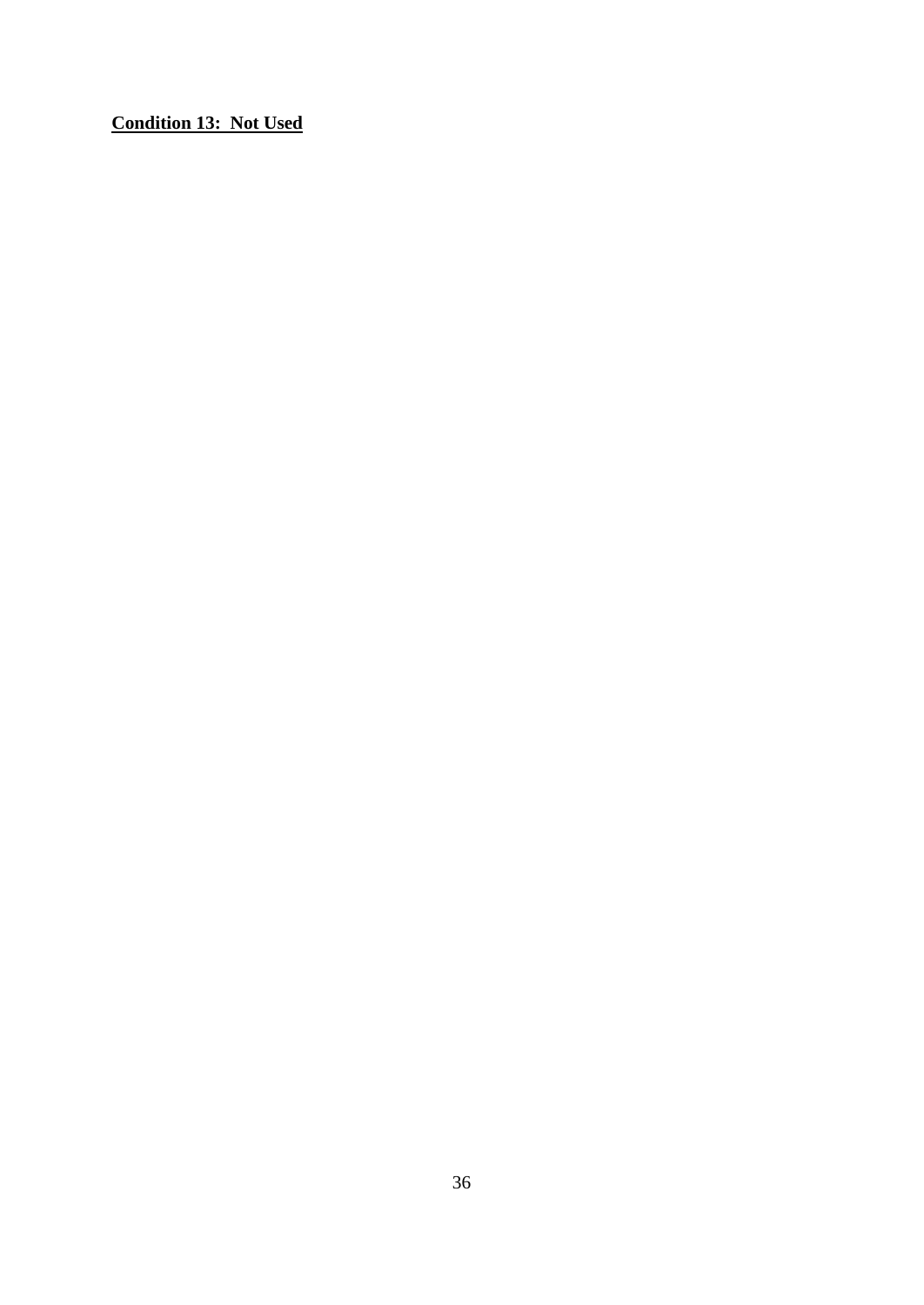## <span id="page-38-0"></span>**Condition 14: Single Electricity Market Trading and Settlement Code**

- 1 The Licensee shall, in respect of any generation set which is owned or operated by it, either:
	- (a) be a party to and, in so far as applicable to it in its capacity as the holder of a licence under Article 10(1)(a) of the Order, comply with the Single Electricity Market Trading and Settlement Code; or
	- (b) with the prior consent of the Authority, enter into an agreement to appoint an appropriate person to act as an Intermediary under the Single Electricity Market Trading and Settlement Code in respect of any generation set (as owned or operated by the Licensee) specified in the agreement.
- 2 The Licensee shall ensure that the person appointed as an Intermediary under an agreement entered into in accordance with paragraph 1(b):
	- (a) becomes a party to the Single Electricity Market Trading and Settlement Code; and
	- (b) complies with its obligations, in relation to any generation set which is specified in the agreement, in the capacity of Intermediary under the Single Electricity Market Trading and Settlement Code.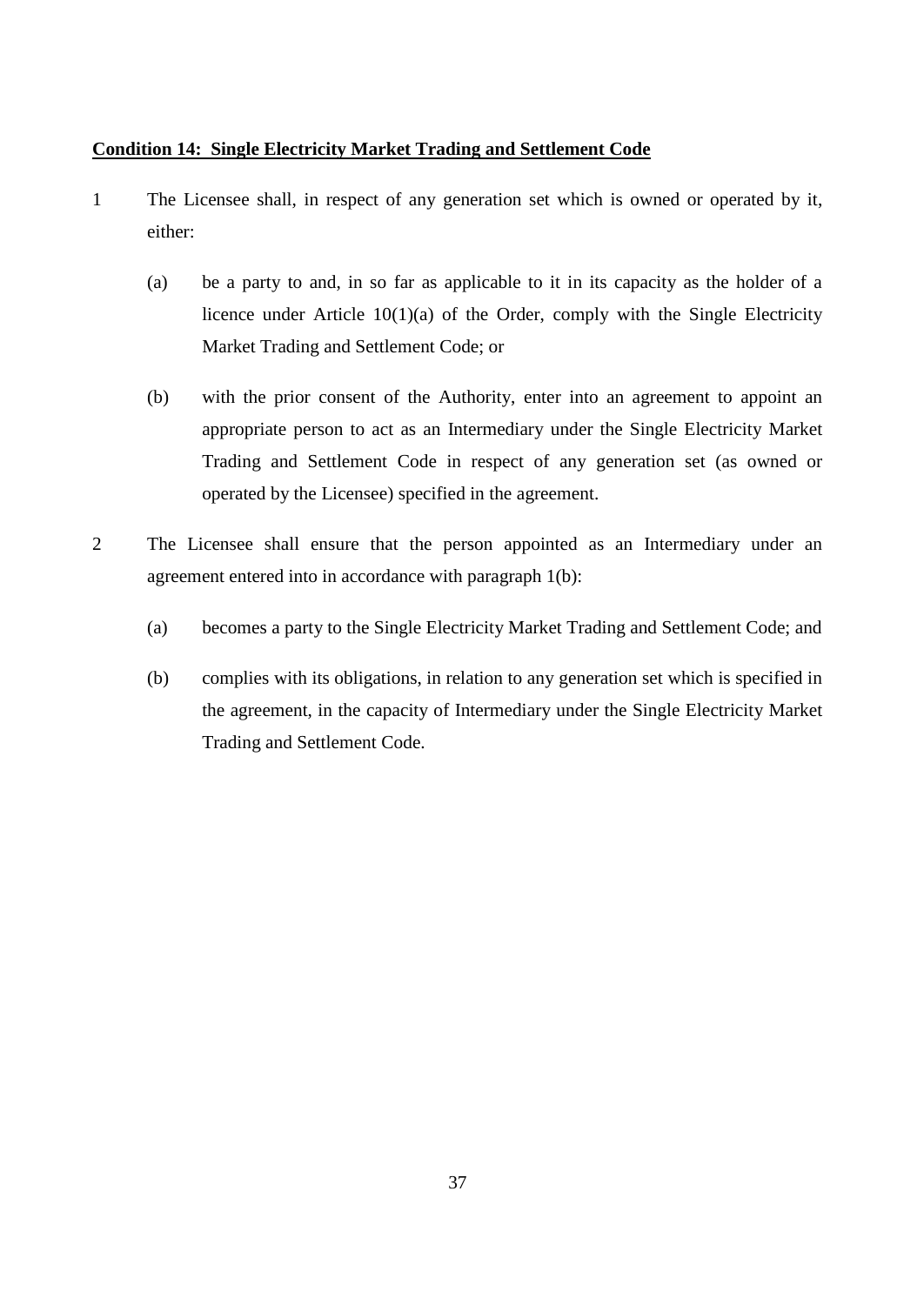# **Condition 15: Modification of Single Electricity Market Trading and Settlement Code and Cancellation of Contracts**

- 1 When the Authority shall have determined that the requisite arrangements have been developed and that they satisfy the requirements of paragraph 3, it shall be entitled to exercise the powers specified in paragraph 4, provided that the procedural requirements of paragraph 6 have been followed.
- 2 The requisite arrangements are arrangements which, if implemented by means of the making of modifications of the Single Electricity Market Trading and Settlement Code, the Grid Code and the Northern Ireland Fuel Security Code, or otherwise implemented (in whole or in part) under or by virtue of the powers contained in the Electricity (Single Wholesale Market) (Northern Ireland) Order 2007, would facilitate an increase in competition in the generation of electricity available for supply in Northern Ireland or the supply of electricity in Northern Ireland for the benefit of consumers of electricity in Northern Ireland in respect of the prices charged and the other terms of supply, the continuity of supply and the quality of the electricity supply services provided.
- 3. The requirements of this paragraph are:
	- (A) that there is available for immediate establishment an electricity trading system by which (except as provided in paragraph 7) all licence holders will be bound and which, in the opinion of the Authority, will:
		- (i) constitute proper and adequate arrangements for the trading of electricity and the calculation and settlement of payments due for the provision of available generating capacity and the delivery or supply of electricity;
		- (ii) ensure that adequate arrangements are in place for the provision by one or more relevant generators of all necessary System Support Services and the proper remuneration of those services;
		- (iii) be based upon a system of despatch of generation sets which is technically viable and will not prejudice the security and stability of the total system or any part of it;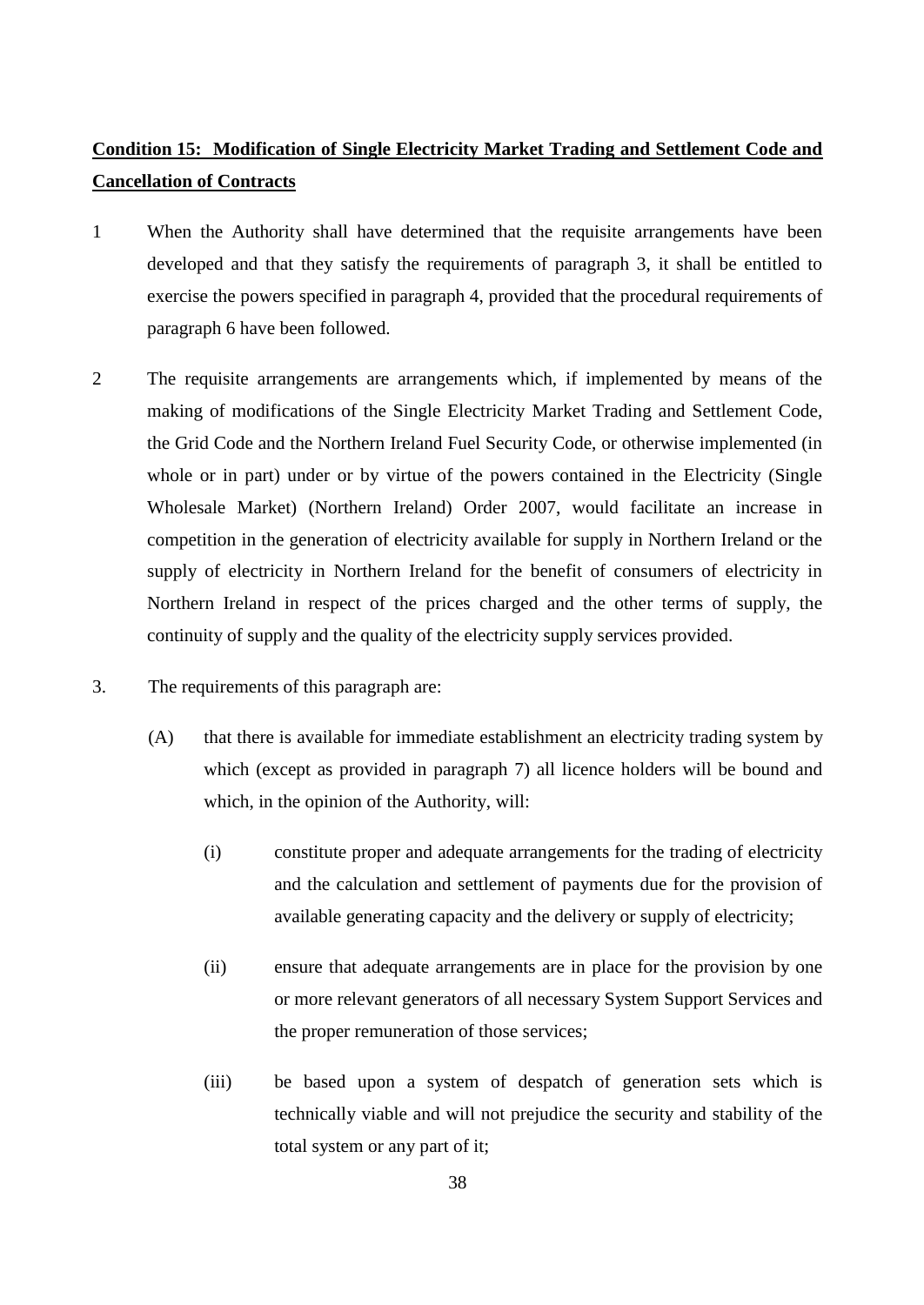- (iv) ensure that there are adequate incentives for relevant generators to make available such generation capacity as will in aggregate be at least sufficient to ensure that all reasonable demands for electricity in Northern Ireland are satisfied;
- (v) ensure that all generators and licensed electricity suppliers are contractually bound to comply with the provisions of the Northern Ireland Fuel Security Code or, to the extent superseded by any other code or arrangement, such other code or arrangement;
- (vi) ensure that either:
	- (a) licensed electricity suppliers shall contract for or acquire, in aggregate, amounts of generation capacity and quantities of electricity from the Power Procurement Business which are not less than the amounts of generation capacity and quantities of electricity for which the Power Procurement Business is committed to pay under:
		- A. the power purchase agreements to which the Power Procurement Business is a party and which are cancellable generating unit agreements which at all relevant times have not been cancelled; and
		- B. the power purchase agreements to which the Power Procurement Business is a party and which are not liable to be cancelled;
	- or:
	- (b) arrangements are in place pursuant to which the Power Procurement Business is entitled to recover monies equal to the shortfall (if any) between the sums it pays for amounts of generation capacity and quantities of electricity under: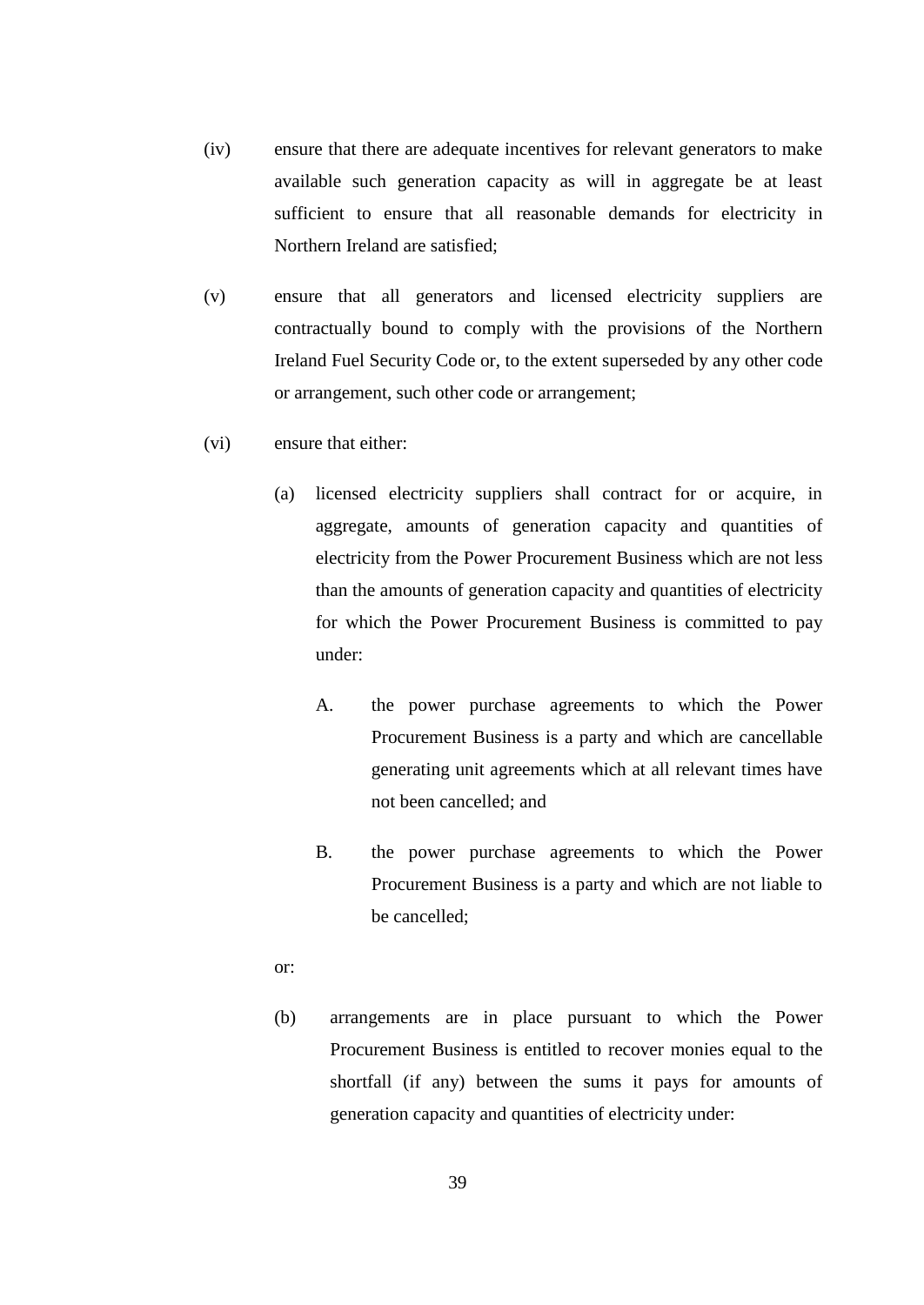- A. the power purchase agreements to which the Power Procurement Business is a party and which are cancellable generating unit agreements which at all relevant times have not been cancelled; and
- B. any power purchase agreements to which the Power Procurement Business is a party and which are not liable to be cancelled;

and the amounts it recovers for the provision of such generation capacity and the sale of such quantities of electricity;

- (vii) not in its operation require any generator to breach any obligation incumbent upon it under the Large Combustion Plants (Control of Emissions) Regulations (Northern Ireland) 1991 in relation to emissions;
- (viii) contain arrangements which will ensure that each generator which shall be a party to a cancellable generating unit agreement, for so long as such agreement shall not have been cancelled, shall be in no worse a financial position in respect of its rights under that cancellable generating unit agreement by reason of the operation of Clause 7.3.2 of each power station agreement;
- (ix) ensure that an appropriate share of the costs of the Land Bank Business shall be borne by each licensed electricity supplier;
- (x) not, in its operation, cause the Licensee to be unable to finance the carrying on of the activities which it is authorised by this Licence to carry on; and
- (B) that each generator which shall have applied for a licence under Article  $10(1)(a)$  of the Order to have effect from the date upon which any cancellable generating unit agreement to which it is a party is to be cancelled, shall have been granted such a licence, provided -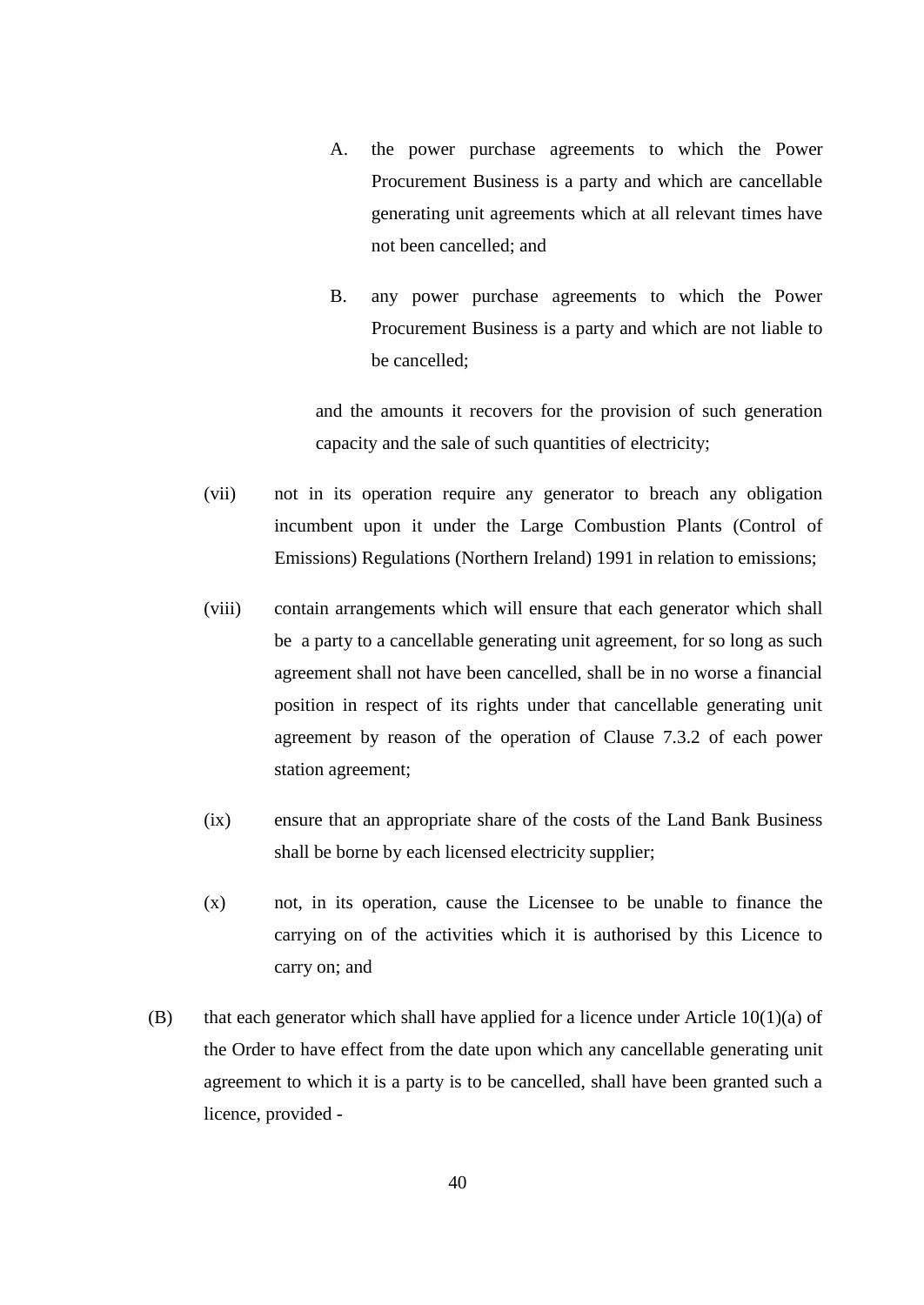- (a) the Authority shall at the relevant time have power under Article 10 of the Order to grant such a licence;
- (b) the criteria for the grant of such a licence shall otherwise have been satisfied at the date of the application and the date upon which it is first to have effect; and
- (c) there shall have been no material change in the circumstances of the applicant in any relevant respect between the date of the application and the date upon which the licence is to have effect.
- 4. The powers referred to in paragraph 1 are powers to serve upon the Power Procurement Business and the generator under a cancellable generating unit agreement a notice directing them to terminate the cancellable generating unit agreement pursuant to Clause 9.3 thereof upon such date or the happening of such event as shall be specified in the notice. The Licensee shall comply with such a direction addressed to him.
- 5. The powers specified in paragraph 4 may not be exercised in relation to any cancellable generating unit agreement in the table appearing in Annex 4 of the NIE Energy Supply Licence earlier than the date appearing opposite that cancellable generating unit agreement in that table. The Authority may, in relation to any cancellable generating unit agreement and upon the application of either party to that cancellable generating unit agreement, modify the table appearing in Annex 4 of the NIE Energy Supply Licence by substituting a later date for the date appearing opposite that agreement in that table.
- 6. The procedural requirements which require to have been followed for the purposes of paragraph 1 are:
	- (a) in its preparations for the making of the determination referred to in paragraph 1, the Authority shall have consulted with the Department, all licence holders, the General Consumer Council and such other persons as the Authority shall consider likely to be materially affected in relation to the steps that it believes require to be taken and the documentation and other obligations which it believes require to be entered into, imposed or assumed in order to satisfy the requirements of paragraph 3 and to create and implement the requisite arrangements;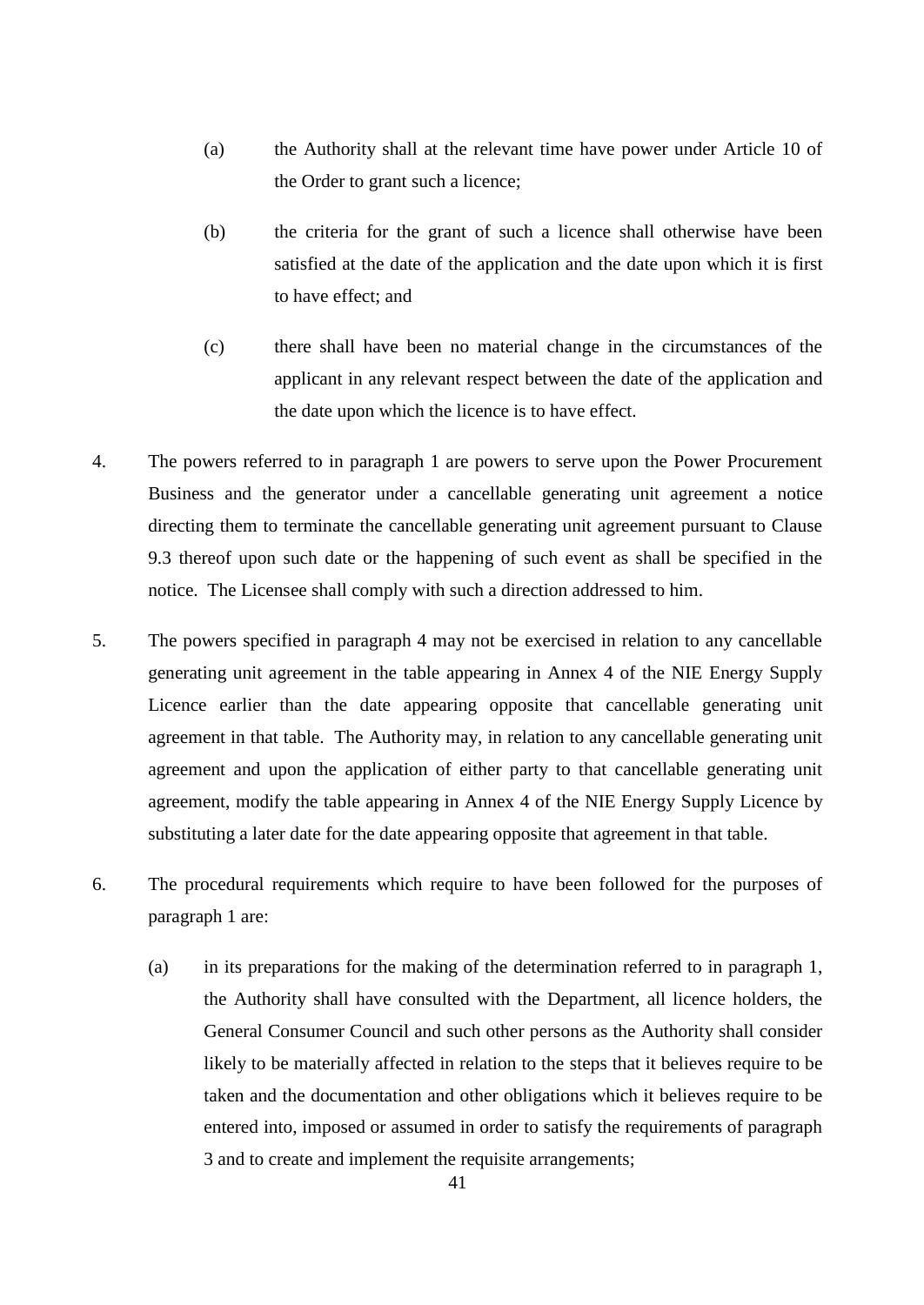- (b) in the consultations referred to in sub-paragraph (a) above, the Authority shall have made available to each person so consulted such drafts of the documentation in question and of the instruments or other means by which the obligations in question are to be imposed or assumed, as it shall consider are necessary so as properly to inform such persons of the detail of its proposals;
- (c) the Authority shall have given each person so consulted the opportunity to make representations in relation to the relevant steps and the relevant documentation and shall have taken into consideration all such representations (other than those which are frivolous or trivial) in making the determination;
- (d) the Authority shall have published its conclusions as to the relevant steps and the relevant documentation (including drafts of the relevant documentation) and its reasons for those conclusions;
- (e) the Authority shall, before exercising any power under paragraph 4, have given not less than 180 days' notice to the Department, the Power Procurement Business, every person who at the time it gives the notice is a licence holder, and the General Consumer Council that it intends to do so; and
- (f) the Authority shall, in publishing any statement of proposals or the reasons for them, have treated as confidential any representation (including any submission of any written material) which (and to the extent that) the person making the representation shall, by notice in writing to the Authority or by endorsement on the representation of words indicating the confidential nature of such representation, have specified as confidential information.
- 7. The rules of the electricity trading system referred to in paragraph 3(A) contained in the Single Electricity Market Trading and Settlement Code or in any instrument code, agreement or other document having effect (in whole or in part) under or by virtue of the powers contained in the Electricity (Single Wholesale Market) (Northern Ireland) Order 2007, may provide that they are to apply to all licence holders except if and to the extent that:
	- (a) they permit the Authority to relieve the licence holder in question from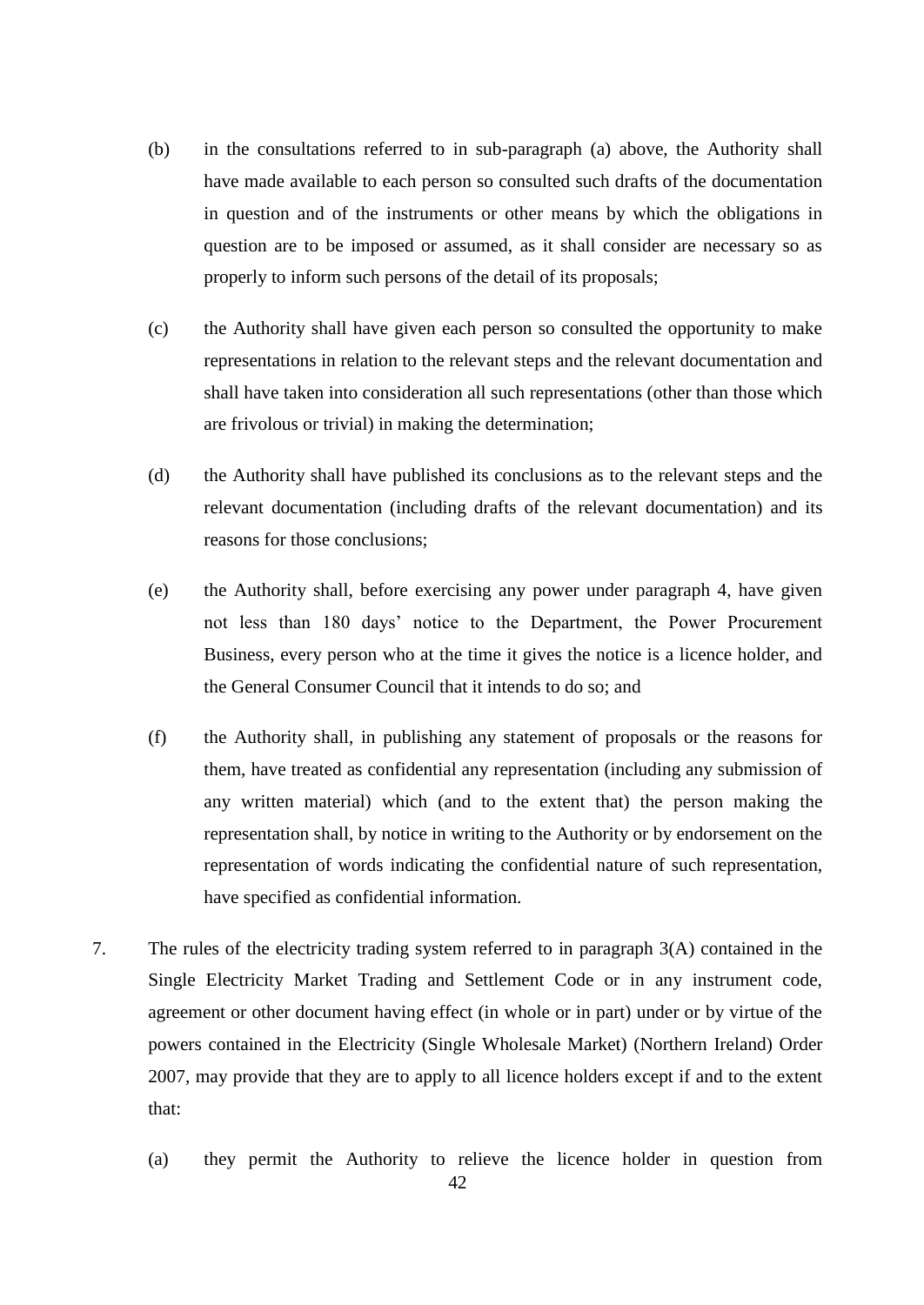compliance with them or any of them; or

- (b) they make provision that they are to apply to particular licence holders or classes of licence holder differently from the way or ways in which they apply to other licence holders.
- 8. Notwithstanding paragraph 6, the Authority shall be entitled, after having carried out the consultations referred to in paragraph 6 and published its conclusions, both before and after it shall have given any notice of the kind referred to in sub-paragraph (e) of paragraph 6, to make any modification of the relevant documentation which either:
	- (a) is, in its opinion, necessary or desirable in order to refine the requisite arrangements;
	- (b) involves only a change of a technical nature in the requisite arrangements; and
	- (c) will not increase the liability or decrease the rights of any person bound or to be bound by the Single Electricity Market Trading and Settlement Code beyond what may be regarded as reasonable in relation to that person;

provided it gives due notice of such amendment or variation to such persons as appear to it to be likely to be affected thereby,

or

is made in accordance with the provisions of the relevant documentation being modified.

- 9. The implementation of the requisite arrangements may be secured (in whole or in part) either
	- (a) by the exercise by the Authority of its powers:
		- (i) to make or approve modifications of the Single Electricity Market Trading and Settlement Code);
		- (ii) under paragraph 5 of Condition 16 of the Transmission System Operator Licence (to direct the Transmission System Operator to revise the Grid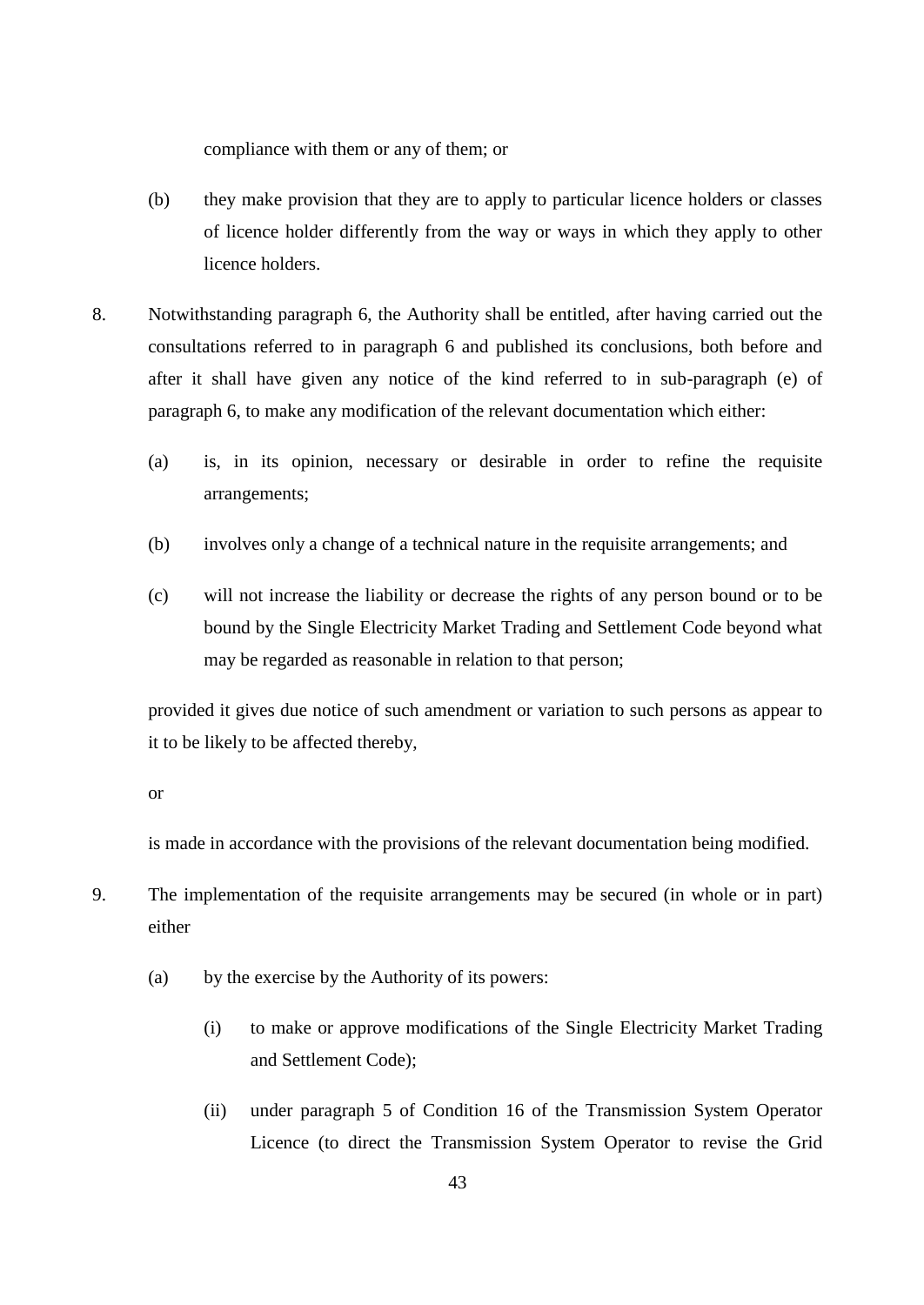Code);

- (iii) under paragraph 9 of Condition 46 of the NIE Energy Supply Licence (to direct that the economic purchasing obligation of NIE Energy Ltd shall come into force); and
- (iv) under Clause 2.01(F) of Part 2 of the Northern Ireland Fuel Security Code (to make amendments to that Code);

or

- (b) by the exercise of powers under or by virtue of the Electricity (Single Market) Northern Ireland Order 2007.
- 10. The Licensee shall afford the Authority such co-operation as it shall in directions issued to the Licensee for the purposes of this Condition request in developing and testing its proposals for the establishment of the requisite arrangements and the electricity trading system referred to in paragraph 3(A).
- 11. The Licensee's reasonable direct costs of complying with a request made under paragraph 10 (incurred prior to the date upon which the Authority shall have first exercised its cancellation powers and for which an invoice shall have been submitted by the Licensee to the Market Operator or the Transmission System Operator not later than 2 months prior to the date upon which the first cancellation direction shall take effect) shall be audited in such manner as the Authority shall from time to time require and shall be recoverable from the Market Operator or the Transmission System Operator.
- 12. In this Condition:

| <b>Land Bank Business</b> | has the meaning given to that expression in  |
|---------------------------|----------------------------------------------|
|                           | the successor distribution licence;          |
|                           |                                              |
| relevant documentation    | means the documentation and other            |
|                           | obligations referred to in sub paragraph (a) |
|                           | of paragraph 6;                              |
|                           |                                              |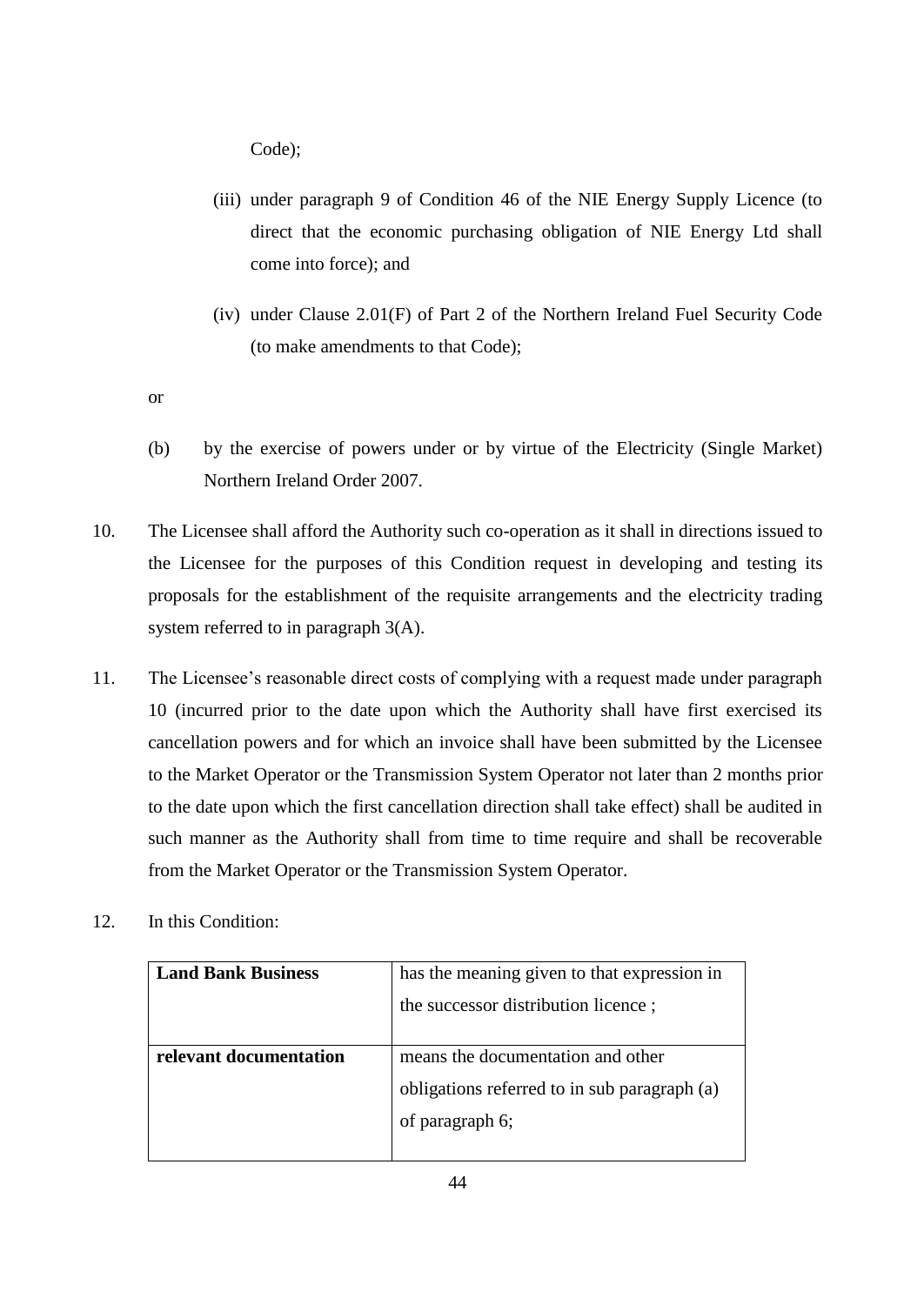| relevant generator     | means a generator and/or a person granted a   |
|------------------------|-----------------------------------------------|
|                        | licence pursuant to section $14(1)(a)$ of the |
|                        | Electricity Regulation Act 1999 to engage in  |
|                        | the generation of electricity;                |
|                        |                                               |
| relevant steps         | means the steps referred to in sub paragraph  |
|                        | (a) of paragraph 6; and                       |
|                        |                                               |
| requisite arrangements | means the arrangements referred to as such    |
|                        | in paragraph 2.                               |
|                        |                                               |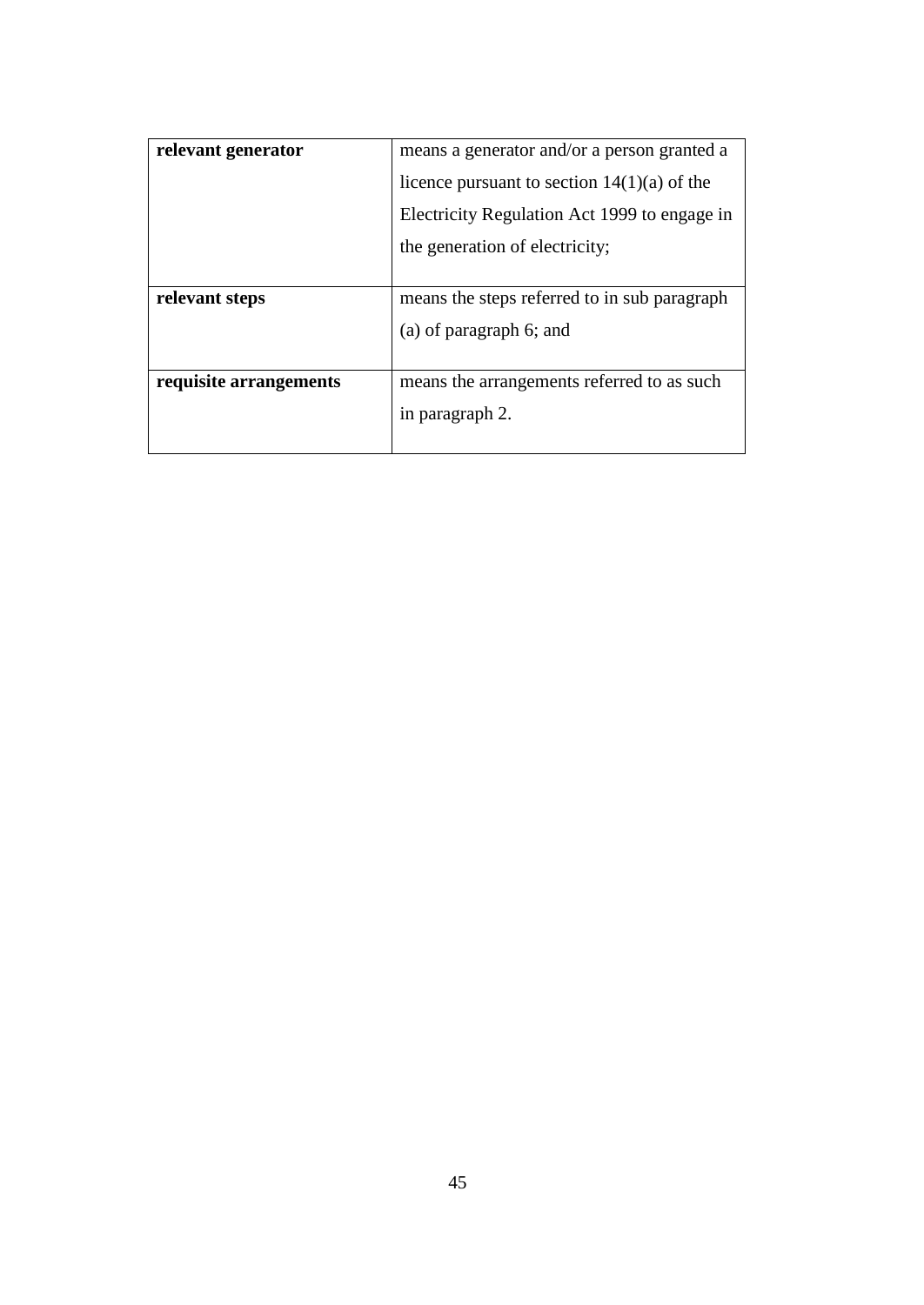## <span id="page-47-0"></span>**Condition 16: Provision of Information**

- 1. The Licensee shall furnish to the Transmission System Operator in such manner and at such times as may be required, such information as may reasonably be required, and which the Authority deems necessary, by the Transmission System Operator in order to comply with its obligations in relation to any authorised business or activity.
- 2. The information provided under paragraph 1 shall be furnished in accordance with directions issued by the Authority from time to time.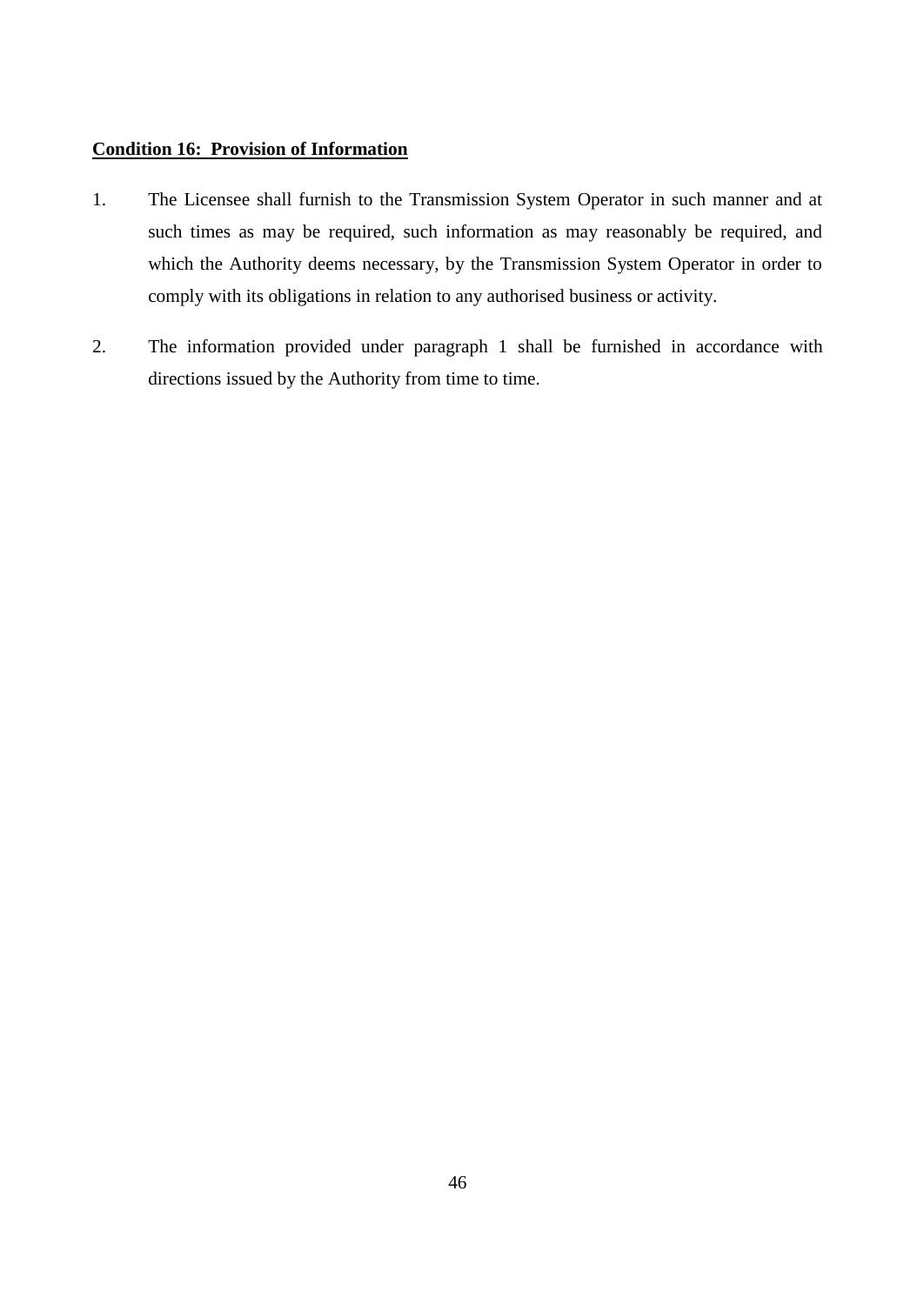#### <span id="page-48-0"></span>**Condition 17: Cost-Reflective Bidding in the Single Electricity Market**

- 1. The Licensee shall ensure that the price components of all Commercial Offer Data submitted to the Single Market Operation Business under the Single Electricity Market Trading and Settlement Code, whether by the Licensee itself or by any person acting on its behalf in relation to a generation set for which the Licensee is the licensed generator, are cost-reflective.
- 2. For the purposes of this Condition, the price component of any Commercial Offer Data shall be treated as cost-reflective only if, in relation to each relevant generation set, the Schedule Production Cost related to that generation set in respect of the Trading Day to which the Commercial Offer Data submitted by or on behalf of the Licensee apply is equal to the Short Run Marginal Cost related to that generation set in respect of that Trading Day.
- 3. For the purposes of paragraph 2, the Short Run Marginal Cost related to a generation set in respect of a Trading Day is to be calculated as:
	- (a) the total costs that would be attributable to the ownership, operation and maintenance of that generation set during that Trading Day if the generation set were operating to generate electricity during that day;

#### minus

(b) the total costs that would be attributable to the ownership, operation and maintenance of that generation set during that Trading Day if the generation set was not operating to generate electricity during that day,

the result of which calculation may be either a negative or a positive number.

- 4. For the purposes of paragraph 3, the costs attributable to the ownership, operation or maintenance of a generation set shall be deemed, in respect of each relevant cost-item, to be the Opportunity Cost of that cost-item in relation to the relevant Trading Day.
- 5. The Authority may publish and, following consultation with generators and such other persons as it considers appropriate, from time to time by direction amend, a document to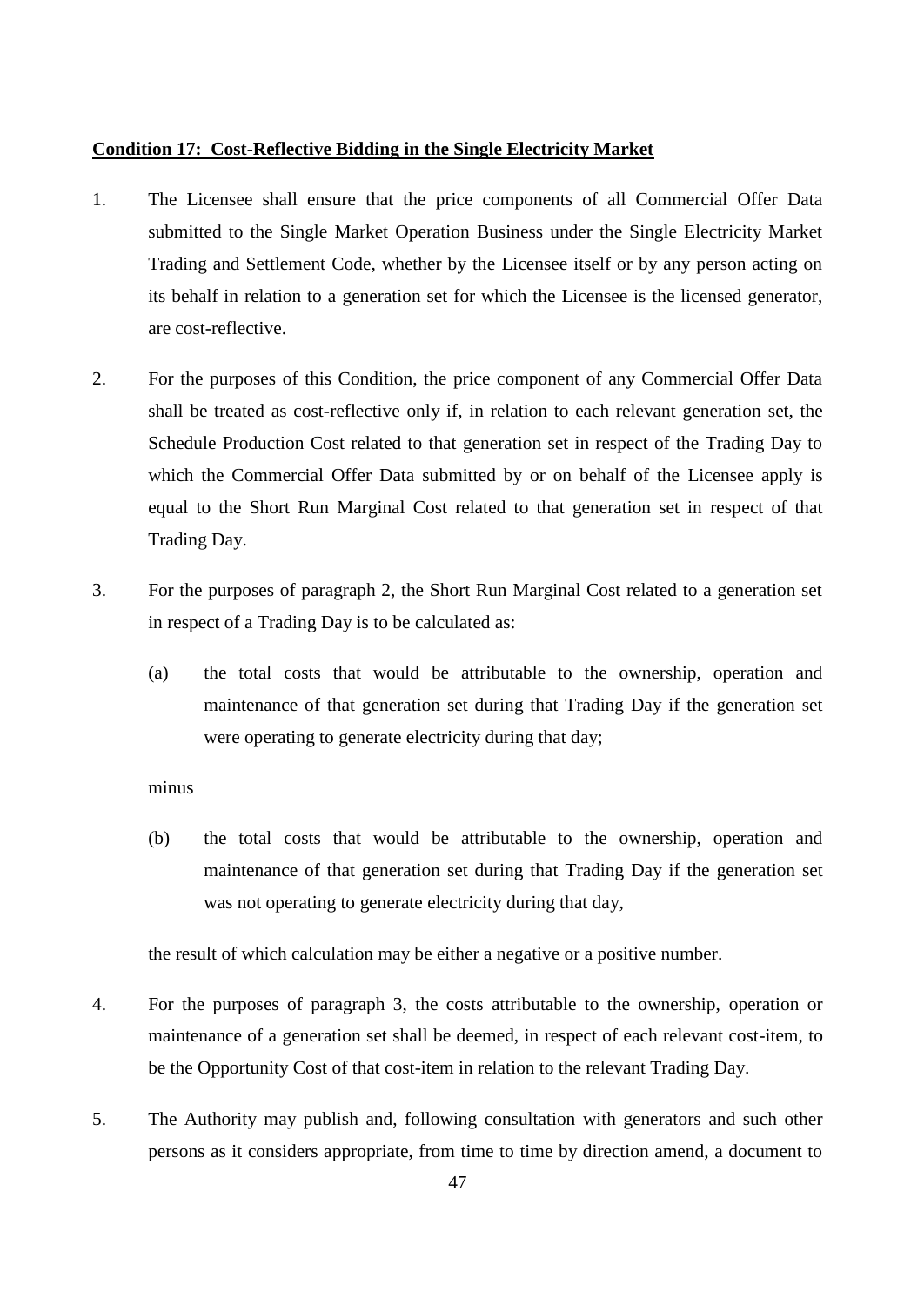be known as the Bidding Code of Practice, which shall have the purposes of:

- (a) defining the term Opportunity Cost;
- (b) making provision, in respect of the calculation by the Licensee and other generators of the Opportunity Cost of specified cost-items, for the treatment of:
	- (i) the costs of fuel used by generators in the generation of electricity;
	- (ii) the value to be attributed to credits issued under the Emissions Trading Scheme established by the European Commission;
	- (iii) variable operational and maintenance costs;
	- (iv) start-up and no load costs; and
	- (v) any other costs attributable to the generation of electricity; and
- (c) setting out such other principles of good market behaviour as, in the opinion of the Authority, should be observed by the Licensee and other generators in carrying out the activity to which paragraph 1 refers.
- 6. The Licensee shall, in carrying out the activity to which paragraph 1 refers, act so as to ensure its compliance with the requirements of the Bidding Code of Practice.
- 7. The Authority may issue directions to the Licensee for the purpose of securing that the Licensee, in carrying out the activity to which paragraph 1 refers, complies with the requirements of this Condition and of the Bidding Code of Practice, and the Licensee shall comply with any such directions.
- 8. The Licensee shall retain each set of Commercial Offer Data, and all of its supporting data relevant to the calculation of the price component of that Commercial Offer Data, for a period of at least four years commencing on the date on which the Commercial Offer Data is submitted to the Single Market Operation Business.
- 9. The Licensee shall, if requested to do so by the Authority, provide the Authority with:
	- (a) a reasoned explanation of its calculations in relation to any Commercial Offer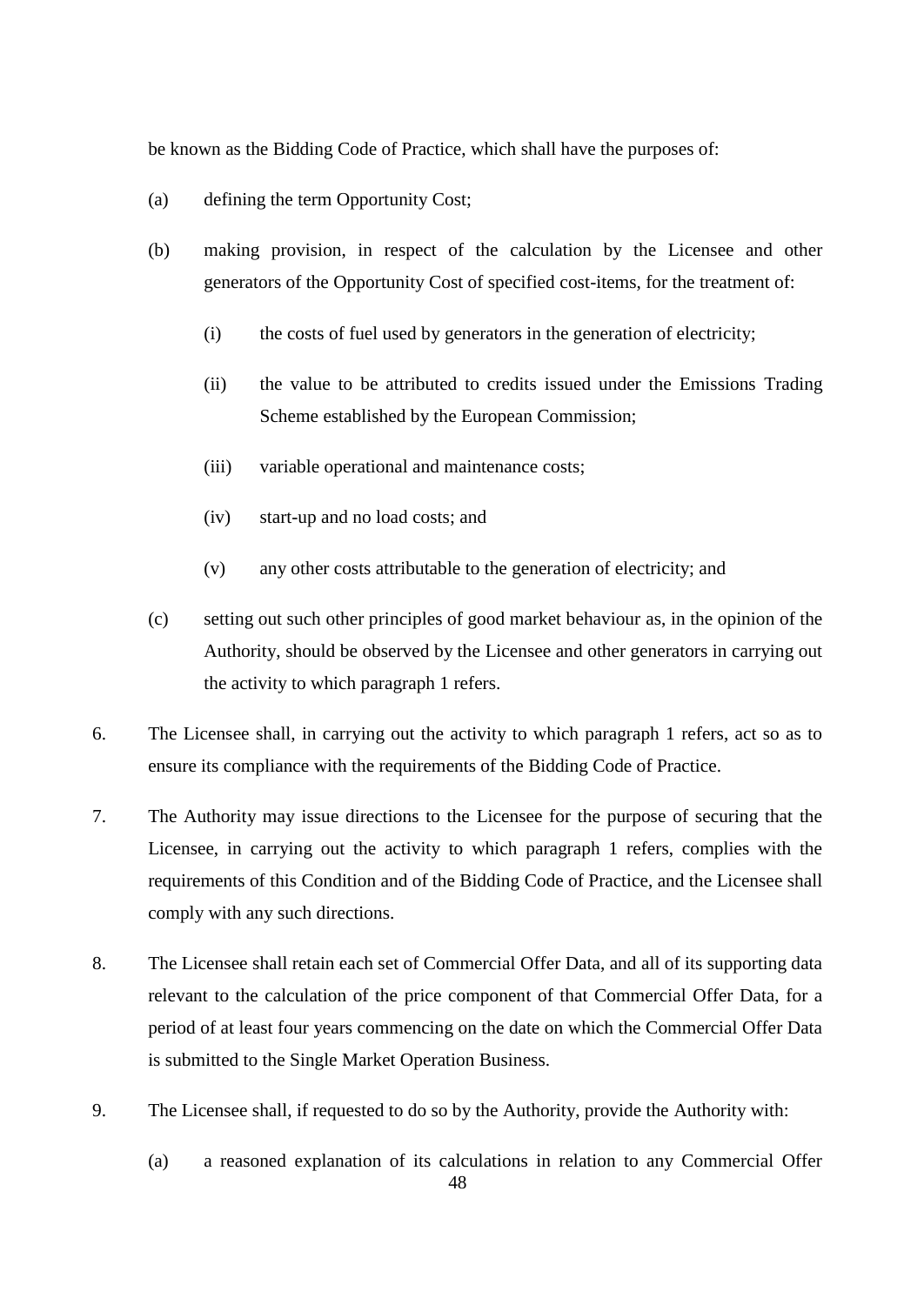Data; and

- (b) supporting evidence sufficient to establish the consistency of that data with the obligations of the Licensee under this Condition.
- 10. In any case in which Commercial Offer Data are submitted to the Single Market Operation Business which are not consistent with the Licensee's obligation under paragraph 1 of this Condition, the Licensee shall immediately inform the Authority and provide to the Authority a statement of its reasons for the Commercial Offer Data submitted.
- 11. The Licensee shall by 1 June in each year submit to the Authority a certificate, signed by at least one director on behalf of the board of directors of the Licensee, to confirm that during the period of twelve months ending on the preceding 31 March:
	- (a) it has acted independently in relation to all submissions of Commercial Offer Data that have been made, by it or on its behalf, under the Single Electricity Market Trading and Settlement Code; and
	- (b) no such submissions made by it or on its behalf have been co-ordinated with any other submissions made by or on behalf of any other party to the Code.

| <b>Bidding Code of Practice</b> | means the document of that title published by the |
|---------------------------------|---------------------------------------------------|
|                                 | Authority in accordance with paragraph 5, as it   |
|                                 | may be amended from time to time.                 |
|                                 |                                                   |
| <b>Commercial Offer Data</b>    | has the meaning given to it in the Single         |
|                                 | Electricity Market Trading and Settlement Code,   |
|                                 | as it may be amended from time to time.           |
|                                 |                                                   |
| <b>Opportunity Cost</b>         | shall have the meaning set out in, and the value  |
|                                 | calculated in accordance with, the terms of the   |
|                                 | Bidding Code of Practice.                         |
|                                 |                                                   |

12. In this Condition: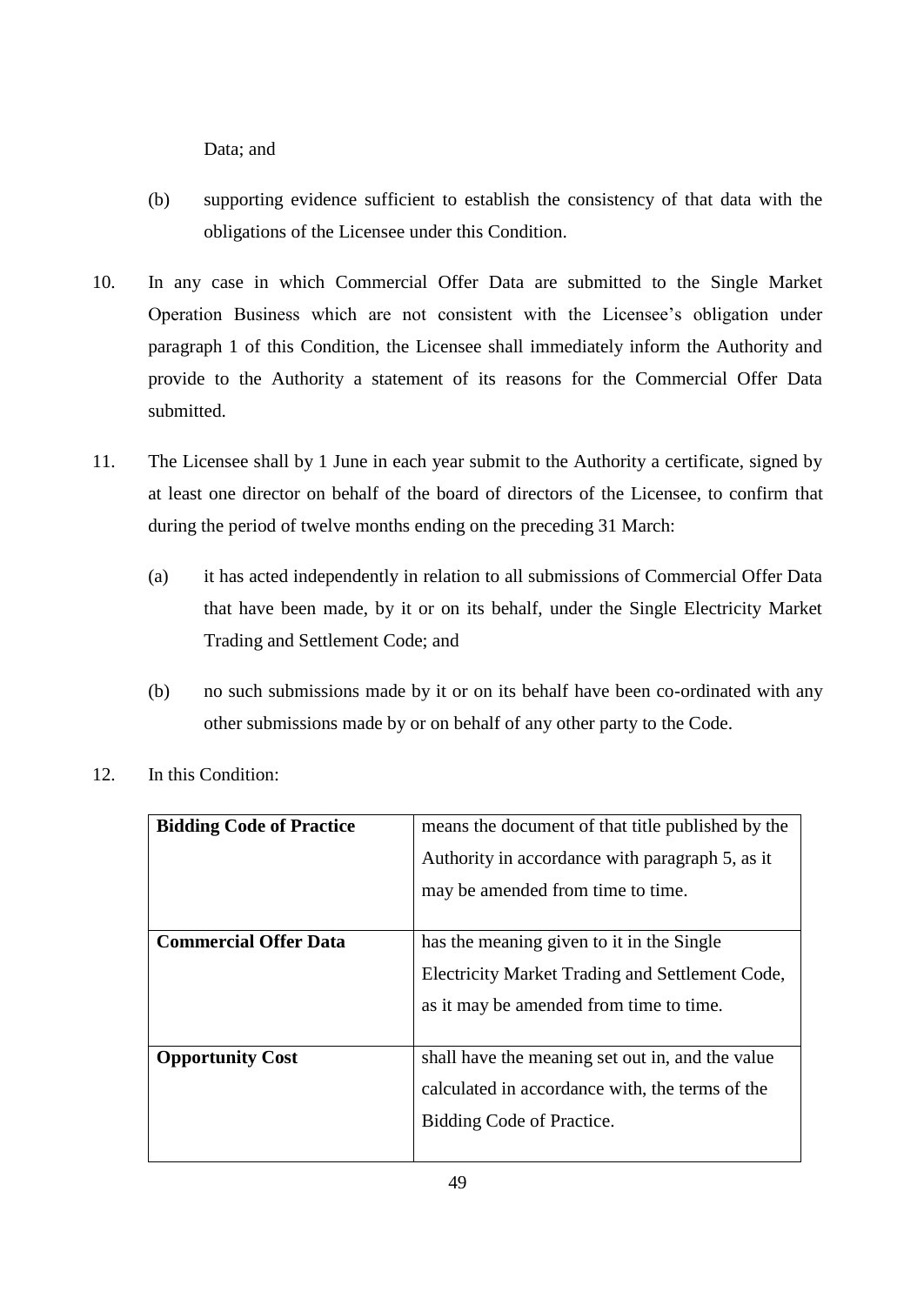| <b>Schedule Production Cost</b> | has the meaning given to it in the Single          |
|---------------------------------|----------------------------------------------------|
|                                 | Electricity Market Trading and Settlement Code,    |
|                                 | as it may be amended from time to time.            |
|                                 |                                                    |
| <b>Short Run Marginal Cost</b>  | means certain costs attributable to the ownership, |
|                                 | operation and maintenance of a generation set, as  |
|                                 | calculated in accordance with paragraph 3 of this  |
|                                 | Condition.                                         |
|                                 |                                                    |
| <b>Single Market Operation</b>  | has the meaning given to it in the market          |
| <b>Business</b>                 | operator licence for Northern Ireland.             |
|                                 |                                                    |
| <b>Trading Day</b>              | has the meaning given to it in the Single          |
|                                 | Electricity Market Trading and Settlement Code,    |
|                                 | as it may be amended from time to time.]           |
|                                 |                                                    |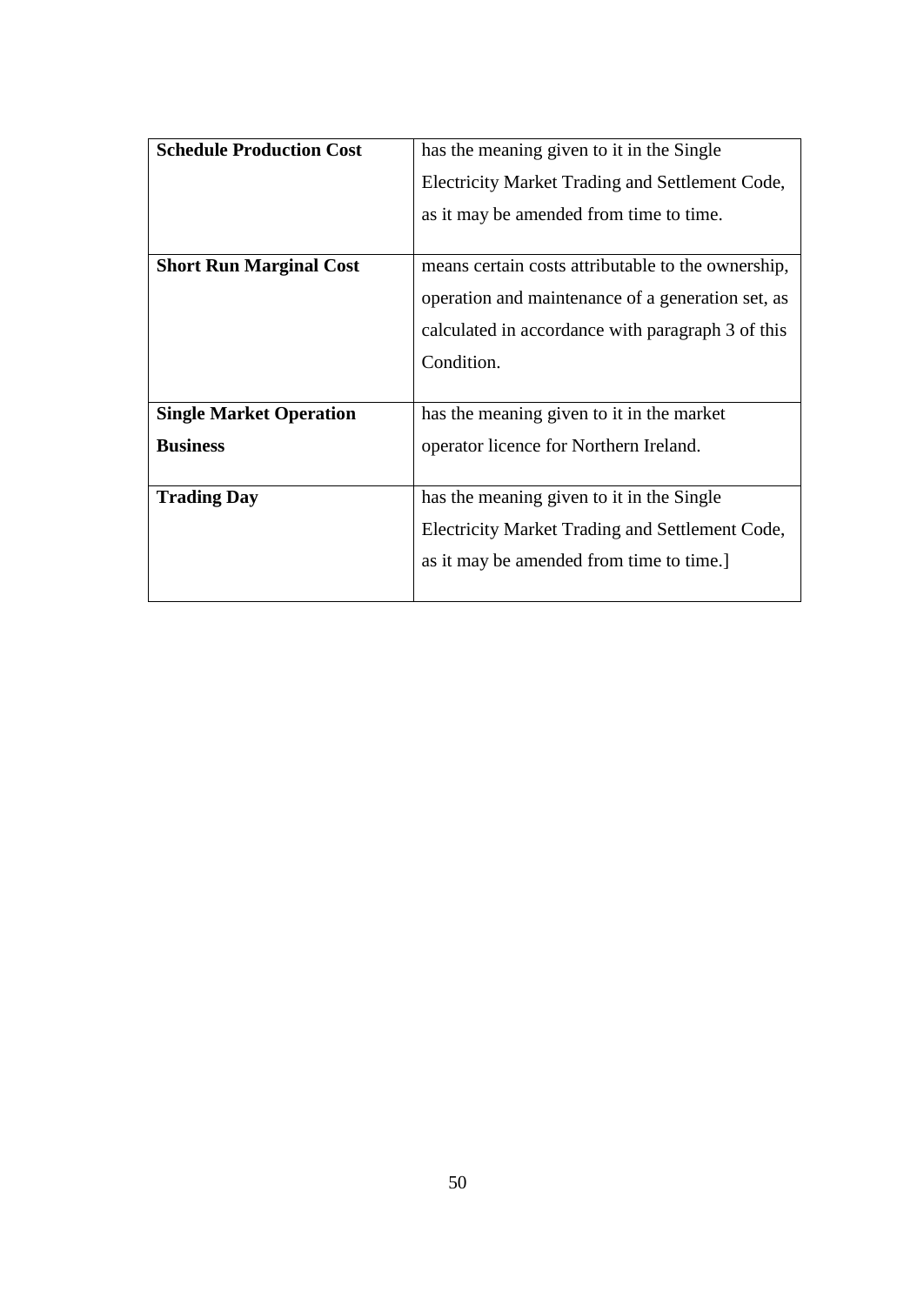<span id="page-52-0"></span>**Condition 18: Not Used**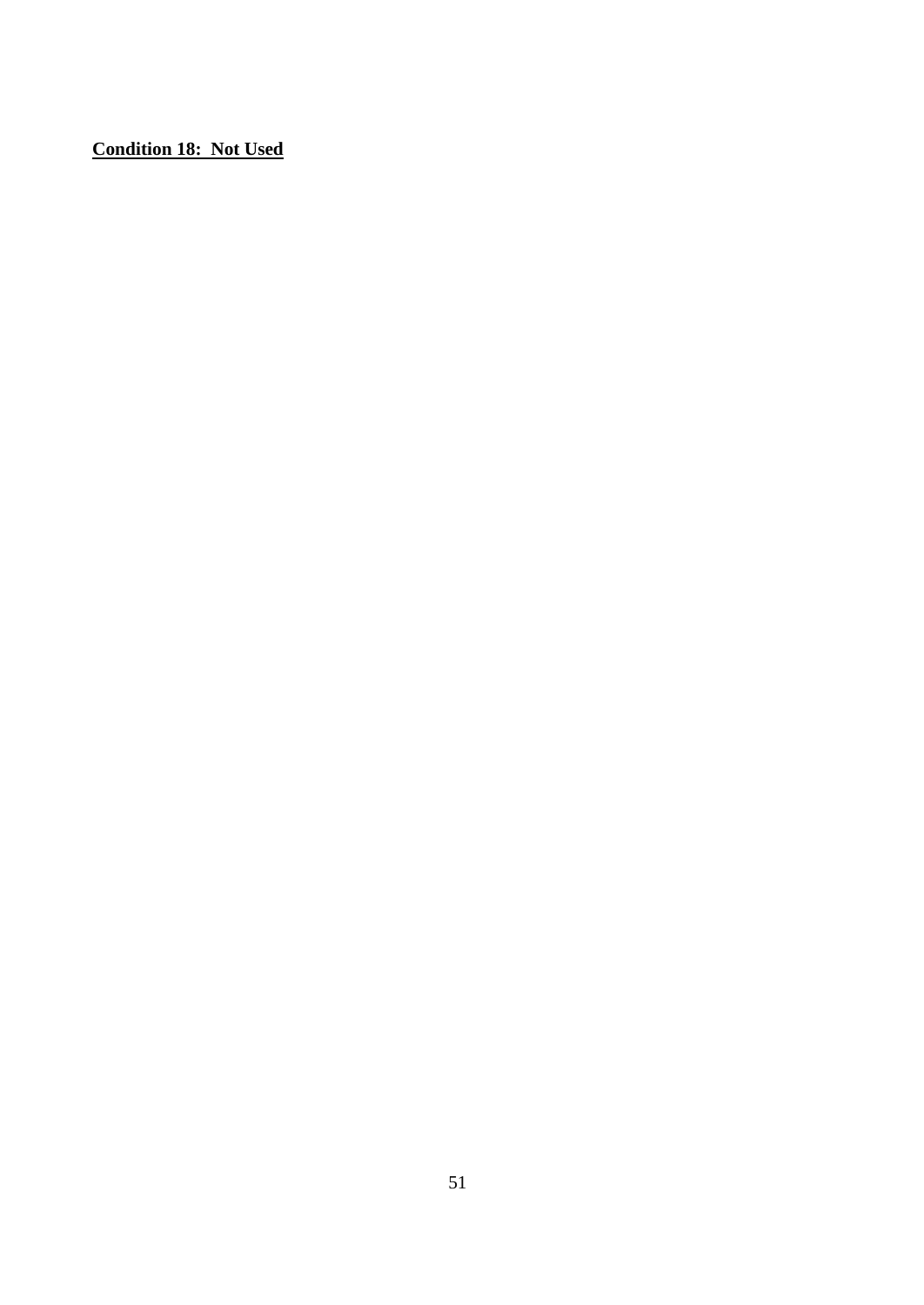## **Schedule 1: Terms As To Revocation**

- <span id="page-53-0"></span>1 The Authority may at any time revoke the Licence by not less than 30 days' notice in writing to the Licensee:
	- (a) if the Licensee agrees in writing with the Authority that the Licence should be revoked;
	- (b) if any licence fee required to be paid under the License is unpaid 30 days after it has become due and remains unpaid for a period of 14 days after the Authority has given the Licensee notice that the payment is overdue provided that no such notice shall be given earlier than the sixteenth day after the day on which the amount payable became due;
	- (c) if the Licensee fails to comply with a final order (within the meaning of Article 42 of the Energy Order) or with a provisional order (within the meaning of Article 42 of the Energy Order) which has been confirmed under Article 42 of the Energy Order and which (in either case) has been made in respect of a contravention or apprehended contravention of any of the Conditions of the Licence or of any relevant requirement (as defined in Article 41(2)(a) of the Energy Order) imposed on the Licensee in its capacity as holder of the Licence and (in either case) such failure is not rectified to the satisfaction of the Authority within three months after the Authority has given notice of such failure to the Licensee, provided that no such notice shall be given by the Authority before the expiration of the period within which an application under Article 44 of the Energy Order could be made questioning the validity of the final or provisional order or before the proceedings relating to any such application are finally determined;
	- (d) if the Licensee fails to comply with an order made by a court under section 34 of the Competition Act 1998; or fails to comply with an order made under section 72, 75, 76, 81, 83, 84, 158, 160 or 161 of, or under paragraph 2, 5, 6, 10 or 11 of schedule 7 to, the Enterprise Act 2002; or any partner, director, member, secretary or manager of the Licensee is found guilty of an offence under section 188 or 201 of the Enterprise Act 2002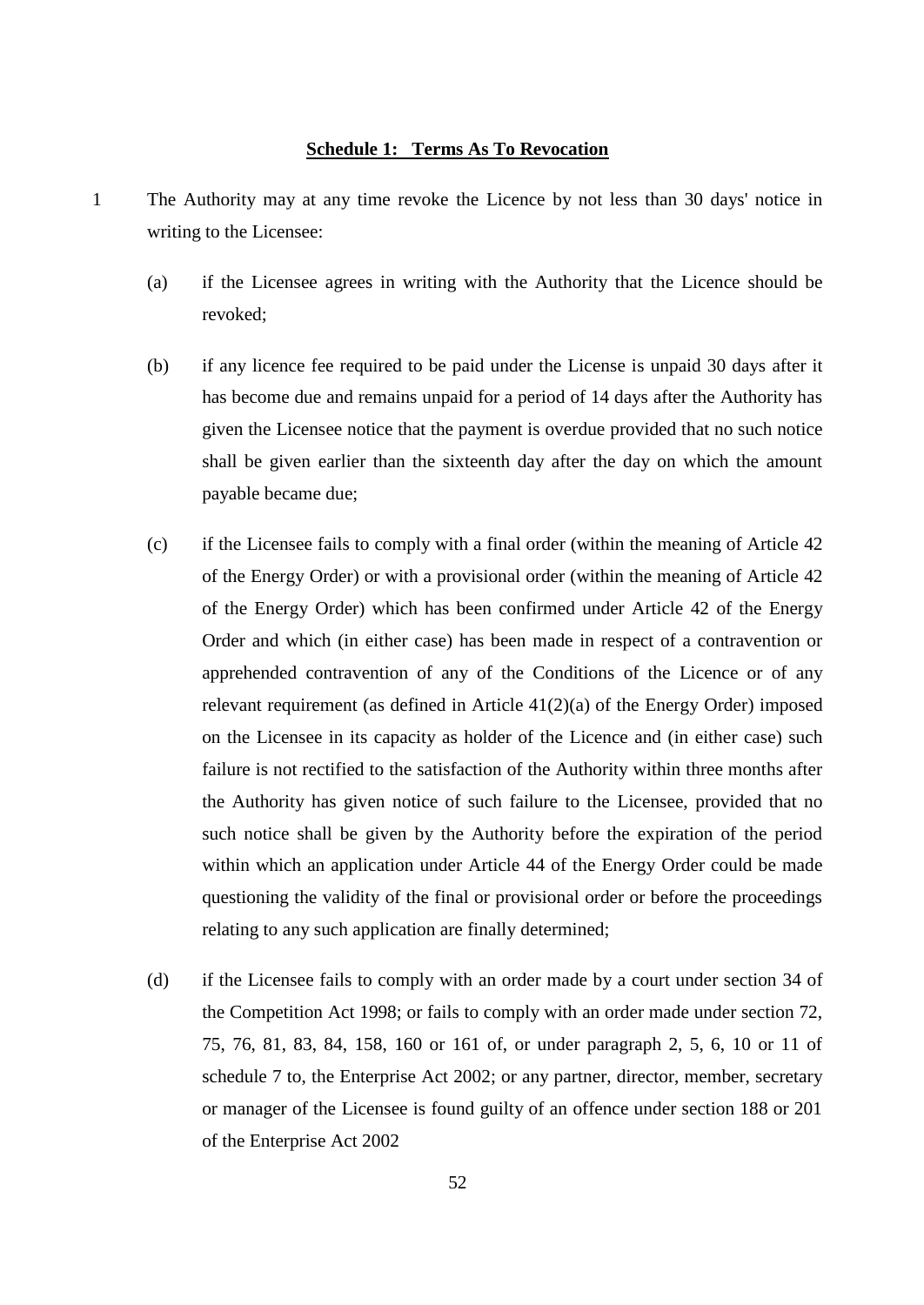- (e) if the Licensee fails to carry on the Generation Business;
- (f) if the Licensee:
	- (i) is unable to pay its debts (within the meaning of Article 103 (1) or (2) of the Insolvency (Northern Ireland) Order 1989, but subject to paragraph 3 of this Schedule) or if any voluntary arrangement is proposed in relation to it under Article 14 of that Order or if it enters into any scheme of arrangement (other than for the purpose of reconstruction or amalgamation upon terms and within such period as may previously have been approved in writing by the Authority); or
	- (ii) has a receiver (which expression shall include an administrative receiver within the meaning of Article 5(1) of the Insolvency (Northern Ireland) Order 1989) of the whole or any material part of its assets or undertaking appointed; or
	- (iii) has an administration order under paragraph 14 of Schedule B1 to the Insolvency (Northern Ireland) Order 1989 made in relation to it; or
	- (iv) passes any resolution for winding-up other than a resolution previously approved in writing by the Authority; or
	- (v) becomes subject to an order for winding up by a court of competent jurisdiction; or
	- (vi) shall suffer any event analogous to any of the foregoing in any jurisdiction in which it is incorporated or resident; or
- $(g)$  if:
	- (i) there is a change in the control of the Licensee;
	- (ii) the Authority serves notice on the Licensee stating that the Authority proposes to revoke the Licence in pursuance of this paragraph unless such further change in control of the Licensee as is specified in the notice takes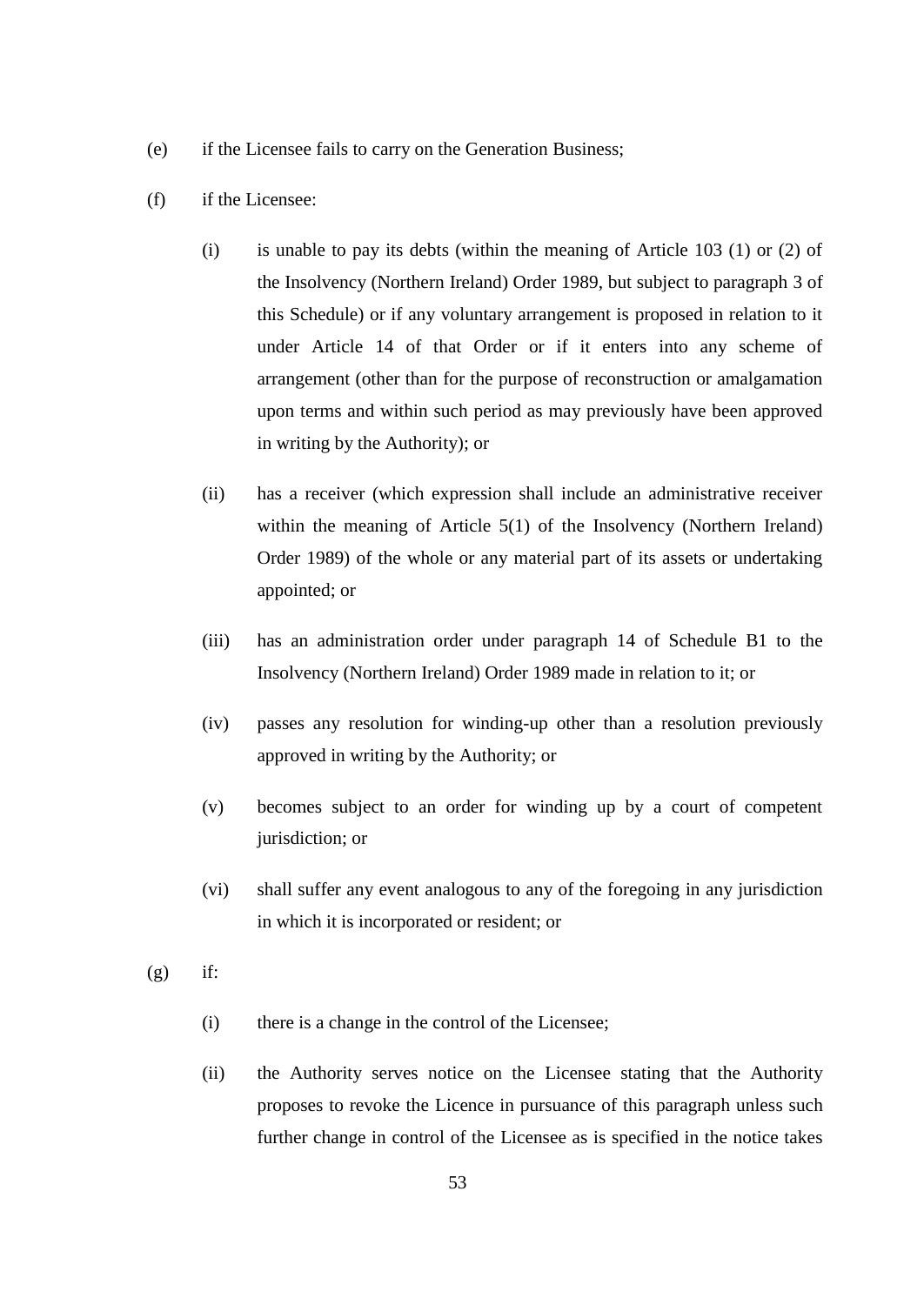place within the period of three months beginning with the date of service of the notice; and

- (iii) that further change does not take place within that period; or
- (h) if the Licensee shall have intentionally or recklessly failed to notify the Authority as soon as practicable thereafter that a change in the control of the Licensee shall have occurred; or
- (i) if the Licensee fails to use its best endeavours to comply with any direction given to it by the Authority under Article 58 of the Order, and there shall as a result of such failure be a disruption or a material risk of a disruption in electricity supplies to consumers in Northern Ireland; or
- (j) if the Licensee is convicted of having committed an offence under Article 63 of the Order or under Article 46 of the Gas (Northern Ireland) Order 1996; or
- (k) if the Licensee fails to pay any financial penalty (within the meaning of Article 45 of the Energy Order) imposed in respect of a contravention or apprehended contravention of a condition to which the Licence is subject or of a "relevant requirement" as defined in Article  $41(2)(a)$  of the Energy Order by the due date for such payment and such payment is not made to the Authority within three months after the Authority has given notice in writing of such failure to the Licensee, provided that no such notice shall be given by the Authority before the expiration of the period within which an application under Article 49 of the Energy Order could be made questioning the validity or effect of the financial penalty or before the proceedings relating to any such application are finally determined.
- 2 For the purposes of paragraph  $1(f)(i)$  of this Schedule, Article  $103(1)(a)$  of the Insolvency (Northern Ireland) Order 1989 shall have effect as if for £750 there was substituted £250,000 or such higher figure as the Authority may from time to time determine by notice in writing to the Licensee.
- 3 The Licensee shall not be deemed to be unable to pay its debts for the purposes of paragraph  $1(f)(i)$  of this Schedule if any such demand as is mentioned in Article  $103(1)(a)$